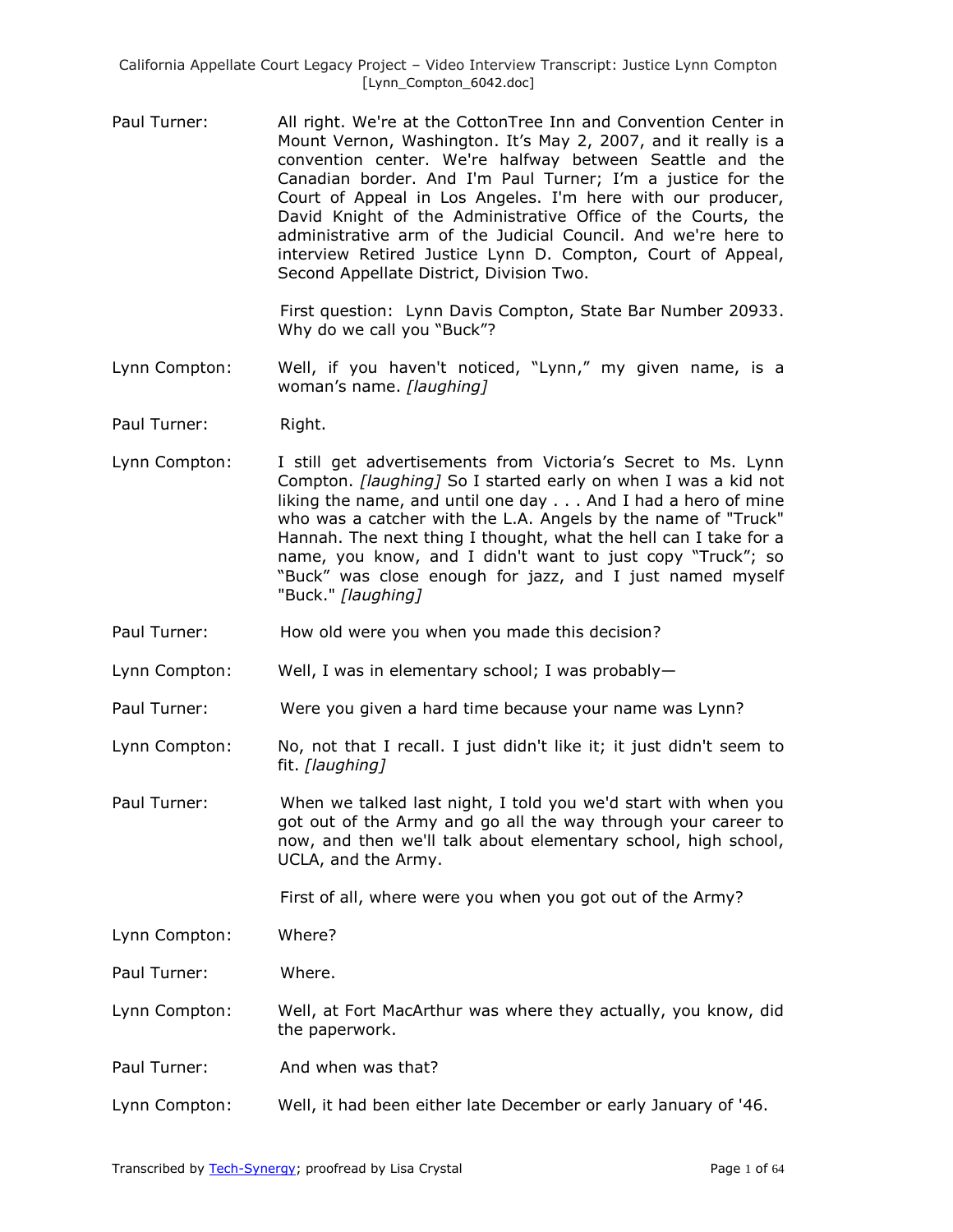- Paul Turner: Did you know what you wanted to do when you got out of the Army?
- Lynn Compton: I thought I knew what I wanted to do. I wanted to play professional baseball. *[laughing]*
- Paul Turner: Did you try to do that?
- Lynn Compton: Yeah. I went down to the L.A. Angels, which was a Chicago Cub farm team in the coast league, and I was working out with them down there and trying to catch on. But, you know, by this time I'm what, 24 years old, and that's a little late to get started; but anyway, I was giving it my best shot. Well, as it turned out, in the summer of '46, the Angels had a farm team up here in Spokane. It was a B league called the Western International and it was in Spokane, Tacoma, Wenatchee, Vancouver, you know. So anyway, one day that team from Spokane was traveling over the Cascades there in a bus and went off the road and killed about eight of the players and injured the rest of them. So they're scrambling around for ballplayers to fill up the roster in Spokane and so they offered me the princely sum of I think it was 1,000 bucks to sign and 300 a month or something to play up here in Spokane. *[laughing]* And my wife would not hear of it, and so I passed, and that was the end of my baseball aspirations.
- Paul Turner: Had you gotten married after you got out of the Army or what?
- Lynn Compton: Yeah, yeah.
- Paul Turner: And who'd you marry?
- Lynn Compton: Well, I married a girl that I'd gone with since high school. It lasted less than six months. *[laughing]* But anyway . . .
- Paul Turner: I didn't mean to bring up a sore subject.

Lynn Compton: *[Laughing]*

Paul Turner: At some point, you decided you wanted to go to become a police officer.

#### $(00:04:40)$

Lynn Compton: Yes. Well, then so much of life and decisions and career moves involved playing baseball. It turned out that the LAPD had a baseball team. They had a bunch of guys that had played some pro ball, a couple of major leaguers, had some major leaguers, and I'd played against some of them in semipro ball around Southern California. One day I ran into this guy, Jackie Coleman, and my wife had left me and I was at law school. And he said, "Why don't you come on the job and play ball with us?"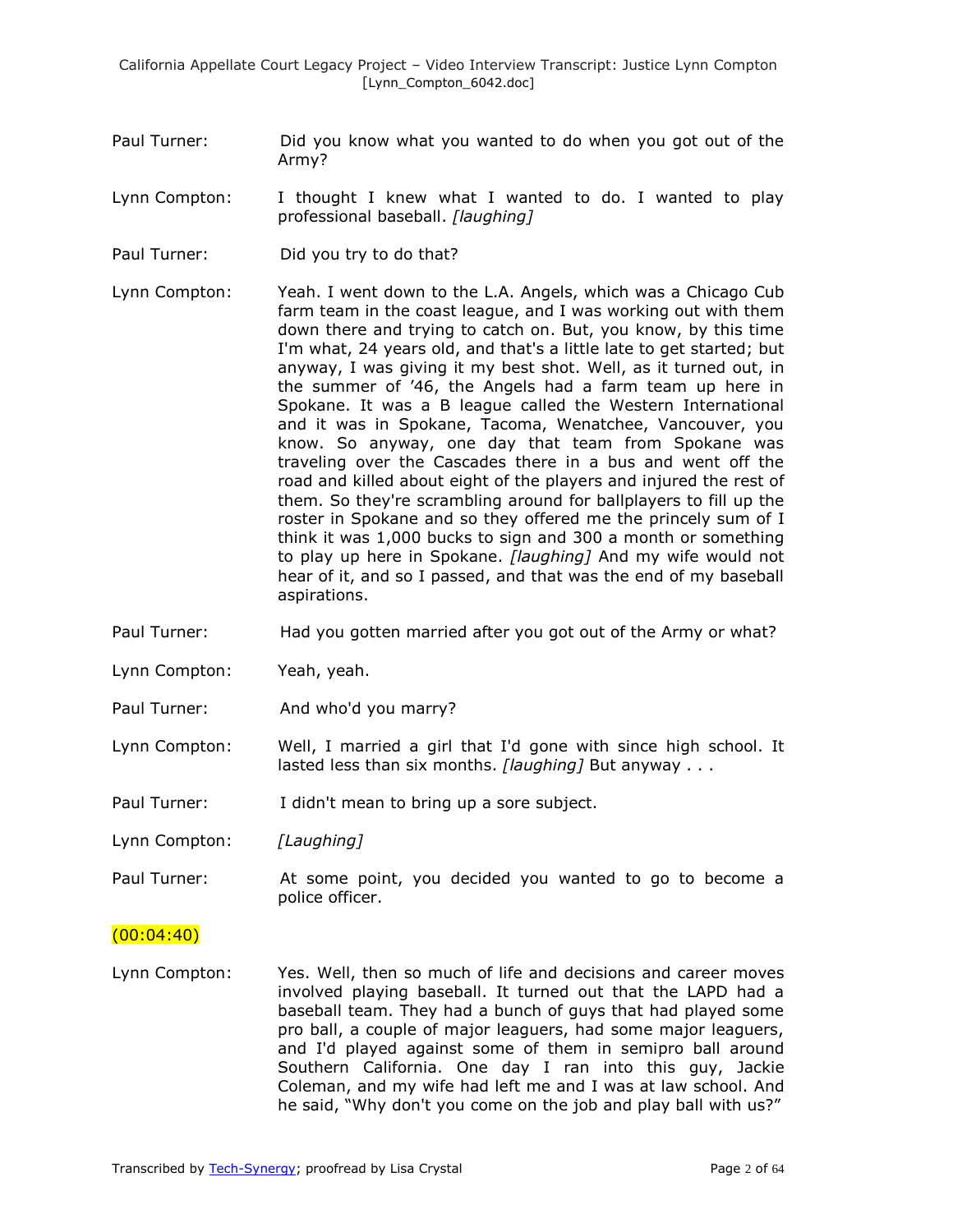So I said, "Well, you know  $\ldots$ ." So I took the test and they offered me a job as a cop, and so I took it.

- Paul Turner: Did they have a police academy then?
- Lynn Compton: Yeah.
- Paul Turner: They did? How long did you get training before you actually went out on the street? How long did that last?
- Lynn Compton: I forget how long that was; it was at least . . . I think it was about three months, you know. It wasn't a year or anything like that, but I think it was something like that.
- Paul Turner: Who was the chief of police?
- Lynn Compton: At that time, the chief of police was a guy by the name of Horrell, H-O-R-R-E-L-L.
- Paul Turner: And what were your assignments when you were a police officer?
- Lynn Compton: Well, there again, because I was on the baseball team and they wanted me to play ball, Chief Thad Brown, who was one of the deputy chiefs was at that time chief of patrol, which had charge of the vice squad. And so when I came out of the academy, I went straight to central vice; I never worked a day in a uniform, never worked in radio cars, went right to plainclothes working vice in downtown L.A. *[laughing]*
- Paul Turner: And was that the . . . all the time you're a police officer, were you always working vice in town?
- Lynn Compton: No.
- Paul Turner: What other assignments did you have?
- Lynn Compton: Well, I went from vice to the academy and I taught classes up at the police academy for a while, and Tom Reddin at that time, who later became chief, was the lieutenant in charge of the academy. I taught . . . it turned out one of the recruits that came through that was one of my students was Daryl Gates. *[laughing]* But anyway—
- Paul Turner: Who later became the chief.

Lynn Compton: What?

- Paul Turner: Who later became the chief.
- Lynn Compton: Right, right. So, anyway, I taught there for a while, and then I went from there to the Detective Bureau. I worked what they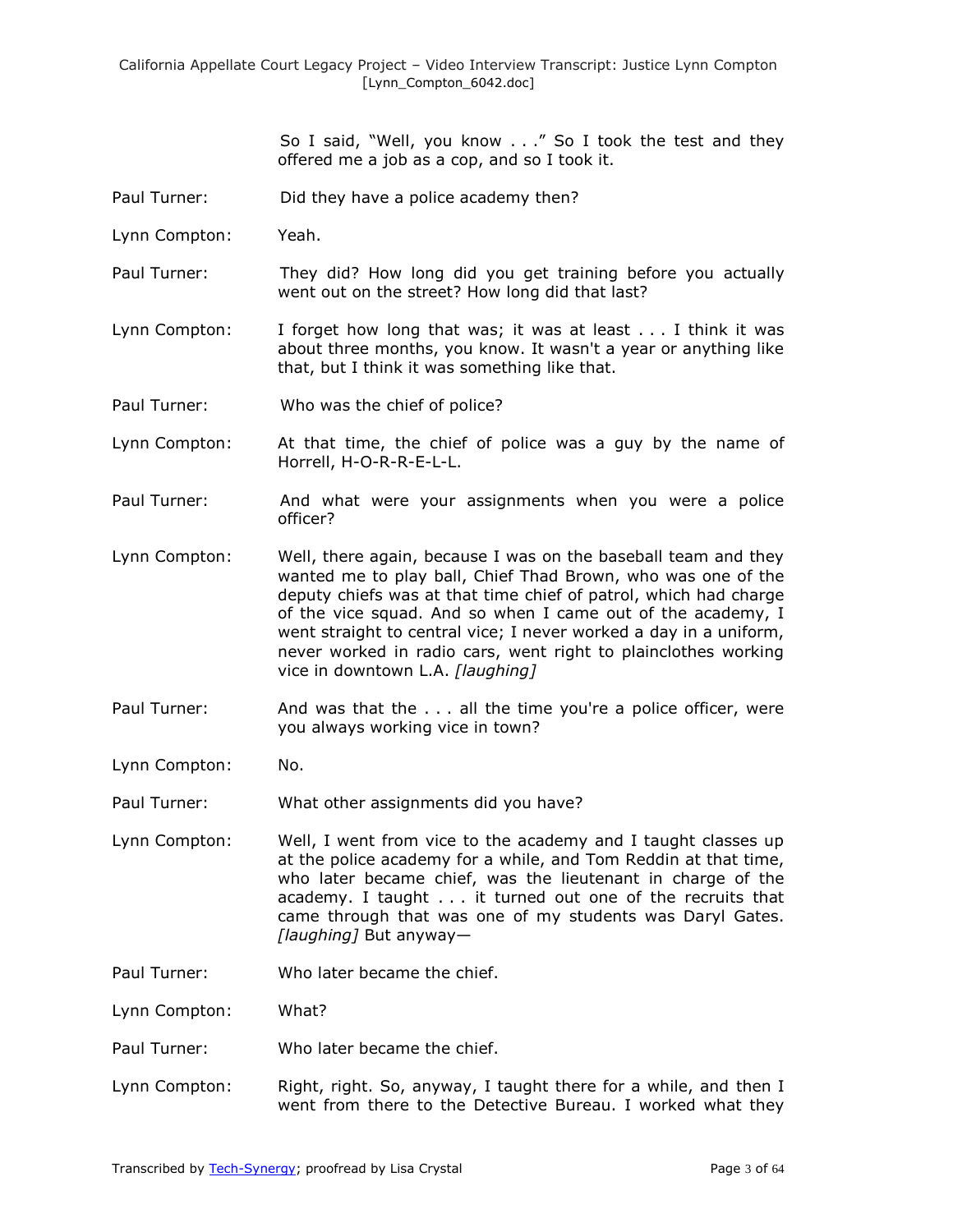> called morning watch in the business office, which was midnight to eight, and we had all the dead-body calls and stuff like that. And then I went from there to central burglary and worked there until I went to the DA's office.

- Paul Turner: Now, when did you start law school?
- Lynn Compton: In '46, yeah.
- Paul Turner: And why did you decide—
- Lynn Compton: September of '46, yeah.

Paul Turner: Why'd you decide to become a lawyer?

Lynn Compton: Well, it's kind of funny. *[laughing]* My wife left me, as I say, so I was looking around for what to do about that. And my dad who's dead by this time—but my dad went to Manual Arts High School, and in his class at Manual Arts were a whole bunch of guys like Goodwin Knight, who later became Governor, Jimmy Doolittle, Buron Fitts, Lawrence Tibbett, and a whole bunch of people in this class of his at Manual Arts. So I looked up Goodwin Knight and he was a superior court judge at the time, and I went down and talked to him and I told him I needed a lawyer and some advice and what-have-you; so he sent me over to his old law firm to a guy by the name of Sid Cherniss, whose son was later a Deputy DA when I was in the office. But—

Paul Turner: And whose son later was a superior court judge.

- Lynn Compton: Yes, but this was the father.
- Paul Turner: Right.
- Lynn Compton: And he was a baseball fan. He was a big SC rooter; he knew me because he used to sit on the SC bench and ride my tail when I was playing them, you know. *[laughing]* And so anyway, I'm sitting there in his office one day and I said, "How do you get into this racket?" *[laughing]* And he says, "Well, you gotta go to law school." And I said, "Well, how do I do that?" And he says, "Well," he says, "I'll send you down to see the dean" at the SC law school at the time—I forget what his name was.

Well, they had so many applicants, and my undergraduate record was not great scholastically, and so I couldn't get into SC law school. So he said, "Well, go down to Loyola and talk to Father Donovan," who was this Jesuit priest that ran the law school. And he was a baseball fan, and all he wanted to do was talk about Ducky Medwick and the St. Louis Cardinals and Dizzy Dean, you know. *[laughing]* And I said, "Well, you know," I said, "just let me have a chance." And he said, "Oh, no, you're not a good enough student"; he said, "You'll never make it."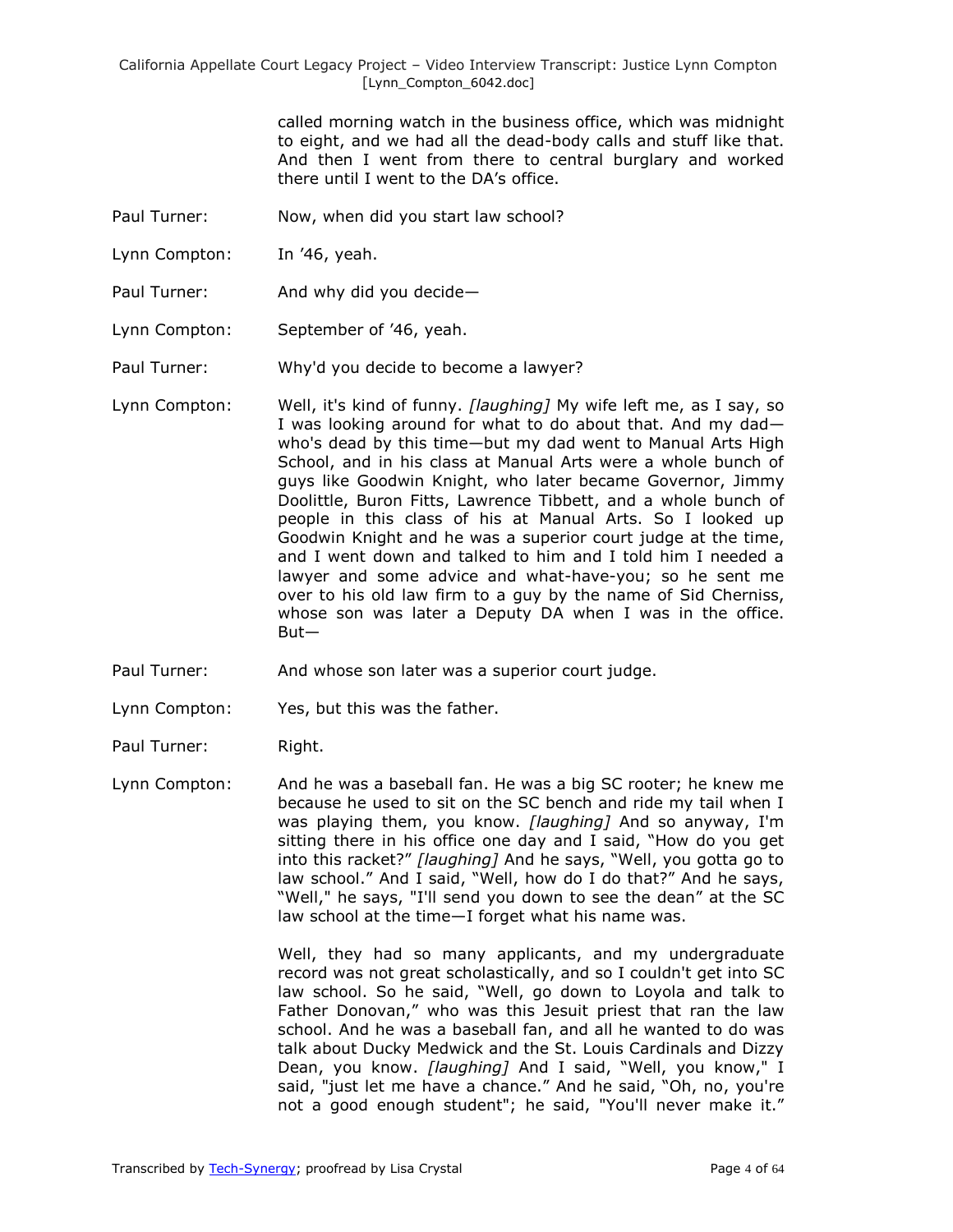> And I said, "Well, just let me try." And we went back and forth till finally he said, "Okay." He said, "I'll tell you what I'll do. I've got an aptitude test that I've designed here." He says, "I'll let you take this test, and if you do all right on that, well, I'll let you in." So he gave me this test and I took it and apparently I did all right, so he let me in. *[laughing]*

### (00:10:59)

- Paul Turner: Today if you want to go to law school, you have to take the Law School Admission Test. Did they have one like that then?
- Lynn Compton: No, no, except this one he designed. You had to take his, you know. It was the first LSAT I think, LSAT test, and he designed it; but it was his own little baby, and he put a lot of stock in it.
- Paul Turner: And so did you attend Loyola at night and then work for the police in the daytime or—
- Lynn Compton: Well, I did both. I got through in two and a half years. I went year-round; I didn't take a vacation. And I took 16 units or whatever, you know, and I'd go when I . . . like when I was working at the academy, when I was going to the academy as a recruit on the PD I had to go at night because I was in the academy all day long; but then when I got to working vice, my hours were 10:00 to 6:00, so I used to go and take 8:00, 9:00 classes. The law school was at 11th and Grand Avenue, and I just would take a couple of classes in the morning, I'd run up to the Central Station up by Hill Street there, and then go back at night and take a couple more night classes. And so—
- Paul Turner: Were you playing baseball also for the department at this time?
- Lynn Compton: Yeah. We played mostly on weekends, you know, semipro ball.
- Paul Turner: And who would you play?
- Lynn Compton: Oh, we played the L.A. Angels; we played the Hollywood Stars; we played the colleges, SC, UCLA, you know.
- Paul Turner: Did you beat UCLA?
- Lynn Compton: Oh, I'm sure we did; we had a damn good team. *[laughing]* We had a pitcher that had been with the New York Giants, a guy by the name of Kenny Brondell, and he was really good -- a good ballplayer.
- Paul Turner: Were virtually all of the police officers veterans?
- Lynn Compton: I don't remember that. I didn't pay that much attention to that at the time. My partners were not veterans; they were older, I think. My first partner was a guy who had graduated from USC who had played . . . he'd been to SC on a baseball scholarship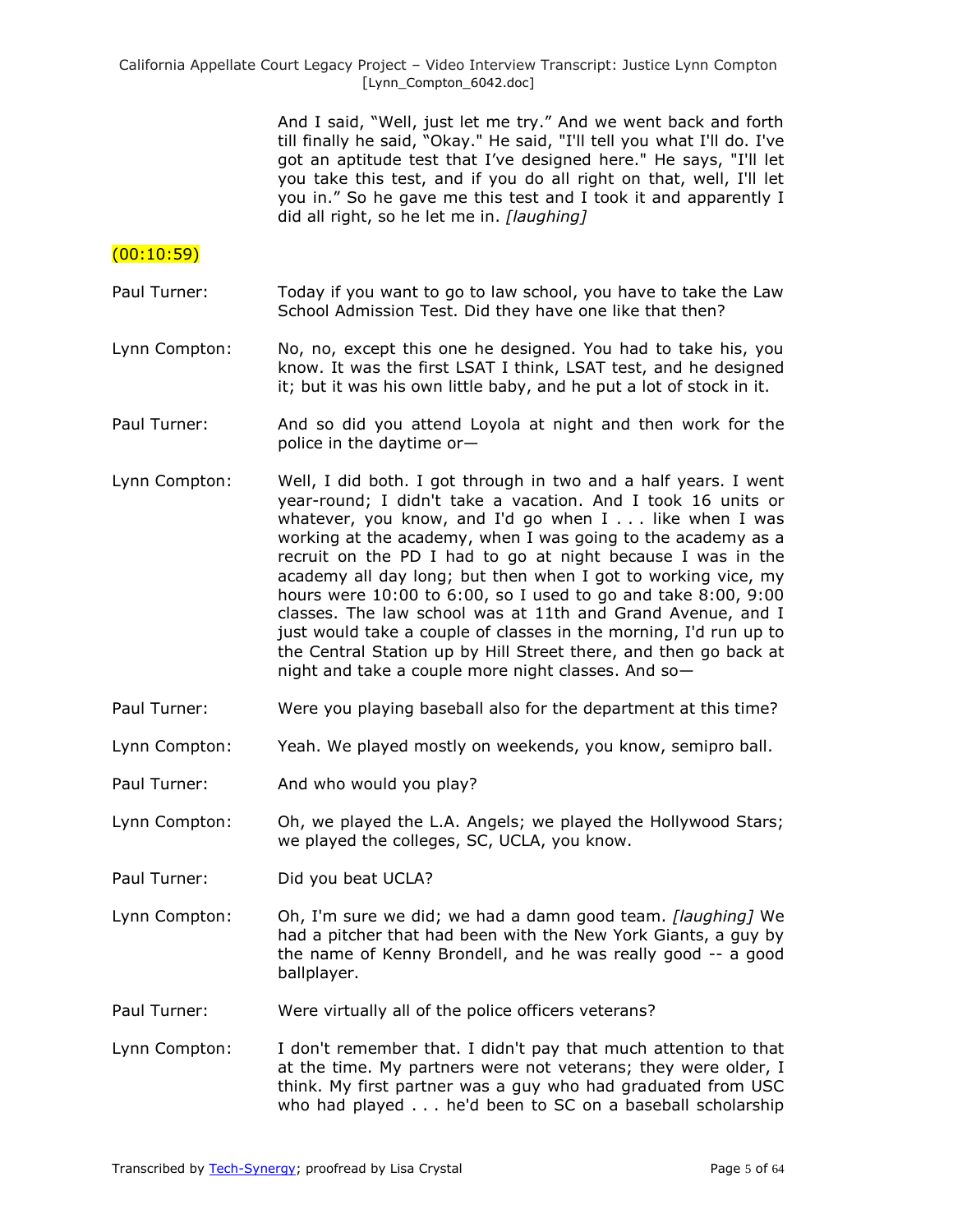> himself; but when he got out at the height of the Depression with a degree in marketing from USC, he couldn't get a job, so he went on the police department. *[laughing]* And he was my first partner.

- Paul Turner: There were a number of people who were on something called the Hat Squad.
- Lynn Compton: Yeah.
- Paul Turner: Tell me about the Hats.
- Lynn Compton: I don't know much about them.
- Paul Turner: What did you hear about them?
- Lynn Compton: I knew one of them. Well, I knew they worked central robbery; I remember Stromwall was one of them.
- Paul Turner: Red.
- Lynn Compton: And I don't know about the other guys.
- Paul Turner: I can't remember Harry's name; Harry . . . I'll think of his name before we're done.
- Lynn Compton: But I didn't know that much about them. I got to meet Stoner, who was working robbery at the time, and of course I knew Donahoe, the captain of robbery.
- Paul Turner: Well, the Hats were legendary. What were they legendary for?
- Lynn Compton: Well, I don't know; however you get to be legendary. Maybe I guess they solved the hard cases or something. They were high-powered robbery investigators. As a matter of fact, at the time I was on the PD, I never heard of this thing, about the Hats; that came out later, after Stromwall and all of them, you know, and all that. They would talk about him and how he had been there, but I never really knew that much about him.
- Paul Turner: I'll try to remember Harry's name as we go on; it's on the tip of my earlobe.

While you were a police officer, did Chief Parker become the chief before or after you left the department?

## $(00:15:06)$

#### Lynn Compton: Before.

Paul Turner: Historians claim that Chief Parker was instrumental in eliminating or dramatically reducing corruption in the Los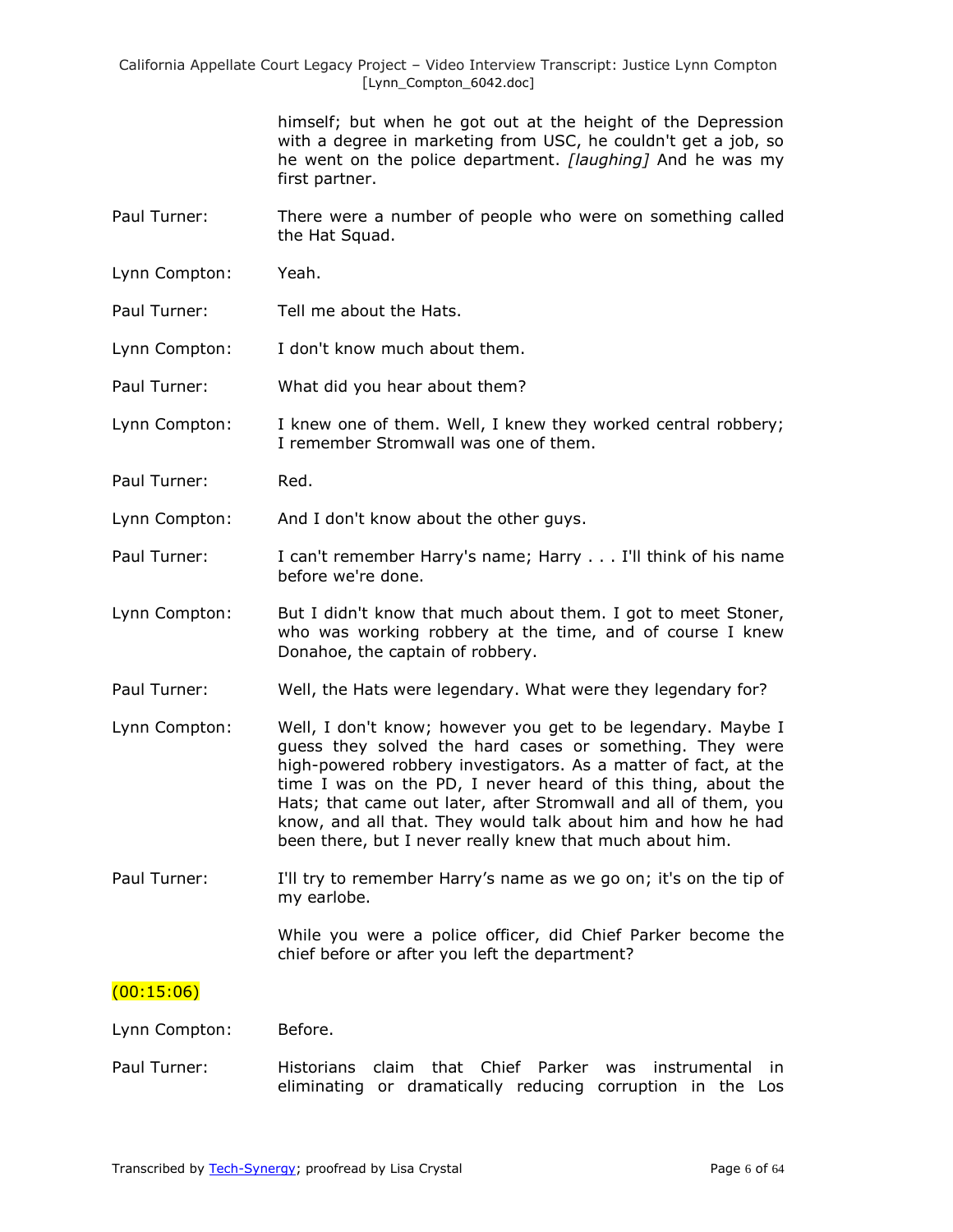Angeles Police Department, people taking payoffs, people not working. What's your read on that?

Lynn Compton: Well, as I say, I didn't know anything about it, you know, the corruption. I was fairly young and new, you know, and I just would work this job; and then I saw something in the paper like everybody else when this guy Stoker supposedly started talking about things that were going on, and then eventually the highranking police officials were invited—I think there were about five or six of them, including the chief. It wasn't Parker; they brought in a Marine general by the name of Wharton or something as an interim chief of police.

> The one thing I remember vividly was that the theory was that they could stop corruption and they could stop a lot of the stuff that was wrong by transferring people, because people were staying in the same job too long and building these little fiefdoms or whatever. So I remember these transfer lists came out—you could paper the wall with them—on the teletype, and everybody got transferred. That's when I got transferred to the academy, was I was in vice; I didn't know anything about it, but I got transferred right along with everybody else and went up to the academy.

> But, yeah, Parker no doubt was a straight-arrow guy. He was a great guy and a good chief, you know; but as I say, I was not intimately familiar with all that was going on, because as I said, I had just come right out of the academy into central vice and then into the Detective Bureau, and I never . . . I wasn't an oldtimer by, you know, those standards, and so I don't think I was really taken into anybody's confidence that would've, you know . . . the Hat that would have been involved in something, because they didn't know who I was or anything about me.

- Paul Turner: When you got out of the Army, at some point you were in the Air Force Reserve, correct?
- Lynn Compton: Yeah. Well, I switched to the Air Force Reserve, because it was right after the end of the war that they'd made the Air Force a separate branch, you know. It was originally part of the Army and the Army Air Corps. And the reason for it was that I was a reservist, you know, because of my ROTC thing, I was still a reservist, an active reserve, even though I was not on active duty, and I was doing my summer-camp stuff and all that. And several of the guys on the LAPD were . . . and the Air Force created its own criminal investigation division called the OSI, Office of Special Investigations; and so these guys would come, were working OSI as reservists.

So it was in order to get into the OSI that I switched to the Air Force and did my reserve duty for a long time as an OSI agent. And it was in that capacity that I met Evelle Younger, because he was working doing his reserve time as an OSI agent, too,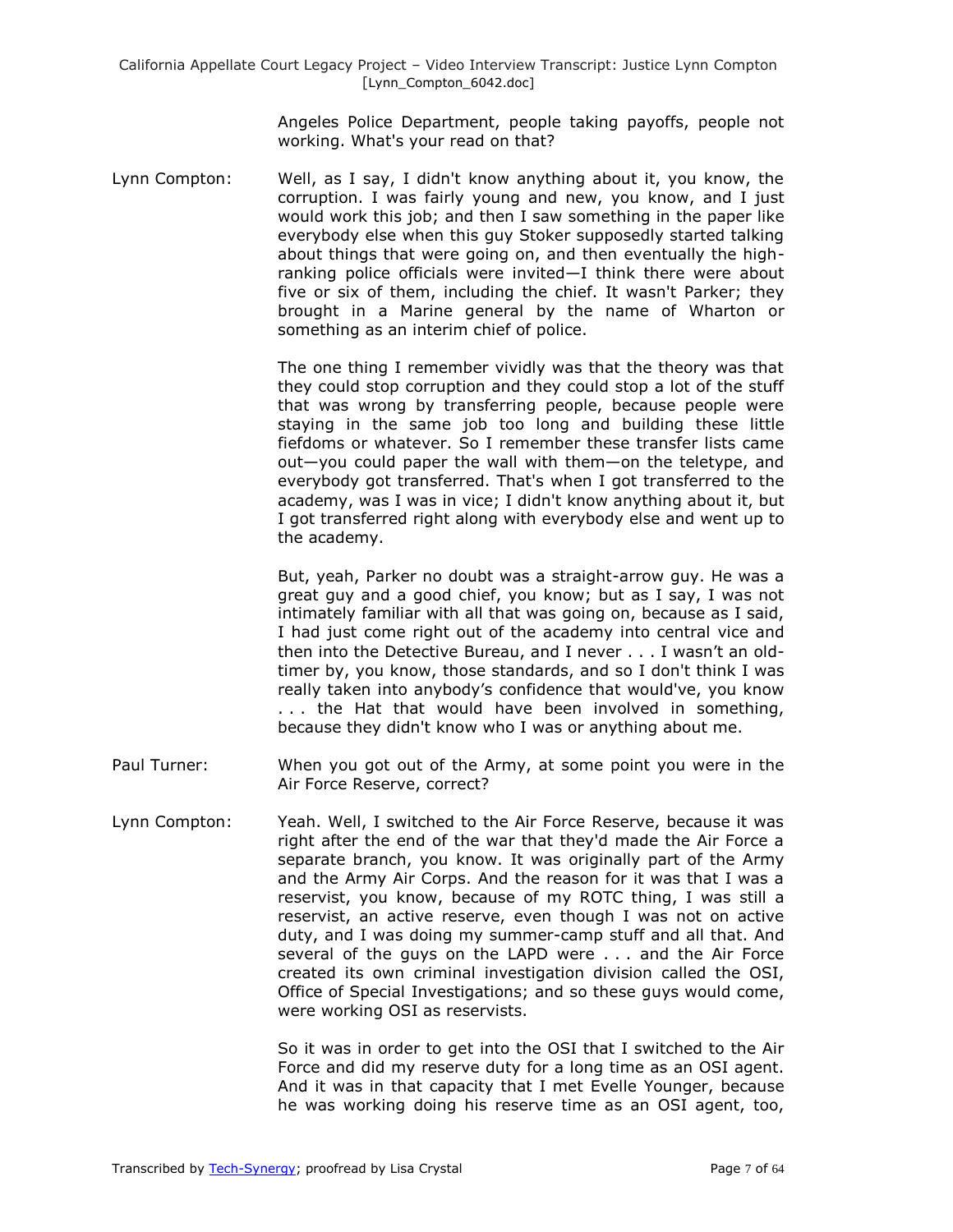> because he'd been in the OSF during World War II, which is the forerunner of the CIA, and he was very active with his military career as well.

Paul Turner: And tell us, give us . . . jumping probably a little ahead here in your career, but could you tell me how your career played out as a member of the Air Force Reserve?

## $(00:20:00)$

- Lynn Compton: Well, I did, you know, my summer stuff and my . . . one or two days a month I, you know, took correspondence courses, and I eventually ended up retiring from the Air Force as a lieutenant colonel.
- Paul Turner: And were you always involved in investigations?
- Lynn Compton: No, later in my reserve career I switched to the JAG, and I ended up being attached to the JAG office of a command called SAMSO, which was Space and Missile Systems Organization, which was headquartered at El Segundo, this building down there with a missile out in front of it, down in El Segundo.
- Paul Turner: They tore it down.
- Lynn Compton: Did they? Oh. *[laughing]*
- Paul Turner: They did that last year. And is that where you did your . . . I guess when I was in the National Guard, it was called drills; you did it at that facility on El Segundo.
- Lynn Compton: Yeah, when I was in the JAG Corps, yeah.
- Paul Turner: Okay.
- Lynn Compton: When I was in the OSI, we were over at Maywood. There was an air base over in Maywood.
- Paul Turner: And now to drop back, you finished up your career in LAPD and you joined the DA's office, right?

Lynn Compton: Yeah.

- Paul Turner: Why did you decide you wanted to become a deputy district attorney?
- Lynn Compton: Well, to tell you the truth, I was enjoying it. *[laughing]* I loved police work; it was fun, you know. And my wife, after this first false start in marriage, I finally found a gal that was just the greatest.
- Paul Turner: What was her name?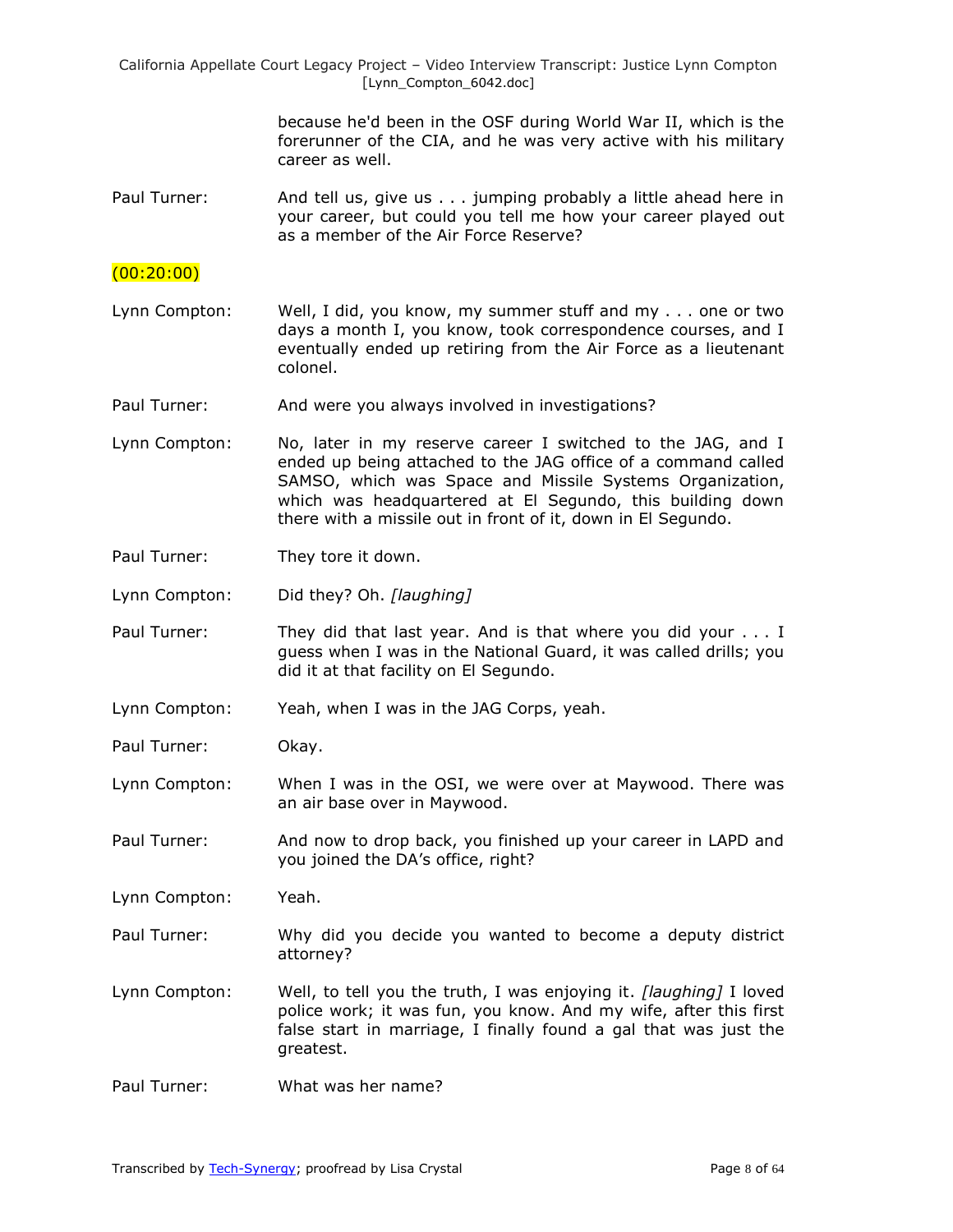- Lynn Compton: Her name was Donna. We ended up . . . we were married 47 years.
- Paul Turner: And when did she pass away?
- Lynn Compton: When?
- Paul Turner: When.

Lynn Compton: In April of 1994. But anyway, she was working all the time when I was going through this law-school thing and working days and nights and, you know, we had a hectic life there for quite a while, while I got my law degree. But I stayed on the PD for about a year after I got through . . . admitted to the bar. One day she says, "Hey, we got a little bit invested in your law degree.‖ *[laughing]* She said, "Maybe you ought to try to do something with it." And I figured, well, yeah, I owed her that. So that's when I went to the DA's office.

- Paul Turner: Who hired you?
- Lynn Compton: Ernie Roll.
- Paul Turner: And what, did he have an interview, or what happened?
- Lynn Compton: Well, he was the chief deputy DA, you know. But I got to meet him and a lot of these high-ranking people, that's true. I joined the Masonic Order, then I joined the Shrine and they had a Shrine Club called the Peace Officers Shrine Club, which is made up of cops and judges and everybody that's in the Masonic Order and the Shrine. I met him through those connections. And when I went over to ask for a job, you know, well, he thought it was a big deal, because I guess maybe I was the first ex-cop to become a deputy DA. And so he took me out to the different places with him and introduced me when I first joined up, because it was kind of a political—well, not political, but—I mean, he was making some use of the fact that I was a policeman, you know.

I'll tell you a funny story about Roll when he was still chief deputy. *[laughing]* I was in the Hall of Justice working preliminary hearings or something when I first became a deputy, and there was a guy by the name of Jim Ford, who was a young deputy there. We were in the men's room there on the sixth floor of the Hall of Justice one day, and I'd just come from court, having a battle with a judge by the name of F. Ray Bennett, who was a real prude and kind of a pain in the neck, you know. And I said to Ford, you know, standing there at the urinal, I said, "You know," I said, "I don't know about these guys that use first names for initials or the initials for their first names, like F. Ray Bennett." [laughing] And then behind us a stall opens and out walks S. Ernest Roll. *[laughing]*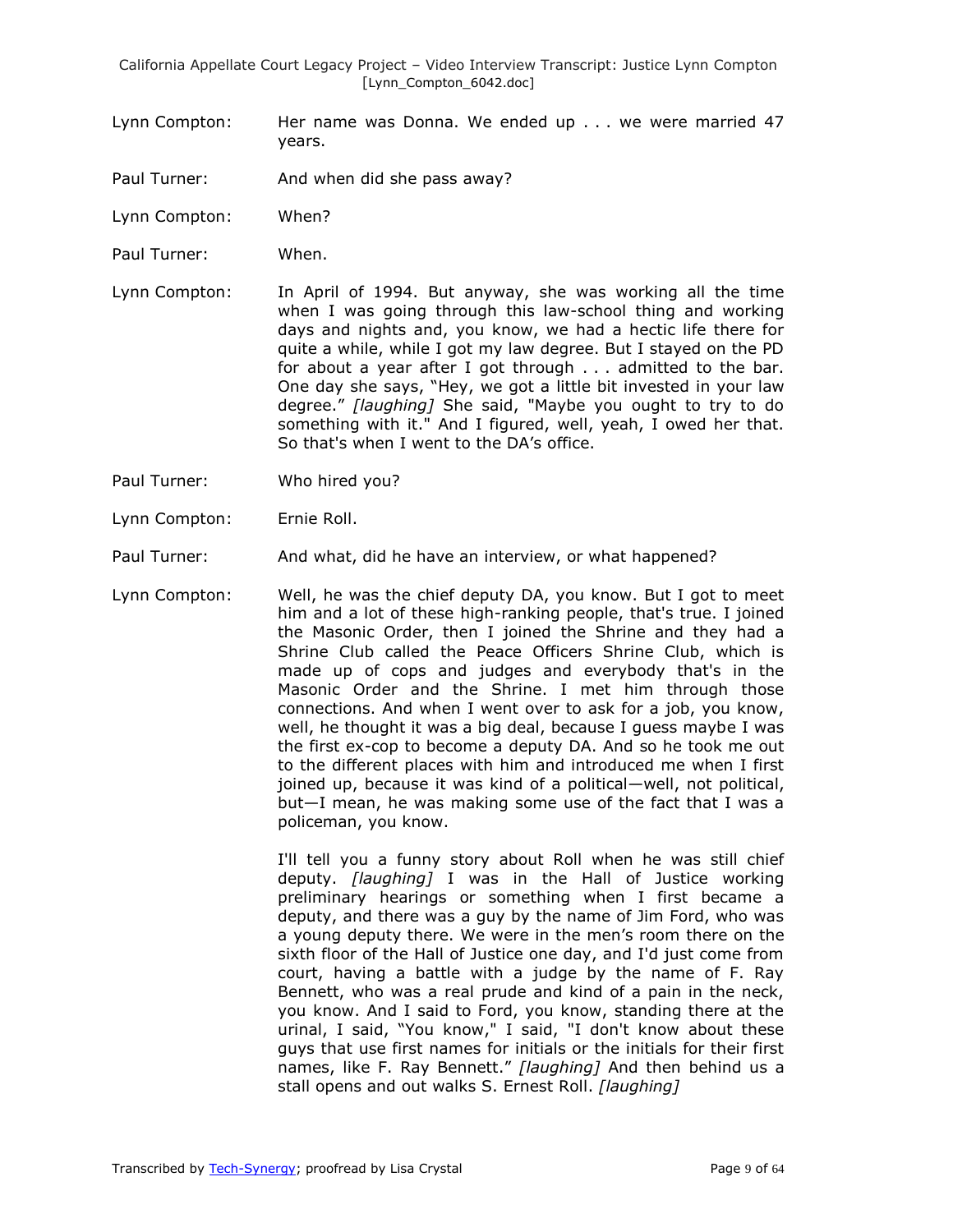Paul Turner: *[Laughing]* Did he forgive you?

Lynn Compton: Oh, yeah. *[laughing]*

Paul Turner: So tell us about your assignments in the DA's office. Did you start down in HOJJ? That's what we called the Hall; well, the HOJJ was the Hall of Justice Jail. Did you start out in the Hall of Justice?

### (00:25:20)

- Lynn Compton: Yeah, yeah, the old Hall of Justice is what they called city preliminary, where you did preliminary hearings for the L.A. Muni Court there in downtown L.A. Then I went from there to what they called the county run, which was where you'd go out to all these little justice courts that existed, muni courts and so on, all over the county from Lancaster to Pomona to, you know—
- Paul Turner: How much time did you spend in Lancaster?
- Lynn Compton: Oh, I don't know, I can't put it in hours or days; but, you know, that used to be one of the . . . Newhall. They had a justice court of Newhall and a muni court and the justice court in Lancaster. Used to catch those—Redondo Beach, you know, they'd hold court.

I remember one time Bernie Lawler was the JP in the Centinela Township, which was outside of Inglewood, and he had an old, abandoned market building there with a bench that he sat behind with a couple of boards laid across a couple of barrels *[laughing]*; so, my god, we're holding court in this vacant market building, you know. It was really like the Old West.

- Paul Turner: How about the one on Lancaster? As I recall, that was a community center with a table that the judge sat behind.
- Lynn Compton: I don't have a clear recollection of that. I remember, though, the orchestra pit of some municipal auditorium someplace where they used to hold court down in the orchestra pit there; I remember that one. *[laughing]* And then there was one up over a drugstore down in Gardena someplace. *[laughing]*
- Paul Turner: What would they do with the custody of the defendants, or would they do anything with the custody of defendants? They would just bring them in chains and have them sit down?
- Lynn Compton: I guess, I don't . . . You know, that's an interesting question; I just don't even remember. I'm sure the sheriff's office hauled them out there, you know, unless they were held locally by the . . . There were some substations, and there were some small city PDs that were in existence at the time, but—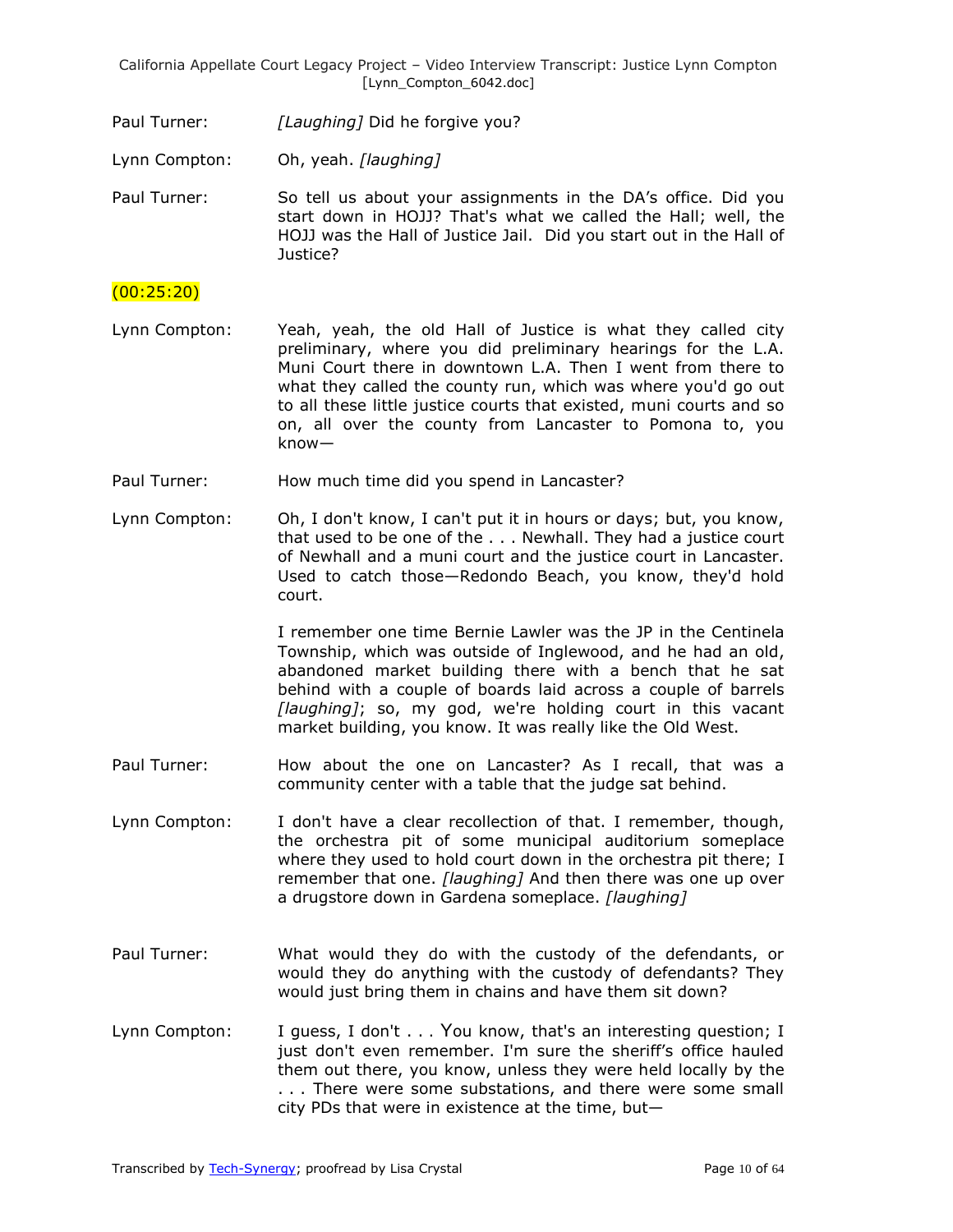- Paul Turner: After you got done with the county, when you were paroled from the county run, what'd you do then?
- Lynn Compton: Let's see, from the county—
- Paul Turner: Did you go to Long Beach?
- Lynn Compton: Oh, yeah, I went to Long Beach. But I'll tell you, this might interest you, one day I'll never forget. I'm still on city preliminaries, okay? I've been in there less than six months in the DA's office. I'd never tried a case, never impaneled a jury, never done any of that—just preliminary hearings.

I come back from lunch, and Kenny Thomas, who was the head of the city preliminaries at the time, says, "Hey, they just sent this file down here from one of the trials in the superior court departments, and it's been farmed out to a superior court sitting over in the city hall"-they used to have some superior courts over there—"and it was one they just couldn't handle and they just farmed it out." He says, "Take it and go try it."

And I open up the file, and it's a 2-0—whatever that Little Lindbergh statute was, 209?

- Paul Turner: 209; kidnap for-
- Lynn Compton: For robbery or ransom with injury?
- Paul Turner: Right.
- Lynn Compton: And this was a robbery where they'd moved the guy from the front of the store to the back of the pharmacy and then kicked him in the mouth and his teeth, and they've got him charged with 209; it's the death penalty, but that's okay. I've never impaneled a jury in my life, and they had . . . You know, it's not about training. They hand me this file, and I go over there and I try the same case. *[laughing]*
- Paul Turner: What were the results of the trial?
- Lynn Compton: We convicted him, but we only got the life without parole; I didn't get the death penalty. *[laughing]*
- Paul Turner: *[Laughing]* Who were some of the deputy district attorneys you worked with there? Was Arthur Alarcon a deputy district attorney?
- Lynn Compton: Well, he came later. Art was quite a bit junior to me, in terms of time in the office. The big guns in those days were Miller Levy, who was still in the trial department; they had Mark Brandler. Oh, geez, it was just, there was a lot of old-timers.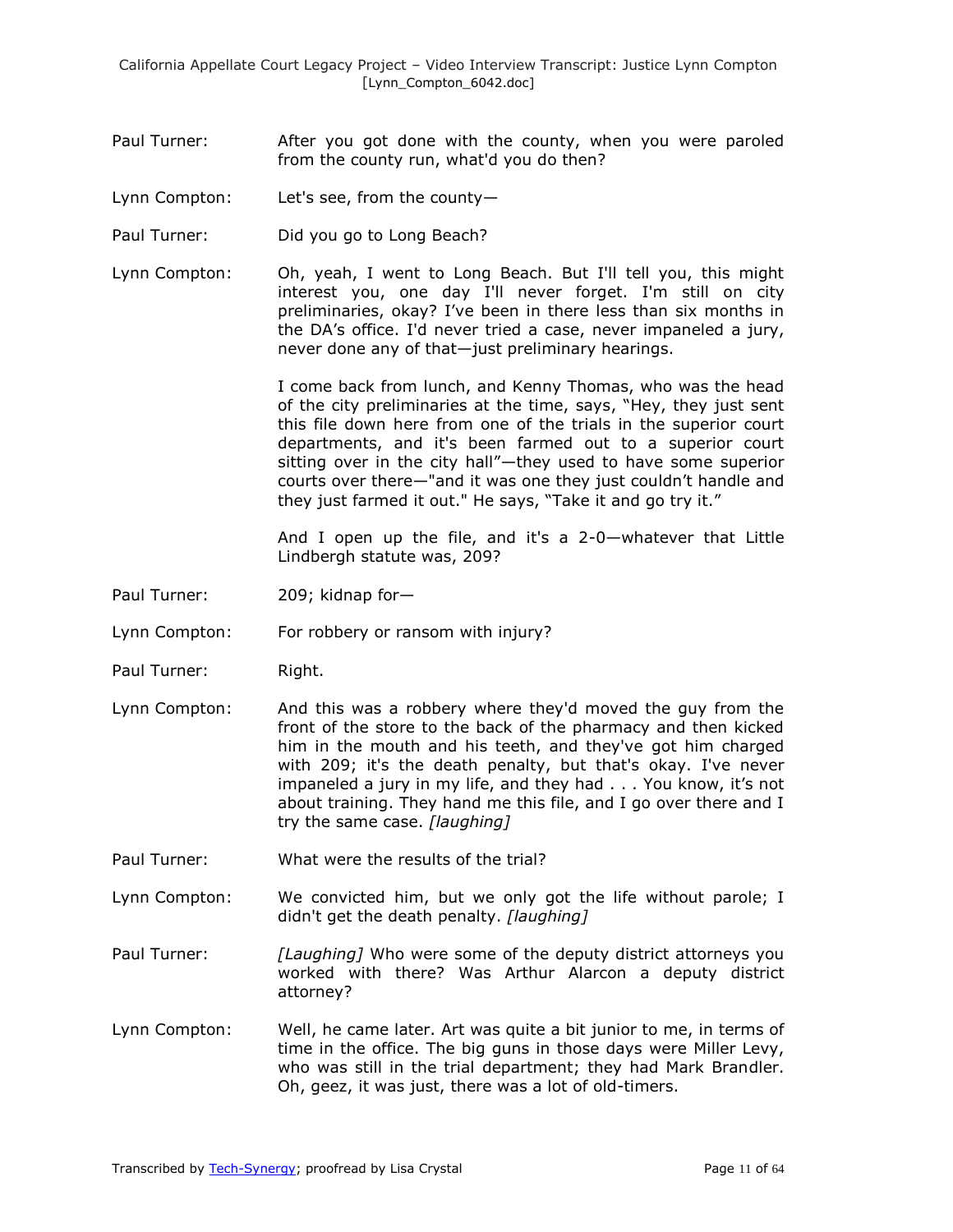- Paul Turner: And Mark Brandler later became a superior court judge and stepfather to Ronald M. George, the Chief Justice of California.
- Lynn Compton: Oh, is that what it is?
- Paul Turner: Stepfather-in-law, I think that's what the relationship was. No, stepfather; he was the stepfather. He married Ron's mother.
- Lynn Compton: Oh, really?
- (00:30:26)
- Paul Turner: So you ended up in Long Beach.
- Lynn Compton: Yeah.
- Paul Turner: And do you eventually become the head deputy there?
- Lynn Compton: Yeah.
- Paul Turner: Now, did you live in Long Beach?
- Lynn Compton: No.
- Paul Turner: Where'd you live then?
- Lynn Compton: Well, when I first was transferred to Long Beach, I was living in the San Fernando Valley in North Hollywood *[laughing]*; and this was the days before the freeway. And of course, I got transferred there, see, because they wanted me to quit. They thought I'd quit. There was a problem. I don't know how much you want me to go into it.
- Paul Turner: Yeah, go into it. Tell us about it, because today that's called freeway therapy.
- Lynn Compton: Yeah.
- Paul Turner: But tell us what happened. They transferred you to Long Beach.
- Lynn Compton: Well, there was a—oh, how the hell do I start this? I was on the county run and I came back; I got through early with whatever I was doing, and I came back to the Hall of Justice. And I'm sitting in the office there in the office in the Hall of Justice, and one of the girls at the front desk calls and says, "I got a couple of guys from either West Los Angeles or Valley detectives that want to give a complaint," and . . . Who's going to see all this? *[laughing]*
- Paul Turner: Well, who's going to see it? Scholars are going to see it. I mean, someone working on their master's degree at Sac State, I think that's the thing. If you don't want to talk about it, it's no problem.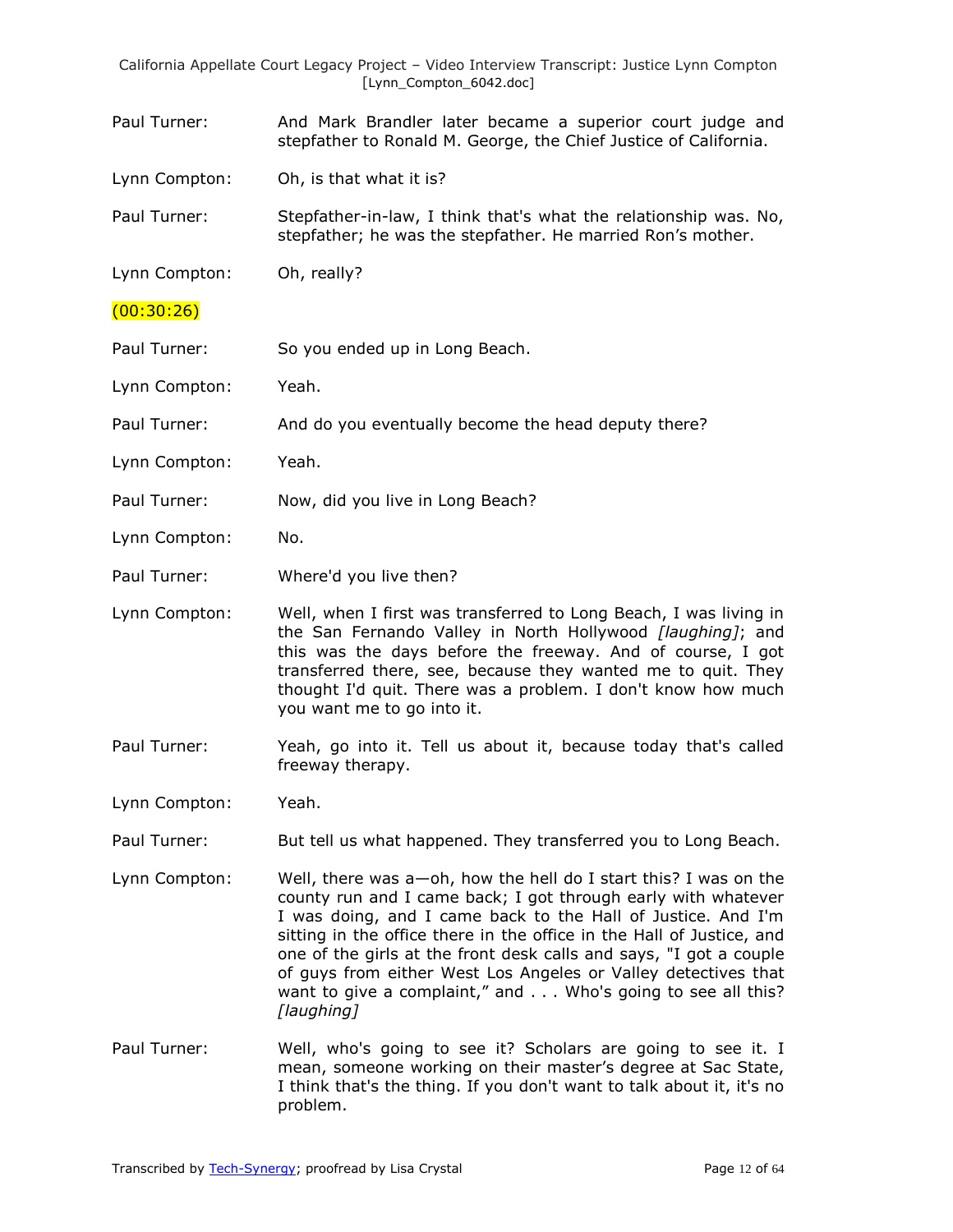- Lynn Compton: Well, I don't mind telling it. I'm writing a book myself, you know. There's a guy writing a book about me and—
- Paul Turner: All right. So you're going to tell this in the book?
- Lynn Compton: I'm going to tell all this; but I'll tell it. You know, I just don't want to . . . it's a kind of a sensitive thing; but it does explain how I happened to be at Long Beach.

I was working county run and I come back, and I'm sitting there and the girl calls and says that all the complaint deputies were busy, would I talk to these two detectives, and I said sure.

So they come in, two guys I never met before, and they got a young girl with them—she was a little gal—and she's got bruises all over and she's, you know, beat up pretty good, and they want an assault to commit rape complaint against the guy. And I interviewed her, and she told a story about how she was an aspiring actress and this guy who was a producer had asked her to come out to his house, you know, and then he tried to get her in bed, and chased her around and held her down and bruised her, and she finally escaped out the window of the bathroom and got home and called the cops.

So her story was perfectly believable, because she didn't claim rape; she said she'd fought him off and she'd . . . Anyway, so it turns out that this guy who's the suspect is a guy by the name of Snader, S-N-A-D-E-R, who was a producer in the early days of television on a thing called Snader Telescriptions.

So anyway, I filed a complaint against this guy; I don't know who . . . I don't know him, didn't know him from Adam's long locks or that much about him, and it hits the papers that this guy is charged with this assault on this woman. And a friend of mine calls me up who knew the guy, and he says, "Boy, you really got the right guy on that one." He says, "That guy's an SOB," you know, and blah, blah, blah; and I said, "Okay, great."

So anyway, one day he calls me again, and he says, "You know," he says, "that Snader was out in a bar the other night; he's out on bail, and he's telling everybody that he's got this fix, that he's put \$15,000 down in the DA's office to square this beef." And I said, "Well, okay."

So anyway, I'm going about my business and I'm in the hall one day, and Ernie Roll, who is now the DA, stops me in the hall and says, "Hey, did you know that case you filed the other day?" And I said, "Yes." He said, "Bad case." He says, "That girl is a bum." And I say, "Okay. You know, it's out of my hands, it's in the mill. You know, what the hell, do whatever you want with it, you know; I don't care." [laughing]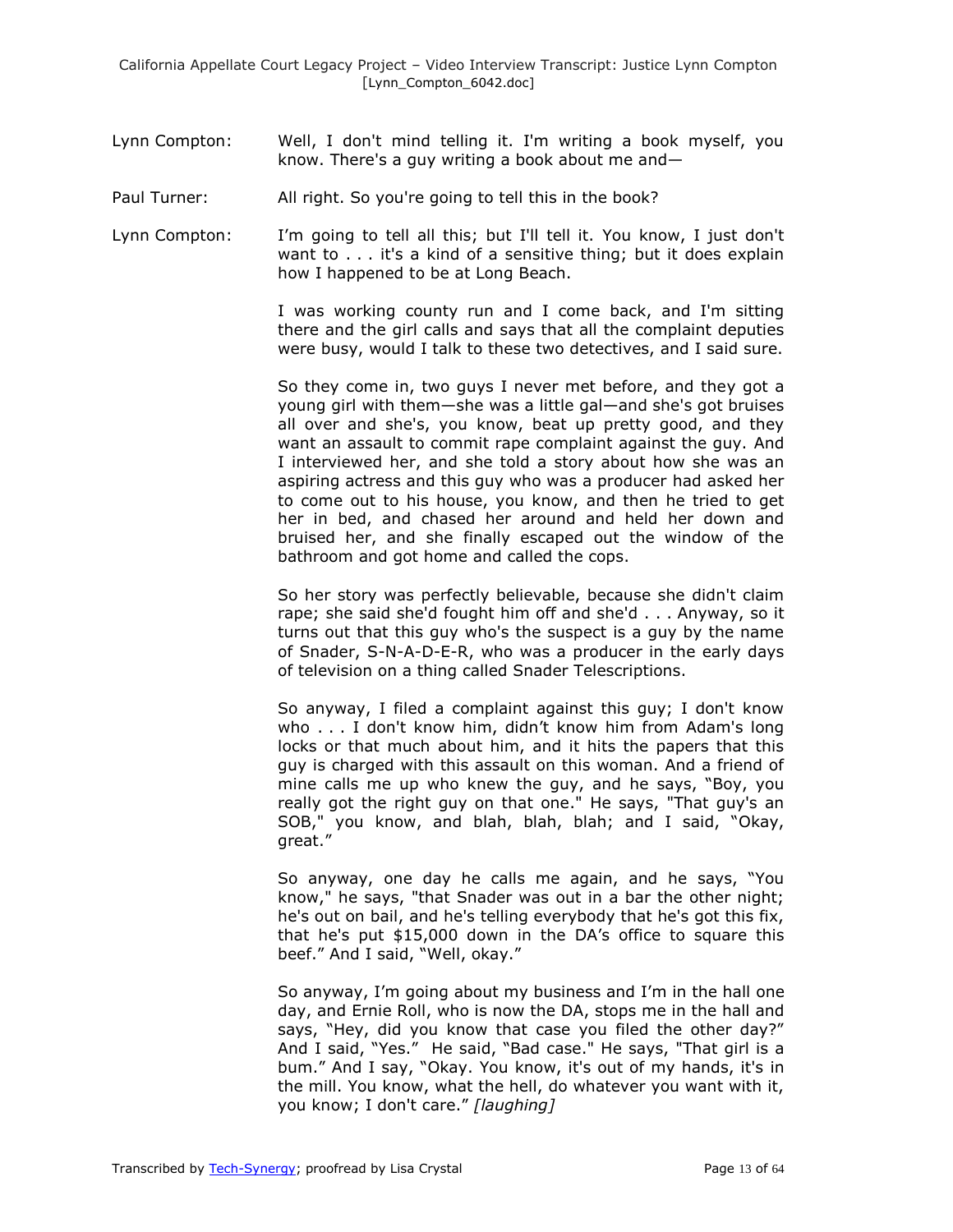So anyway, time goes along, and one day I get called into the DA's office and Roll's there, and there sits Chick Abbott—I don't know if you know Chick Abbott; he was the chief of the Bureau of Investigation—and a guy by the name of Don Avery, who worked for 20 years at least in complaints; that's all he ever did was work in complaints in the DA's office.

They're sitting there in Roll's office, and Roll says to me, he says, "You know, you're scheduled to go to Van Nuys tomorrow on the county run." And I said, "Yeah." And he said, "Well," he says, "that case you issued is on the calendar out there." And I said, "Yeah." He says, "You're going to handle everything but that case, and Avery is going to go out to Van Nuys and handle that case."

You know, this was strange, because Avery hadn't set foot out of the complaint section for 20 years that I knew. *[laughing]* But anyway, they do. I go out there and they're there, and they dump the case. They said, "This girl's got a bad reputation," while I sit there and watch.

Well, everybody thought something was wrong. The judge called me up to his chambers after they left and said, "What's that all about?" And I said, "I don't know." [laughing]

I get back to the Hall of Justice, the press guys are there. And so, you know, they come over and say, "Hey, you know, there's something funny going on here." I said, "Leave me out of this." *[laughing]*

Well, anyway, they had a deal going in the office at the time that at the end of the year there in December, they post your assignment for the next year on a bulletin board. So I went over there to look at my posting for the next year and it's Long Beach, and I'm living in North Hollywood. *[laughing]* So that's how I ended up in Long Beach; they figured that I'd quit, but I didn't.

(00:37:30)

- Paul Turner: Now, Roll is replaced by . . . who replaces Roll as the district attorney?
- Lynn Compton: Ultimately he was replaced by Bill McKesson. He died in office. And Bill McKesson, who was a retired superior court judge, was appointed by the board of supervisors and he took over.

Paul Turner: Did Roll drink a lot?

Lynn Compton: I don't know; not that I know of. I wasn't that close to him other than just, you know—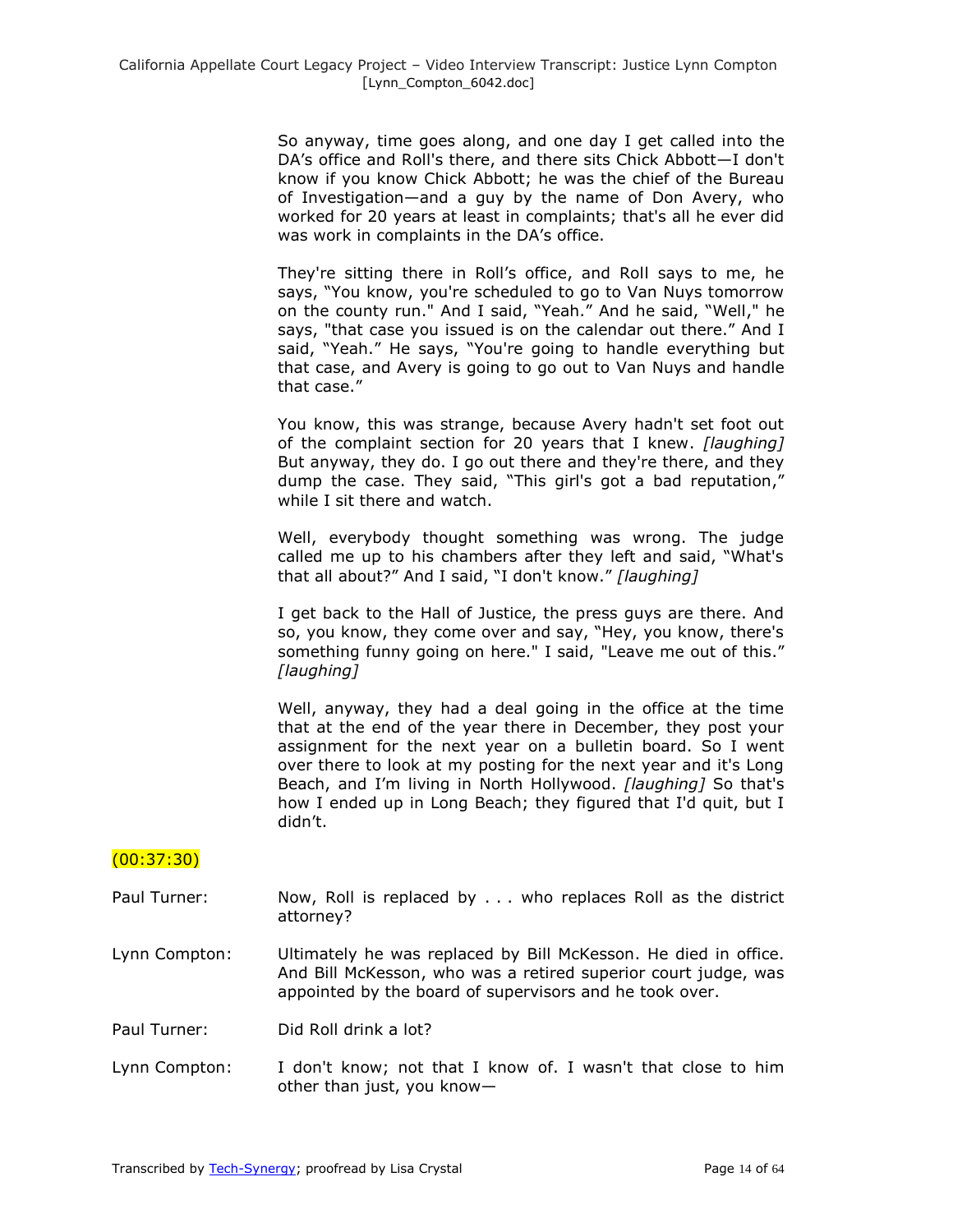Paul Turner: Now, you're in Long Beach. Tell us about what it was like being a deputy district attorney in Long Beach. What year was this, mid-'50s, '56, '57?

Lynn Compton: No, it would have been . . . let's see, I went in the office, so probably '52, something like that.

- Paul Turner: Oh, '52? Okay.
- Lynn Compton: Well, the guy that was running the office at the time had a reputation for being a real hard guy to work for, you know. I remember one of the guys said, "Well, if you can get along with Stanley, it's a pretty good place to work."
- Paul Turner: What was his name?
- Lynn Compton: Ted Sten. And so anyway, I went down there, and he was very nice to me. He had this terrible reputation with his deputies that he was hard to work for, but he was just the greatest guy to me. But he said, "Jesus, they really must be mad at you." [laughing] And I said, "Well, I don't know; I guess."

But I didn't want to move down there, because I figured if I did that then they'd turn around and transfer me back to the Valley or something, you know, just to . . . So I just did that commute for quite a while.

- Paul Turner: How long did it take you to drive to work?
- Lynn Compton: A couple of hours each way, down through Gardena, you know, no freeways. There was a guy working with me down there who lived in Inglewood by the name of Ted Shield—I don't know if you know Ted Shield—and we were very good friends. And I used to stop in Inglewood and pick him up, and then we'd go on down there. *[laughing]* But Stan would say, "You know," he says, "look, I know it's something; just get here, you know. You can be a little late getting here, and you can leave a little early." And he was just really good, really good about it, and he made my life very comfortable. And so I just outlived him.
- Paul Turner: Ted Sten's name is legend in the DA's office, isn't it?
- Lynn Compton: Well, it was, yes. *[laughing]*
- Paul Turner: I think it still is.
- Lynn Compton: Is it really? Yeah.
- Paul Turner: Did you sense that he wanted you to work closely with the police in getting your cases ready? It was Sten's reputation as someone who worked closely with the police. Did you see that? Did you perceive that to be the case?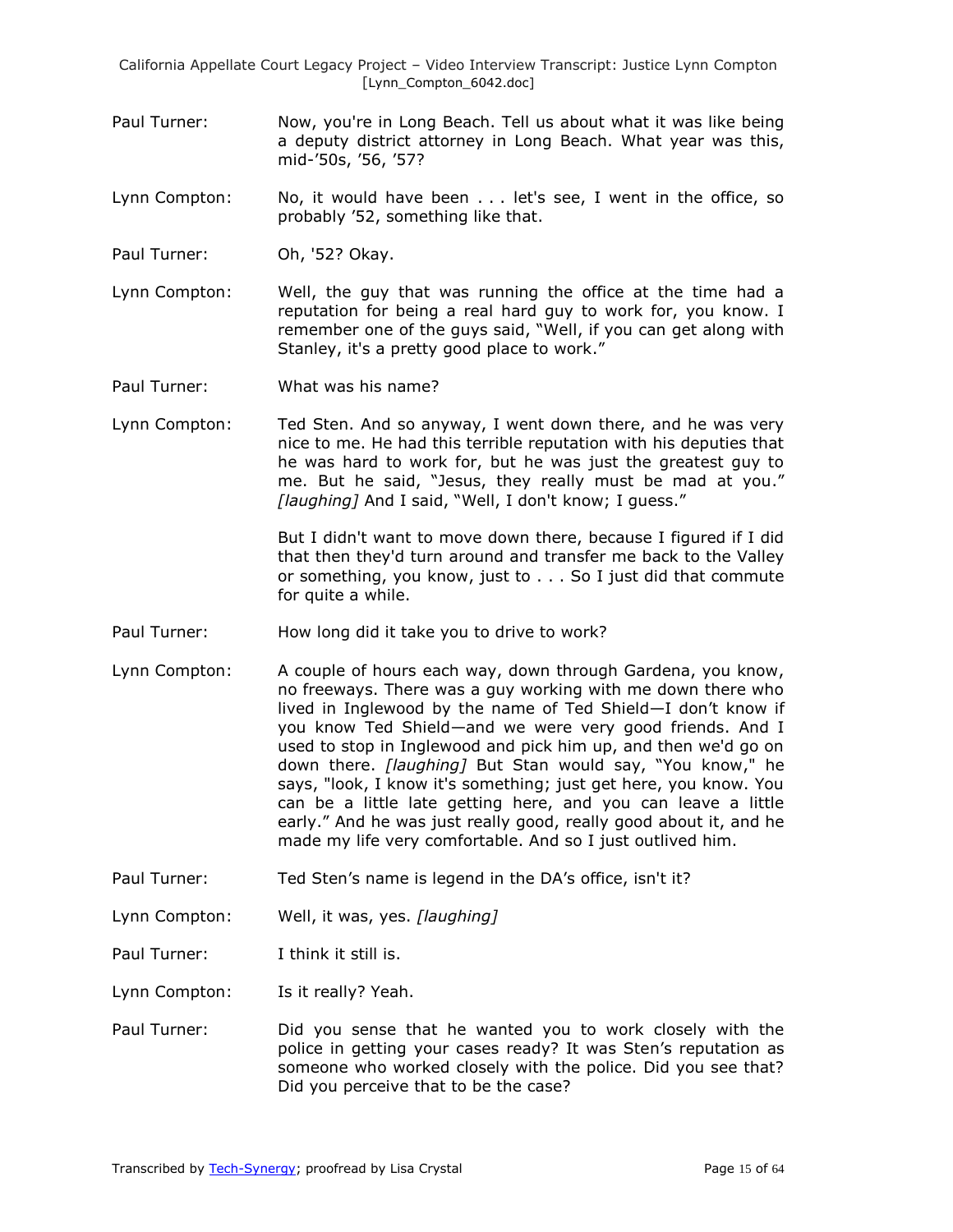## $(00:40:34)$

- Lynn Compton: No, quite the opposite: he was very skeptical of the police. He was, you know . . . he was a hard nut to crack with the police in terms of getting complaints and stuff, yeah.
- Paul Turner: No, not that; in terms of helping the police do a better job.
- Lynn Compton: Oh, oh, oh.
- Paul Turner: Because sometimes that was sort of the reputation that I hear. I could be wrong.
- Lynn Compton: No, he never, I never . . . You know, that was never an issue. But he did give me a lot of good cases to try, you know, and everything. I got to where I was trying most of the murder cases that were handled down there and so on.
- Paul Turner: How many years were you in Long Beach?
- Lynn Compton: Let's see, that would've been about '52. I moved out of Long Beach when Younger became DA, whatever year that was; that would have been in the '60s, I guess.
- Paul Turner: So you were there, you were in Long Beach for what, well over a decade as a deputy district attorney?
- Lynn Compton: Yeah, yeah, yeah.
- Paul Turner: Now, Younger becomes the district attorney. Did he make you the chief deputy?
- Lynn Compton: Not immediately, no. My first move he moved me to the job of chief of all the branch and area offices, all the outlying offices. And from there he moved me to what they call the assistant DA, which is the number-three spot, or was, in the office, and then eventually to chief deputy.
- Paul Turner: Retired Judge Larry Waddington said -- told me that when you were the chief deputy you formed a training unit to work with and provide training for the police. This was after, around the time of the Dorado decision, *Escobedo* decision, *Escobedo v. Illinois* and maybe around the time that the *Miranda* decision, around the time *Miranda* was decided. Can you tell me about the training unit that you formed?
- Lynn Compton: Well, I don't specifically remember that unit as such. We worked very closely with the police. We did a lot of consulting with them, we went to a lot of meetings with them, and we did form a unit. As a matter of fact, we executed probably the biggest and most drastic reorganization of the office that it had ever gone through. It had just sort of grown like topsy, you know, and there was no real organization to it. And, you know,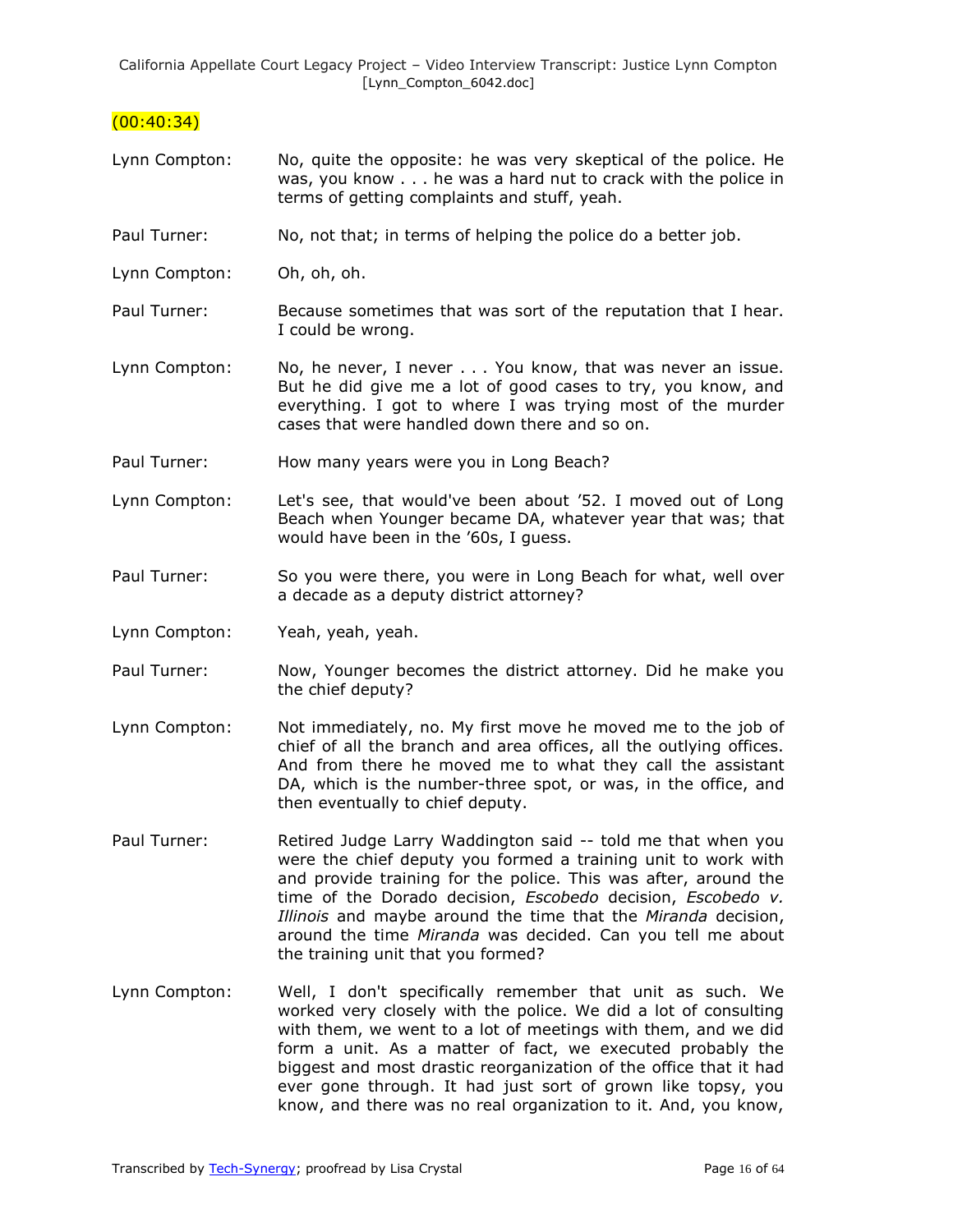> I'm not patting myself on the back when I say what I did; but I got wind, I got a feeling that this job was going to become more of an administrative job than it had been looked upon in the past. In other words, it was going to take someone . . . to run this office right, it was going to take some management skills. So I went to night school at Harbor Junior College and took courses in business management and organization, stuff like that.

> Well, it turns out the next promotional exam for head deputy for the branch office was a written exam that focused on all that stuff, and I came out number one on the list at that time *[laughing]*; that's how I got the job as the head deputy there, because I'd gone to night school and studied business administration a little bit.

- Paul Turner: That's the head deputy in Long Beach.
- Lynn Compton: Yeah.
- Paul Turner: All right. And did you prepare training materials when you were the chief deputy for local law enforcement?
- Lynn Compton: Oh, yeah. Yeah, we did that, yeah.
- Paul Turner: And Judge Waddington said you actually used television.
- Lynn Compton: Yeah, yeah.
- Paul Turner: And he said you were the one who approved all of the scripts. You had to sit there and read them and correct them to make sure they were accurate.
- Lynn Compton: Yeah, we produced a manual; we tried to produce a manual for the police, a legal manual. Yeah, we did a lot of things. But we were the ones that organized the office into these three main directorates that still exist to this day. Of course, they've got more people. We had about 700 lawyers working in the office when I was there; now it must be close to 1,000 deputies. But this basic structure we put in place is still there.

## $(00::45:37)$

- Paul Turner: And how would you describe that structure?
- Lynn Compton: Well, it's a trial, you know. The whole idea really of administration is to try to reduce the span of control of the executive so that he doesn't have to deal with, you know . . . we reduced it down to three people. Right under the DA's office, there was central operations, branch operations, and special operations. That's the three jobs we created. And so the DA himself or the chief deputy only had to deal with three people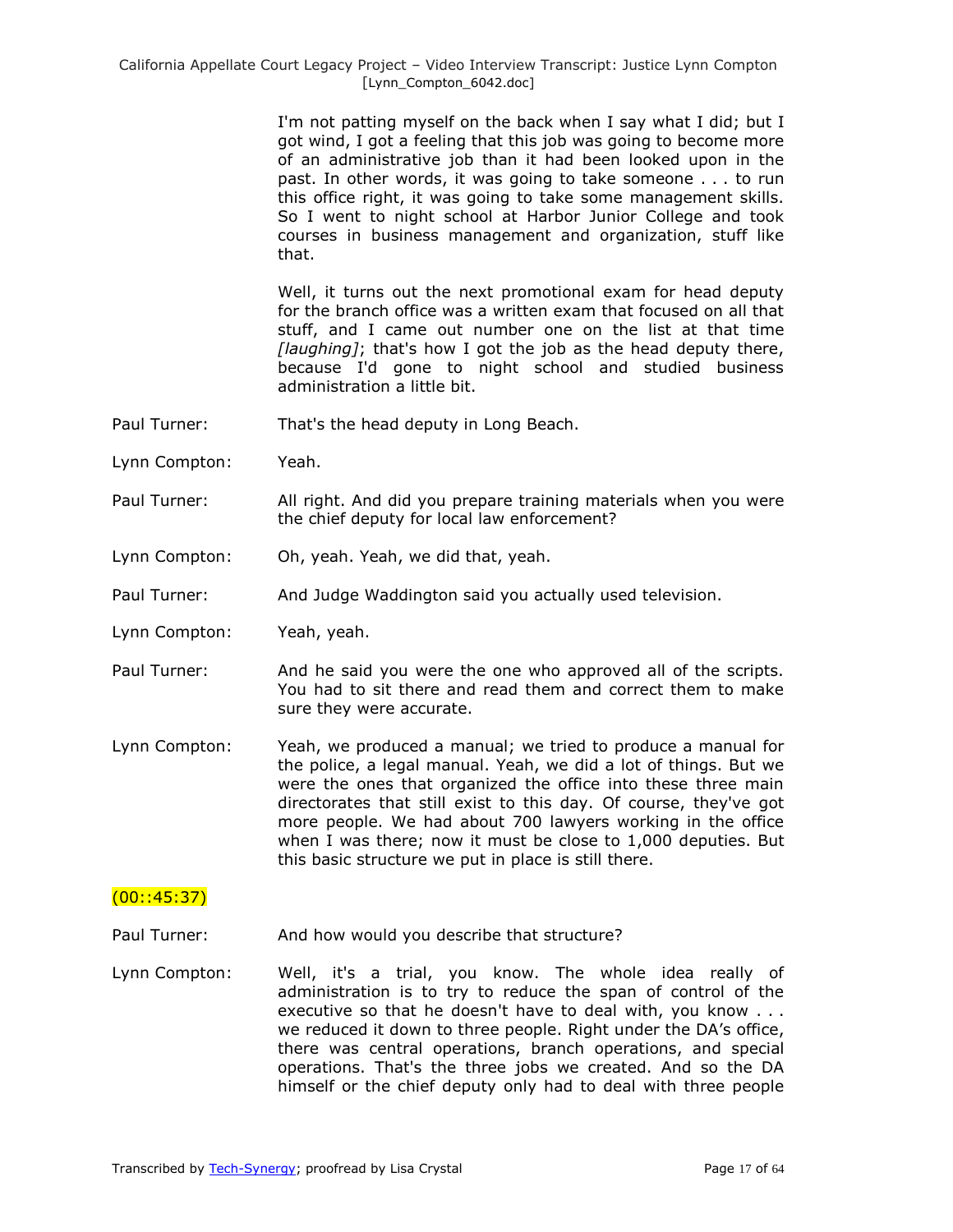rather than about a dozen, the way it was before. There was no chain of command, so to speak; and we created that.

But Younger was a great one for innovation, and he approved all of this stuff about the training, you know, and . . . wanting to tell you, we were involved with the facilities and needed some help from the PBS public broadcasting television, you know, with some of the television stuff.

So, yeah, in my opinion, when Younger was the DA it was the heyday of the district attorney's office, I think in its peak in terms of being totally free of any corruption and any political influence. Younger was a straight-arrow guy, I think, and I think everybody that was there at the time would all testify that that was the heyday at that office.

- Paul Turner: So you were the chief deputy—radical changes because of Supreme Court decisions on what the police can or cannot do.
- Lynn Compton: Yeah.
- Paul Turner: Exclusionary rule—how do you come down on the exclusionary rule? Take the Fourth Amendment exclusionary rule. How do you come down on that?
- Lynn Compton: I think it's totally unwarranted. I think it ought to be done away with. There's nothing in the Constitution that requires the exclusionary rule; the Fourth Amendment prohibits unreasonable searches and seizures, but it's a remedy for a breach that is not spelled out in the Constitution. And traditionally, a suit for damages for a violation has always been the traditional mode of redress for a violation. But I think it's too high a price to pay for the public, because while the rule stated sounds fine, the nuances and the variations that have worked their way into it, that if the public really understood and knew how much time and energy was devoted to litigating and complying with that one issue, which has nothing to do with guilt or innocence, they'd be shocked.

I mean, to decide that, for example, if a policeman can stand outside a car and see a gun lying on the floor of the car, he can grab it and it's okay; but if he has to put his head past the line of the window into the car to see it, then he can't. I mean, little nuances and things that get involved in the rule and all the erratic rulings by various judges and their approaches to it, it's just a . . . I did a study one time in the office, and 25 percent of our man hours and court hours were devoted to that one issue that has nothing to do with guilt or innocence. There's got to be a mechanism for redressing the abuse without that rule. It's not constitutionally based.

## (00:50:03)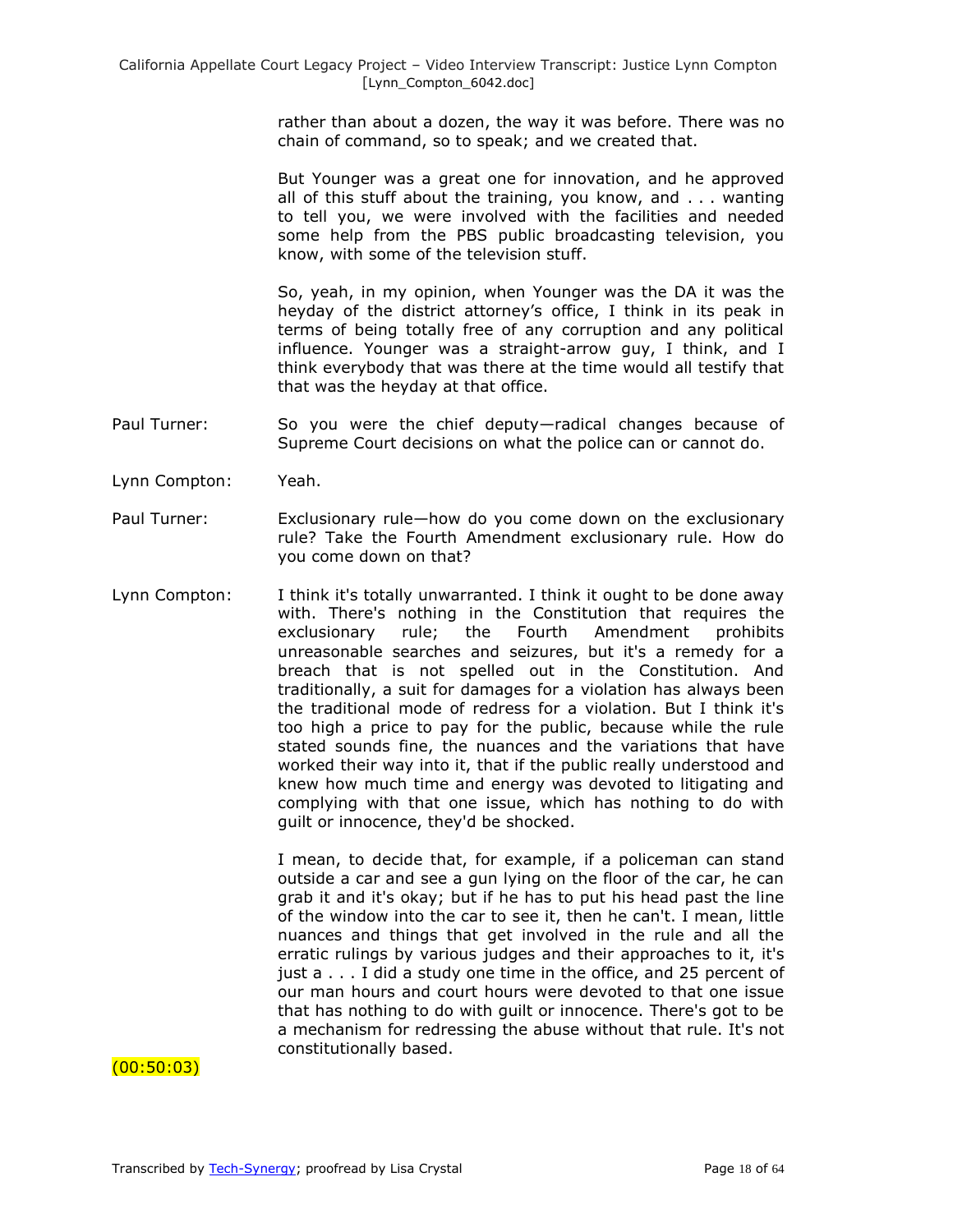- Paul Turner: What about *Miranda*? How do you come down on the *Miranda* rule?
- Lynn Compton: Same way, same thing. I don't . . . I never . . . I'm not advocating involuntary confessions or anything like that, or torture or beating up people. The point is, we dealt with that issue judicially for years, had judges ruling on it. We even had once a jury on disputed facts, sometimes on admissibility. There's nothing in the Constitution as I read it that suggests that the police should have an affirmative duty to discourage somebody from talking. I mean, I'm not . . . you know, it's quite a leap from saying "we don't want you to torture or coerce confession" to "you have a positive duty to discourage them from talking even if they want to talk." And that's what the *Miranda* rule's all about, is this affirmative discouraging of a suspect's talking.
- Paul Turner: Let me ask a bunch of questions about Sirhan Sirhan. First of all, where were you when you heard that Robert F. Kennedy had been shot?
- Lynn Compton: At home.
- Paul Turner: How did you find out?
- Lynn Compton: By television.
- Paul Turner: What did you do at first? At first did you call the office, or what happened?
- Lynn Compton: Well, I got in my car. I knew that the news broadcast said that they had him at Parker Center; so I jumped in the car and went to Parker Center.
- Paul Turner: So in other words, when you heard that Sirhan had been arrested, you knew he'd be taken to Parker Center, or at least that was your assumption.
- Lynn Compton: Yeah.
- Paul Turner: Did you go to Parker Center?
- Lynn Compton: Yeah.
- Paul Turner: Tell us what happened.
- Lynn Compton: Well, I went there, and Emile was already there; and Reddin, who was the chief, was there; and a couple of . . . John Howard, one of the deputies, was there. There was a whole school of LAPD people there, and a couple of our investigators, DA investigators, were there when I got there. And they had Sirhan in an interrogation room, and they'd been trying to find out . . . they didn't even know who he was; he didn't have any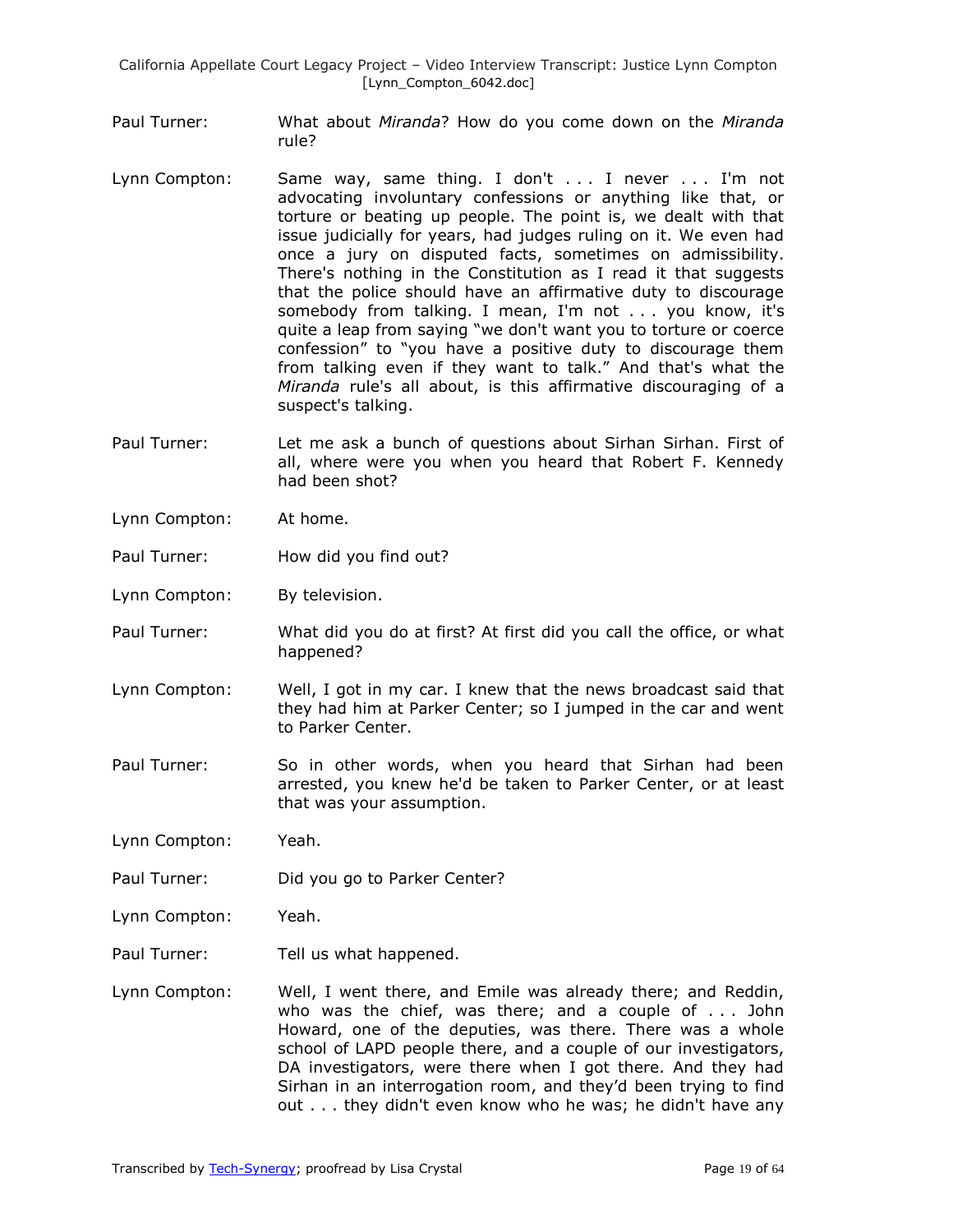ID on him, and he wouldn't give his name, and he wouldn't talk or anything.

So I got together with Younger and Reddin and, you know, decided what we were going to do, how we were going to handle it and what-have-you. And Younger was a pragmatist, you know. This was obviously a case that was big news, and it is the kind of a case where in ordinary circumstances you would expect an elected district attorney, who is a politician in a way, would say, "Well, I'm going to personally handle this myself" and so on. But Younger, you know, he had been a superior court judge, and I think he'd been city attorney or something for Pasadena or whatever. But he had no trial experience as a prosecutor, you know, and he recognized that even though it would make a . . . even though it might be a grandstand play for him to say, "I'm going to personally handle this," he just didn't have the experience in the courtroom to do it.

So the next best shot was that he wasn't going to handle it just like every . . . just like a routine case; and he didn't, you know. [laughing] So he picks me and says, "Well, you know, you handle it."

- Paul Turner: Was that decision made that night?
- Lynn Compton: Yeah.
- Paul Turner: Now, did you see Sirhan that night?
- Lynn Compton: No.
- Paul Turner: Tell me what you would do, what happened in the next couple of days.
- Lynn Compton: Well, we put together . . . you know, Reddin agreed with this, that two of the chiefs . . . that I would not only handle the trial matter, but I would also supervise whatever investigation that was conducted pretrial. So we had two phases to this thing. We had, obviously, putting together the case against Sirhan himself for court, the witnesses and so on and so forth and trial preparations, and then we had the overriding issue of was there anybody else involved or, you know, anybody there that night or was Sirhan working with anybody else; was this part of some conspiracy, you know?

## (00:55:12)

Paul Turner: Was Judge J. D. Smith involved in the investigation?

Lynn Compton: Who?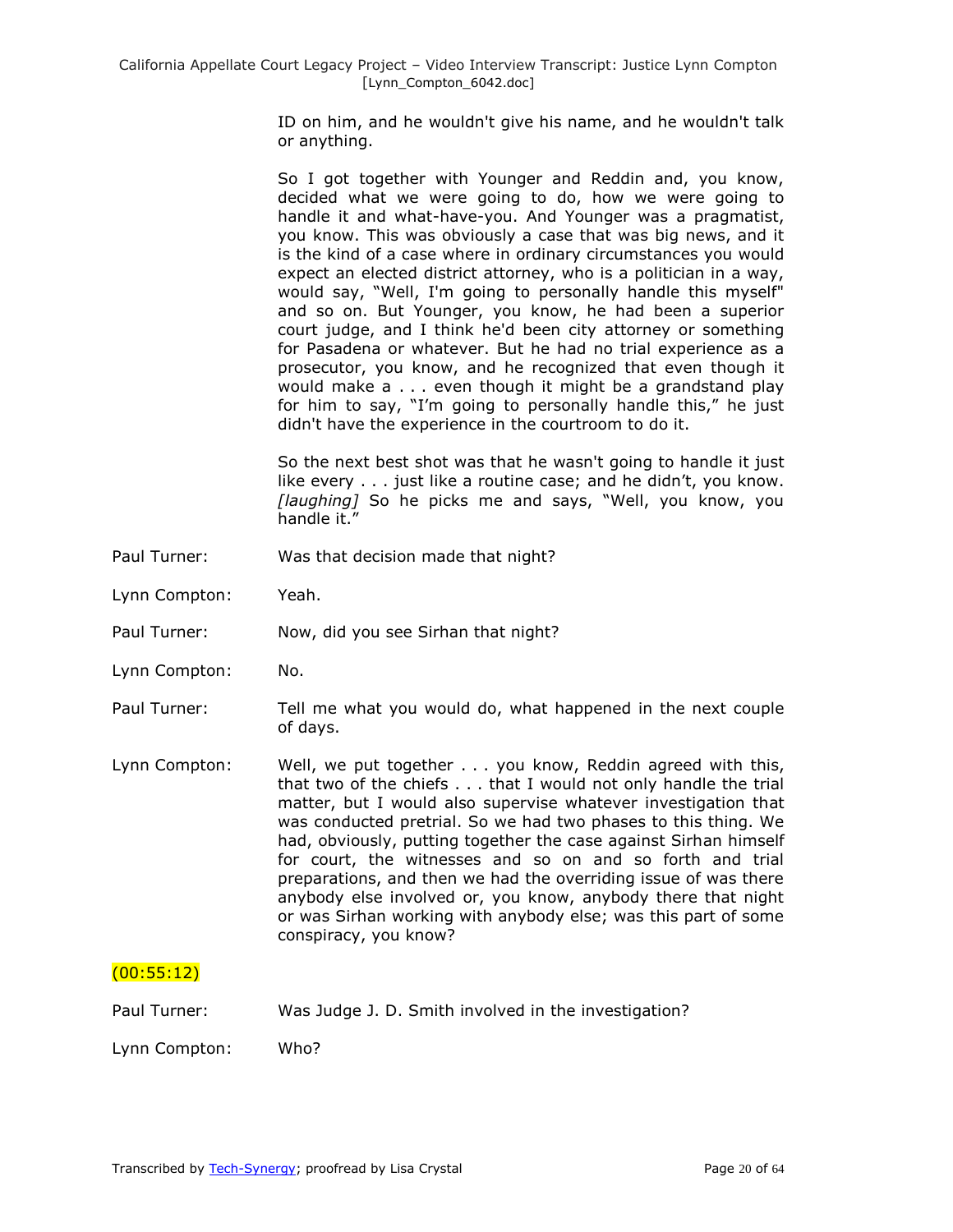- Paul Turner: J. D. Smith, later became a Glendale Municipal Court judge and then later a Los Angeles Superior Court judge. Do you remember if he was—
- Lynn Compton: I don't remember him by the name; but the people I dealt with were we had Bob Houghton, who was the chief of detectives, LAPD. He put together this unit in the LAPD called Special Unit Center where he gathered in about 50 of their homicide guys from all over the city.
- Paul Turner: 5-0?
- Lynn Compton: Huh?
- Paul Turner: 50, 5-0, not --
- Lynn Compton: Yeah, yeah.
- Paul Turner: Okay.
- Lynn Compton: We had Frenchy Lajeunesse, who was the agent from the FBI who was put on the case, and had his agents and resources. We had the Secret Service, the local Secret Service there. We had our own investigators, who were under the command of George Stoner. So we had a sort of a task force that we met almost daily with Holton and Stoner and Matt Byrne, the U.S. Attorney for the Central District, and the heads of all these various agencies; we'd meet and we would go over leads, we would assign leads, we would evaluate stuff and so on. That was the phase dealing with who else might be involved, because we already knew what had happened in Dallas, because this wasn't that long after the JFK assassination and the grassy knoll and, you know, all the stuff that came out after Dallas. So we decided we would leave no stone unturned, you know, on this phase of it. And so I got two of our deputies, John Howard and James Fitts, to do the work of putting together the case against Sirhan for trial. They set up an office right there at the Ambassador Hotel; we had a room with an office there, and we had law clerks and Fitts and Howard were there interviewing witnesses right on the scene, you know, and all of that sort of thing. And then we had this other phase of the investigation of whoever else might be involved.
- Paul Turner: Did you ever . . . did you find any evidence, were you able to document that anybody else was involved?
- Lynn Compton: Absolutely not.
- Paul Turner: Were there reports of other Middle Eastern men fleeing the area on the evening of the shooting?
- Lynn Compton: Well, I can't tell you specifically. We got all kinds of phone calls, postcards mailed in, you know, that they saw Sirhan up in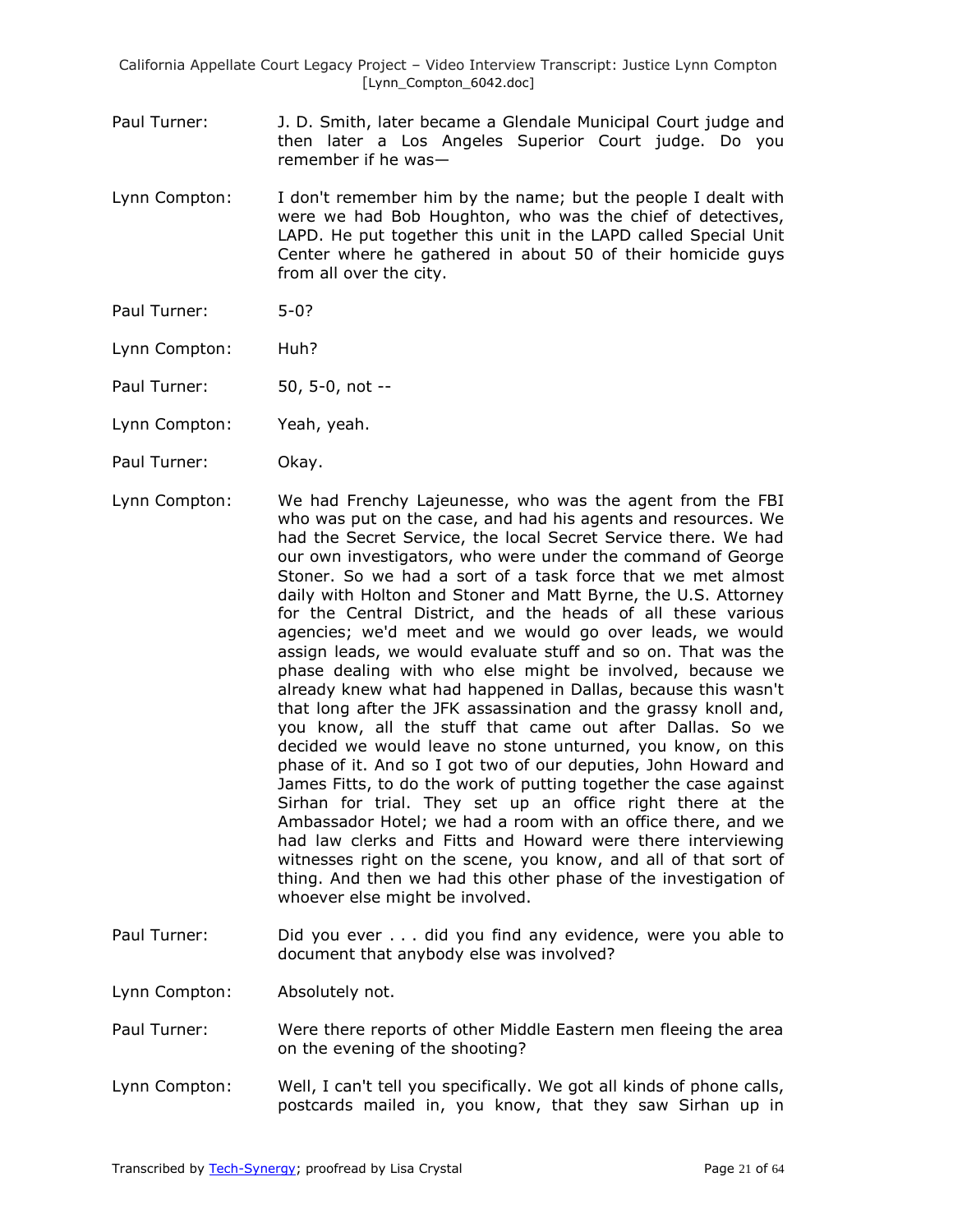Lompoc sitting on a bus bench with a dark complexion, you know. And we'd sent people out and we ran down everything, I mean, even though they were obviously crank stuff, you know. But we never . . . there wasn't one thing that we just brushed aside. And this is what's always bugged me about this, the aftermath and to this day: there's still talk about this secondgunman theory, you know. And the theory . . . they love to beat up on the LAPD, and the theory behind most of these conspiracies is that the LAPD was just lazy, that they had a slam-dunk on Sirhan and so they just folded their cards and ignored any other possibility. And that's just absolutely false.

And even if LAPD had taken that attitude, even if Holton had said, "Well, we're satisfied that Sirhan had it and we're going home," I would still have the FBI and our guys and the Secret Service; you know, we still would have worked it, and there's absolutely no motive for anybody to just ignore the possibility. I mean, what's to gain by it, you know?

Well, the thing about this second-gun thing is that they still keep bringing up from time to time is, number one, it is obvious to anybody, I think just logic, common sense, that if there was a second gun in that room that night, Sirhan would have had to know who it was. I mean, the coincidence of two guys independently deciding to both come to the Ambassador Hotel that night at that point in that room to get Kennedy and not know one another, I mean, is astronomical.

Secondly, if you took the route . . . I had an interview with the Discovery Channel here not too long ago; there's one coming out pretty soon from them on this same thing. And, you know, the Discovery Channel has a program they call *MythBusters*, and I said, "You know what you guys ought to do?" I said, "Get those two *MythBusters* guys and re-create that room where that shooting occurred, and then fill it to the gunnels with people shoulder to shoulder, front to back, jammed in this room, and demonstrate how one guy could be standing like this among Kennedy supporters, shoot a gun, and nobody saw him or heard it."

I mean, it's impossible for it to have happened and ask the question, "Why, if there were two guns, did they only grab Sirhan?" I mean, it wasn't the cops; it was Rosey Grier and all these people that went to grab Sirhan by the arm and disarmed him. And why did they let this second guy get away, you know? *[laughing]*

# (01:02:19)

Paul Turner: Is the Discovery Channel going to do that?

Lynn Compton: Well, no, I don't think they're going to do it; I was just needling them, you know, but they were interviewing me and saying,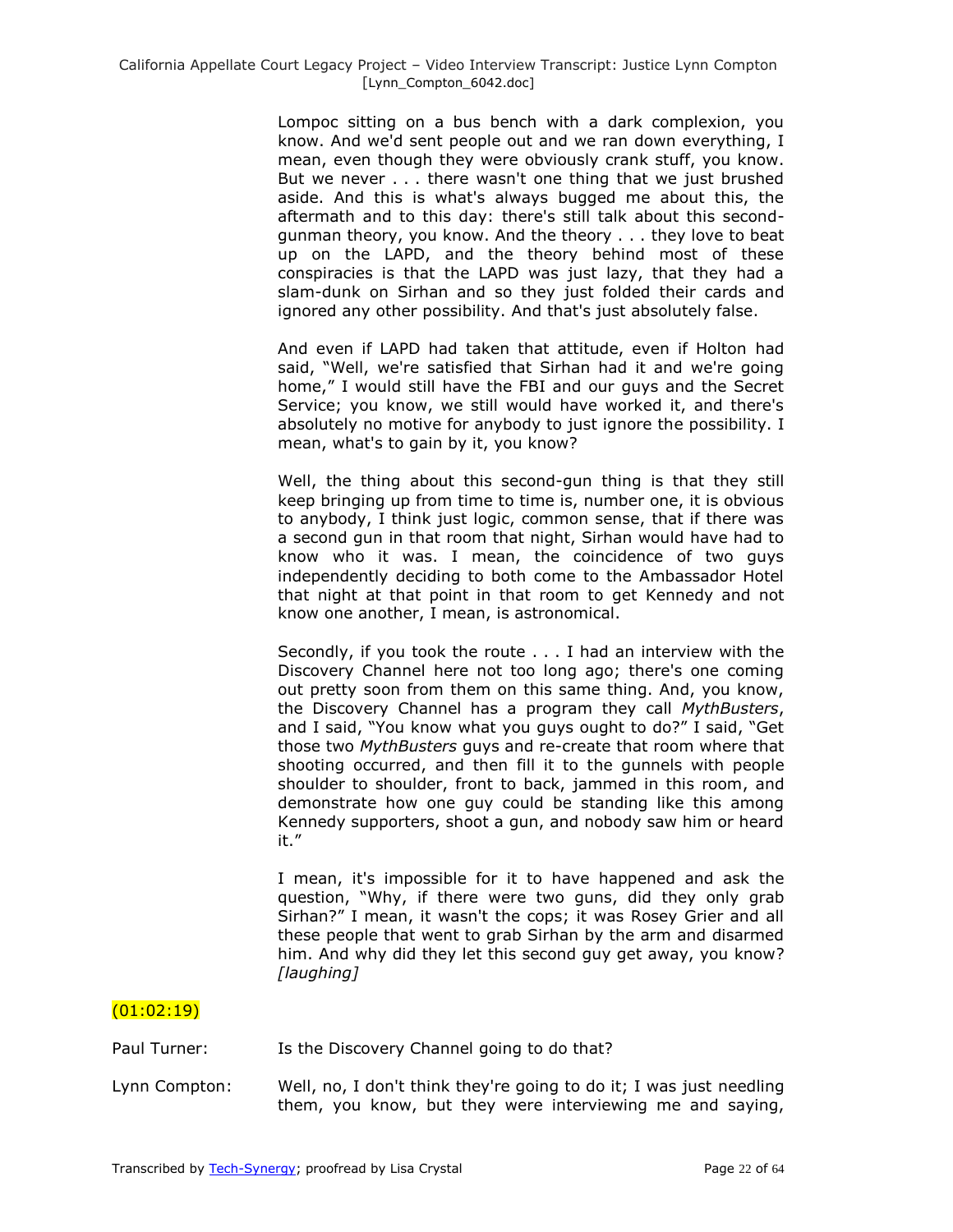> "Well, what about this and what about that?" And that's when I said, "Well, why don't you just re-create this thing and see how it's possible?"

> And the other thing about it is Sirhan was offered a life sentence in exchange for information of anybody that was with him or helped him. And Grant Cooper and Russ Parsons, they went to him and they talked to him; this is mid-trial, you know. They said, "You can get life, you know, if you want." They come back and they said, "He can't come up with anybody, there isn't anybody." *[laughing]* And so he gets the death penalty, and then there's a year where he's facing the death penalty—he knows now it's not a gamble—and the offer's still open. And to this day, if he would come with a second gunman or somebody that helped him, he could probably get his parole, buy his parole. I'm sure that the DA's office would probably even now be willing to make a deal with him for information on somebody else, even at this late date; but he can't come up with anybody.

Paul Turner: Let me go back to the day the first time the case comes to court. It was in front of Arthur Alarcon, now a judge of the Ninth Circuit, former Associate Justice, California Court of Appeal, Second Appellate District, Division Four. He issues this order: "It is the Order of this Court that no party to this action, nor any attorney connected with this action"—I'm skipping here—"shall release or authorize the release for public dissemination of any purported extrajudicial statement of the defendant relating to this case, further provided there is to be no comment on any document, exhibit or other evidence, the admissibility of which may have to be determined by this Court".

> On July 19, 1968, you personally moved in a written memorandum to set aside the order. Dick Shauer, who was the judge who arraigned Sirhan, he strongly believed that press coverage could present a threat to a fair trial. Looking at it now, how do you come down for like the question about *Miranda* and the question about the Fourth Amendment exclusionary rule? How do you come down on the use of those sorts of gag orders?

#### (01:05:23)

Lynn Compton: Well, we were always opposed to them. Younger himself was personally opposed to them. We thought that, you know . . . Younger's favorite remark about that was, he says, "Those judges, it's like eating peanuts." He says, "They eat one, and they can't stop eating more of them.‖ *[laughing]* And he said he just thought that they were trying to get their names in the history books and all that sort of thing. *[laughing]*

> There wasn't anything that we were in possession of the press probably hadn't already released anyway. I mean, Sirhan never did confess to anything, you know. He did get on the witness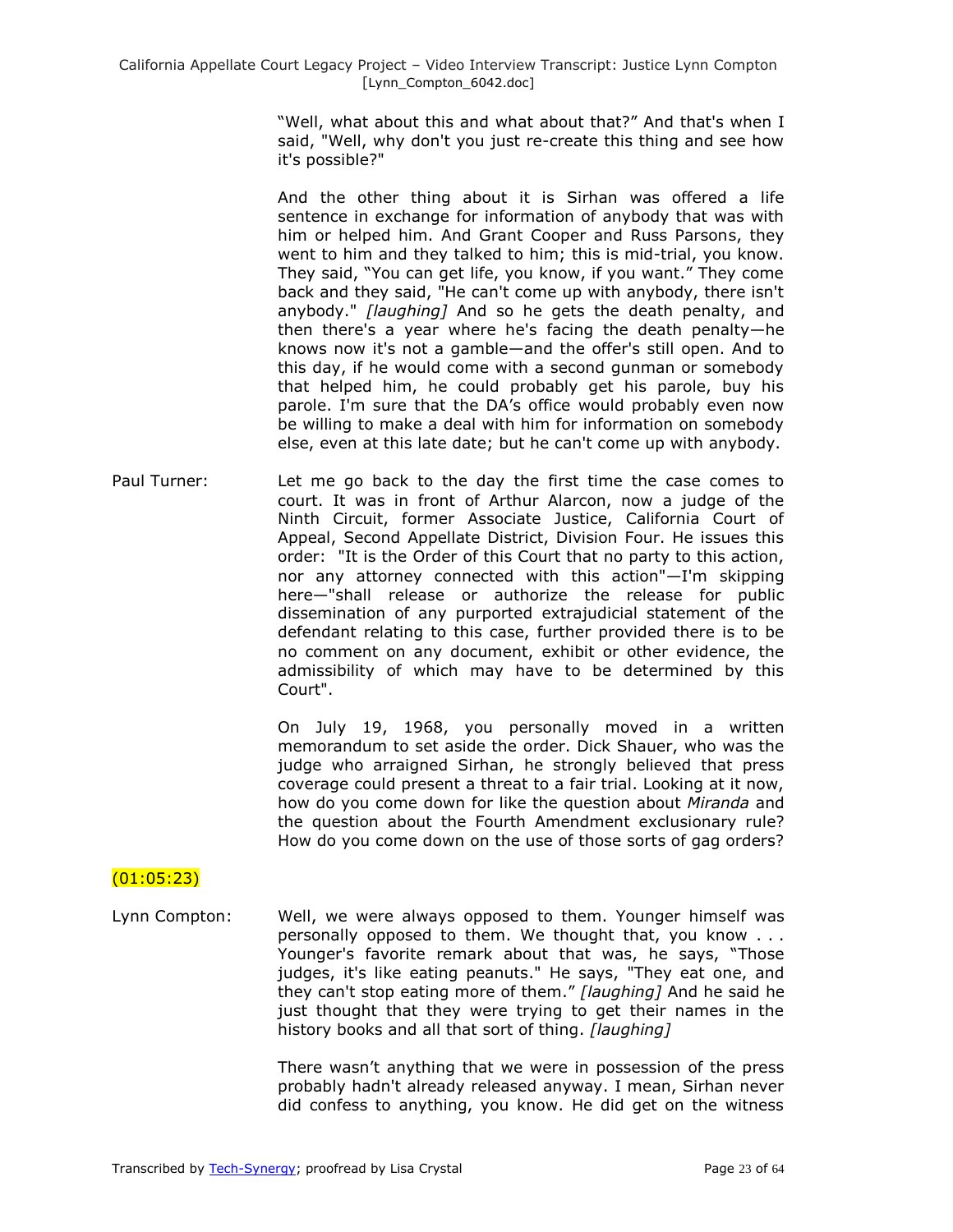stand and take a position that he didn't remember or . . . and there was all this business about self-hypnosis and all that. But we weren't sitting on any evidence that would, that could, change the picture much. I mean, it's going to be hard to find a jury anyplace in the United States on a case like that that doesn't know pretty much all the facts that, you know, the press has already been out with a lot of stuff; and to try to create this pristine atmosphere is almost an impossibility on a case like that, regardless of gag orders or whatever. That was our attitude, and we felt that obviously there was such a tremendous press interest in the case that we were going to be besieged daily, you know, with questions about the case. And we didn't want to feel like we had to run and analyze some judge's order—well, you know, can I answer this question or that. You know, we just thought that we were worth at least being given the benefit of the doubt as to our credibility and professionalism without being told by Art Alarcon what we should do about this.

- Paul Turner: Let me ask you about the lawyers who represented him eventually. First of all, he was represented by Bill Littlefield. Do you remember at the beginning, the public defender's office—
- Lynn Compton: Yeah, yeah, the public defender's office was in there, right.
- Paul Turner: Do you think Littlefield could have done a better job than Cooper, Berman, and Parsons?
- Lynn Compton: No, I don't think anybody could have done anything with that case that wasn't done.
- Paul Turner: When you read the transcript, you come away with the impression that you had a very cordial and professional relationship with the defense lawyers; at least in the courtroom, it comes out that way. Is that a fair characterization or—
- Lynn Compton: Yeah, I would say that, and I think that's the way it ought to be. I don't like to try cases when the lawyers are at each other's throats. Grant Cooper was a high-class, highly experienced professional guy; Russ Parsons the same. I didn't know Berman. I think Berman was simply imported for the obvious fact that he was Jewish and Sirhan's whole motive in killing Bobby Kennedy was because he hated the Jews and the Zionists, and so they felt like Berman would maybe counterbalance that a little bit.
- Paul Turner: Today, we're doing this in 2007. On some occasions, there will be public discussion of the relationship between Islam and terrorism. Was there any evidence of any religious motivation on the part of Sirhan? In other words, was it religious motivation, or was it more political motivation?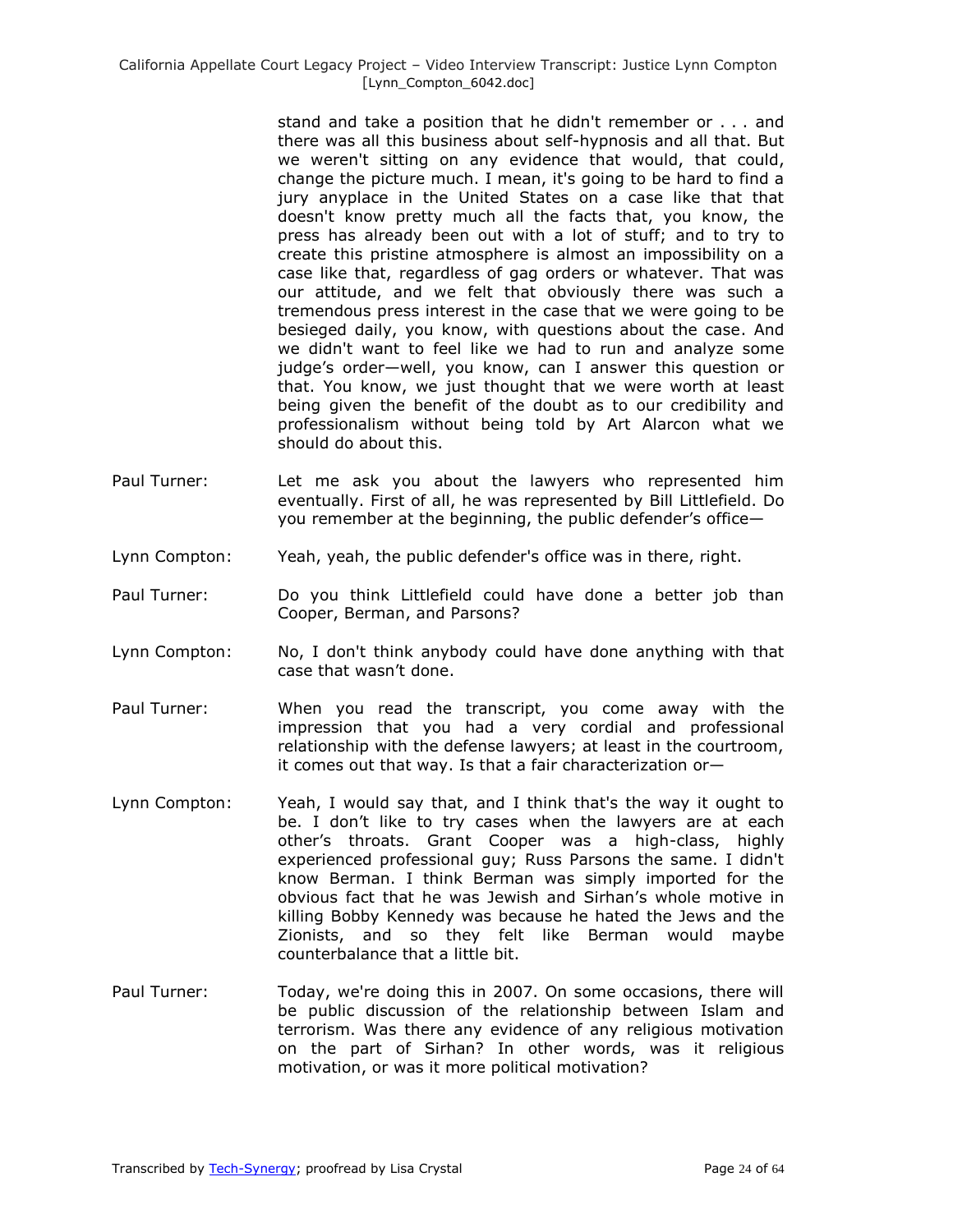Lynn Compton: Oh, political. I mean, it had the overtone of the Jewish thing; but basically what his story was, if you'll remember, was that he had considered himself to be a big fan of Kennedy, and he thought that . . . And he was brought up in the Palestine area there during the British Mandate and at the time when the Zionists were doing some things themselves that they're not too proud of today like the Haganah and the Stern Gang . . . And there was a certain terrorist element involved in that he grew up being told that all of the hardships that they were suffering in the Palestinian area were the result of the Zionists and the Jews, and that they were the enemy. And so he felt oppressed and so on, and he felt that Bobby Kennedy and the Kennedys were friends of the oppressed people of the world. And when he suddenly found out that Bobby Kennedy, being a senator from New York, was advocating that the Israelis be given the top-ofthe-line American fighter—I don't know what it was at the time, the F-something.

Paul Turner: F-4 Phantom.

### $(01:11:16)$

- Lynn Compton: It blew his mind that Kennedy was abandoning, you know, betraying, the little people by siding with the Zionists, you know. That was his kind of a mixed-up, obvious, dumb thing; because, you know, American politics, what it is, is a big Jewish vote in New York. *[laughing]* You don't expect a senator from New York to be anti-Israel, you know *[laughing]*; but he did, apparently.
- Paul Turner: You called 59 witnesses to testify for the prosecution; that was my count.
- Lynn Compton: Yeah.
- Paul Turner: Why 59?
- Lynn Compton: Well, I don't know *[laughing]*. Just we thought, we wanted to make sure, you know, we painted as vivid a picture as we could of what went on and so on; I don't know. I don't know that we arbitrarily just picked the number 59; I do recall everybody that we thought, you know, we didn't want the jury to say, "Well, I wonder why didn't they call this or that?"
- Paul Turner: Were you concerned about the Mark Lanes of this world? I know once I think I saw a speech where you refer to "the Mark Lanes of this world." Mark Lane made a career out of suggesting that there were other people involved in the killing of President John Kennedy. Was that a concern also, that you wanted to make sure you put on all the evidence, so there were no questions?
- Lynn Compton: That's right; that was always in the back of our mind that we knew we were going to get second-guessed, no matter what we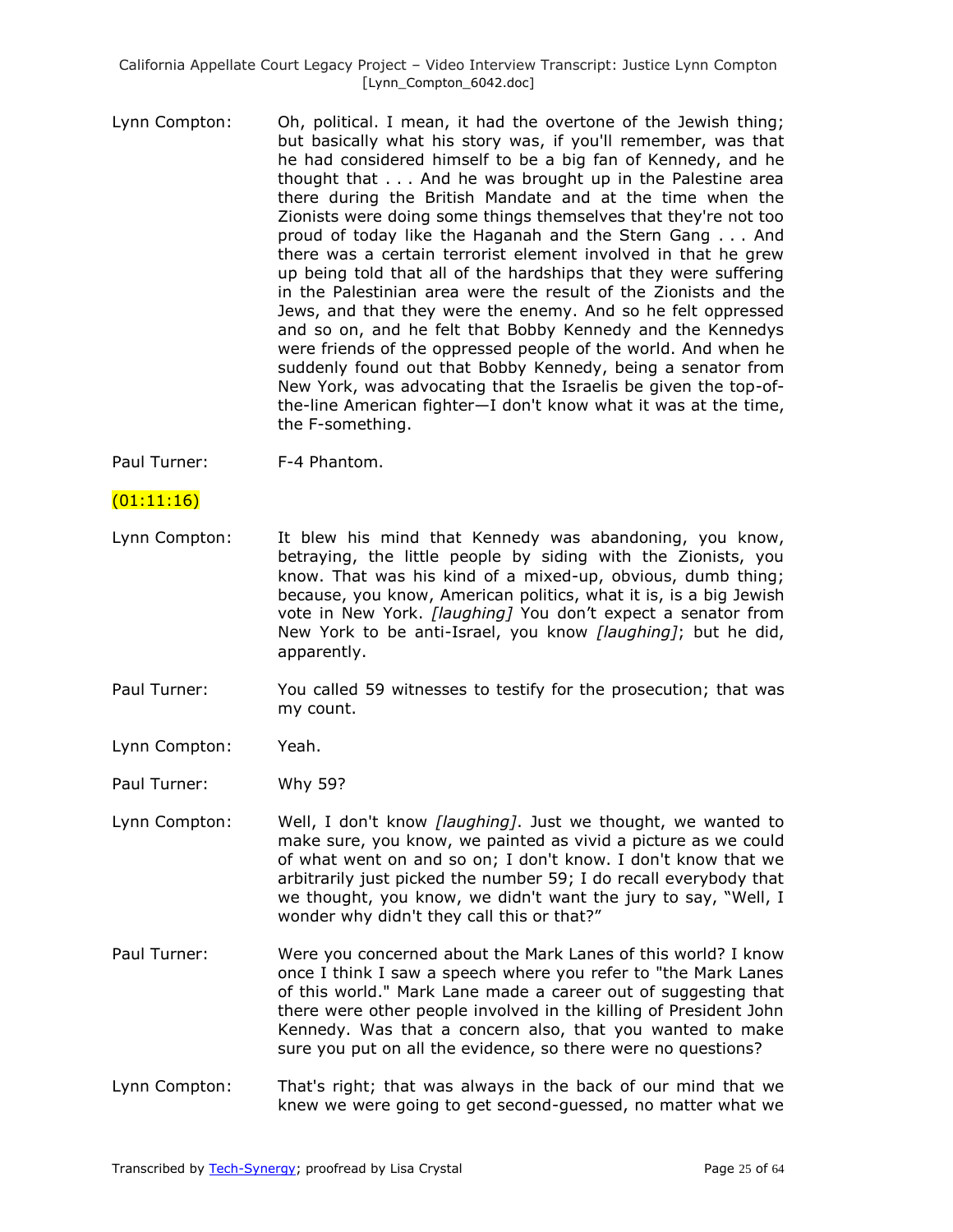did; I mean, that there was going to be somebody coming out of the woodwork and saying, "Hey, you didn't do this" or "You didn't do that." And Younger, I can remember, made the order that when we finished that we took every file, every report, every note that we had in our possession and lodged it with the court, as not an exhibit exactly, but just to archive it, you know, so they couldn't say that we were sitting on anything; that we wanted to be as fully expositive of the evidence as we possibly could to avoid these accusations.

- Paul Turner: For any scholar who may watch this, someone working on their master's degree at Sac State, all of those documents are available in the State Archives in Sacramento which you all lodged, which included all the LAPD documents.
- Lynn Compton: Right, right.
- Paul Turner: If you want to go look at it, you can go look at it in the State Archives in Sacramento.
- Lynn Compton: Right.
- Paul Turner: Let me ask you about the psychiatric testimony. All of the psychiatrists testified that Mr. Sirhan could not act with malice, and each of them were asked—and I think this was the exact question—―Could Sirhan contemplate and understand in a mature way his duty to conform his conduct to the requirements of the society?" And they all said, "No, absolutely not."

At one point in your argument, you said this, and I'd like you to tell us about this: "But at some time in my life, I have heard that Charles Dickens once wrote in which one of his characters said something about 'The law is an ass,' and I think that's true and I'm a lawyer. I think the law became an ass the day it let the psychiatrists get their hands on the law.‖ Pretty memorable words. Tell us about it.

## $(01:15:05)$

Lynn Compton: *[Laughing]* Well, you know, not to denigrate just psychiatry as a profession generally, but I'm talking primarily about these forensic psychiatrists that make a living testifying about these people who commit criminal activity. And I think that probably . . . I've always argued to jurors about the thing that the best evidence of a defendant's state of mind are the things he does and says. *[laughing]* And when Sirhan had the whatever you want to call it, the presence to go out and acquire a gun, go out to a pistol range and practice with it, go down to the Ambassador and take all of his ID off his body and leave it in the car, park his car four blocks away and go down there and do it—or three blocks or whatever—and do the deed the way he did it speaks pretty much for his presence of mind. And of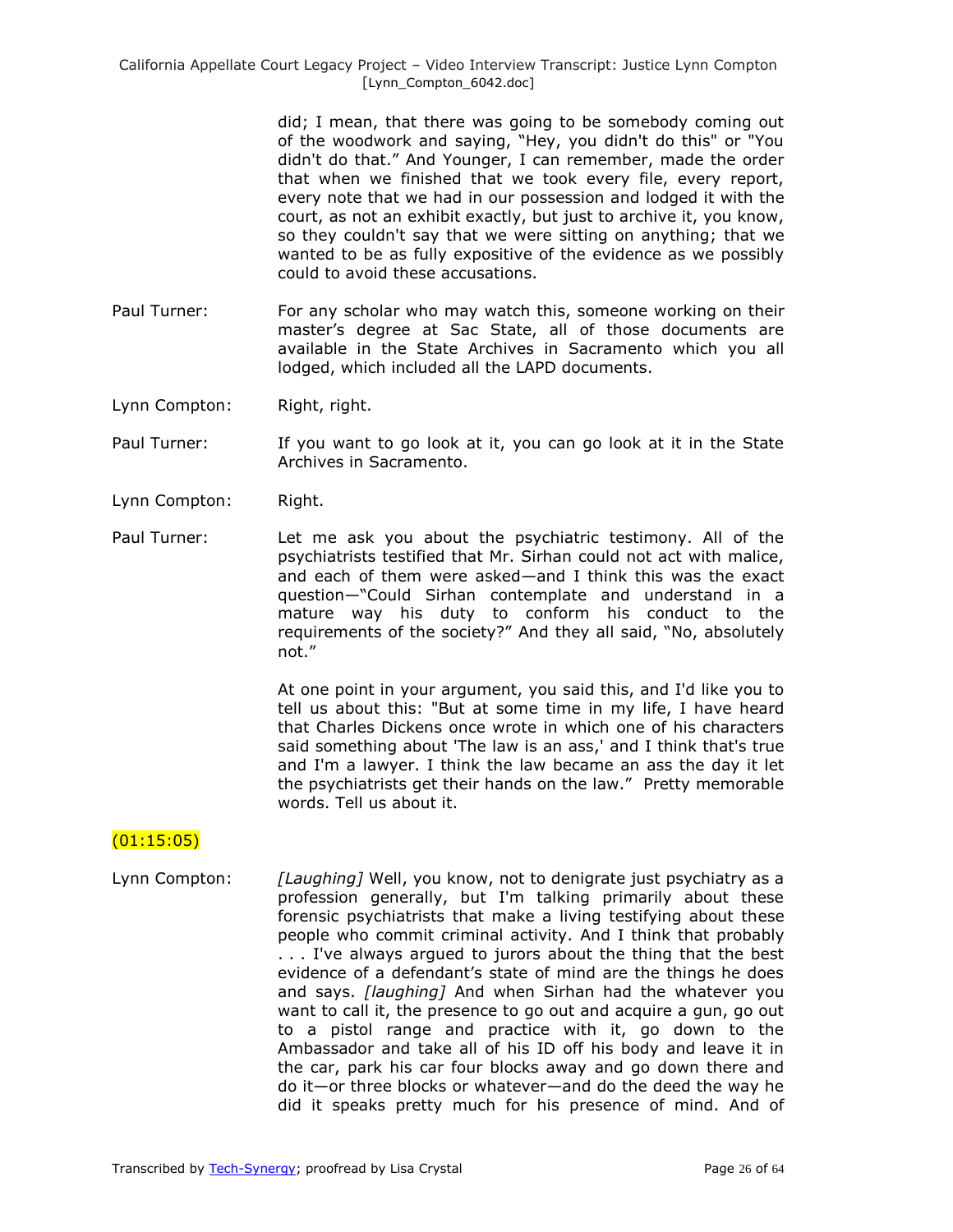course, we had a psychiatrist on our side, at least one, that went against these guys, you know, that testified; but the lead guy on the defense side . . . Well, there were two: the little psychologist from San Diego that we destroyed with the book that he plagiarized, a report out of a book that somebody else had written. But this guy Bernard Diamond—who is the leading Freudian psychiatrist in the field, or was at the time—who had written that famous pamphlet saying in effect that there's no such thing as free will, that nobody who does anything does it volitionally, that we're all such a captive of our history, our past life's experience, that we have no control over what we do. And that was what he was advocating, you know.

- Paul Turner: I was interested. While you were going through the facts, it was not word for word; but it was largely almost exactly what you said on pages 8753 through 8755 of the reporter's transcript after all these years. You left out the thing about he . . . I think he *[inaudible]* he wrote, "RFK must die." But then I think also when he shot him, I think he called him a son of a bitch, didn't he?
- Lynn Compton: Yeah, he said, "You son of a bitch."
- Paul Turner: And "I did it for my country."
- Lynn Compton: Yeah.
- Paul Turner: Who was the lawyer who was the deputy attorney general who represented the People on appeal in *Sirhan*?
- Lynn Compton: Bill James, wasn't it?
- Paul Turner: No, it was Ron George.
- Lynn Compton: Oh, was it Ron? Oh, Ron, yeah.
- Paul Turner: Chief Justice of the California Supreme Court.
- Lynn Compton: I was kind of disappointed in Ron. I don't know whether I should put this on here.

I watched Ron grow up, if you want to call it that. *[laughing]* But he was a deputy AG and he started getting some of the cases and I used to talk to him, and we were pretty good friends; and when I was on the Court of Appeal, he was still working in the AG's Office, I think, and I had conversations with him. And several years later, after I had retired and I'm up here, and he's now Chief Justice in California, I called his office one day to ask for a copy of an opinion that they had written that I was interested in, and I wanted to read it in detail. And I got his secretary and I told her who I was; I couldn't get through to him. I said, "Well, would you please send me a copy of this opinion, and ask him to call me when he's got a minute?"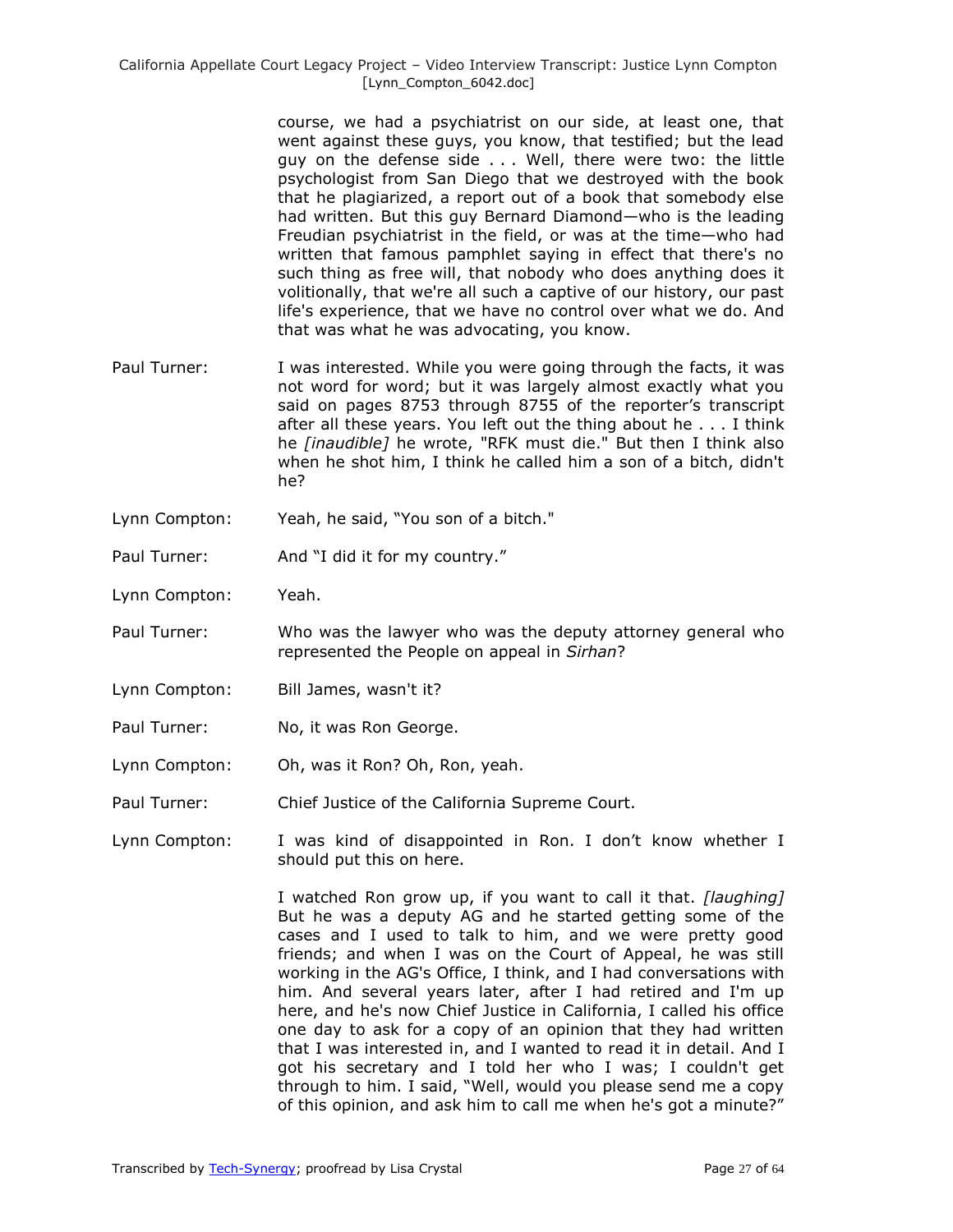> And I never got the opinion, never heard from him. It was like I didn't exist. It kind of disappointed me. *[laughing]*

Paul Turner: When the trial's over, you get appointed to the Court of Appeal. You were appointed by Ronald Reagan.

Lynn Compton: Yeah.

Paul Turner: Had you met Ronald Reagan, Governor Reagan, before?

Lynn Compton: Yeah.

### (01:20:06)

- Paul Turner: What was your relationship with him?
- Lynn Compton: Well, the first time I met him was just casually, not personally. He started an organization in the picture business called the Motion Picture Alliance, which was an anti-Communist group; and several members of my family were in the picture business in various positions, and they belonged to it. I went to one of the meetings with him and met him. But beyond that, I met him basically through Ed Meese. Ed Meese had been a deputy DA in Alameda County. And his boss, Frank Coakley, used to be the chairman of the legislative committee for the state peace officers of the state DA's associations. And I was on that committee, and I also had a similar position with L.A. County peace officers and DAs. And so when I used to go to Sacramento to testify for or against legislation that affected the criminal justice system, Ed Meese used to be there as a fulltime lobbyist for the state peace officers and so on because his boss would assign him over there while the Legislature was sitting. So I got to know Ed; and then of course, when Reagan became Governor, Ed became his legal affairs secretary and then he became his executive secretary. And it was through *[inaudible]* meetings with Ed in Sacramento that I met Reagan and had chances to talk to him.
- Paul Turner: Now, today, if someone wants to be a Court of Appeal justice, they submit an application; they have friends write letters. Was there anything . . . did you ever submit an application or anything like that?
- Lynn Compton: No.

Paul Turner: Did you know you were about ready to get appointed?

Lynn Compton: Well, not really. *[laughing]* It's kind of funny; I'll tell you a funny story. I hate the sound of this, because, you know, I don't want it to sound like self-aggrandizement. But I'm chief deputy DA, and mainly I figure Younger had thought about running for Attorney General, and I figure I got a pretty good chance of being DA if Younger becomes AG.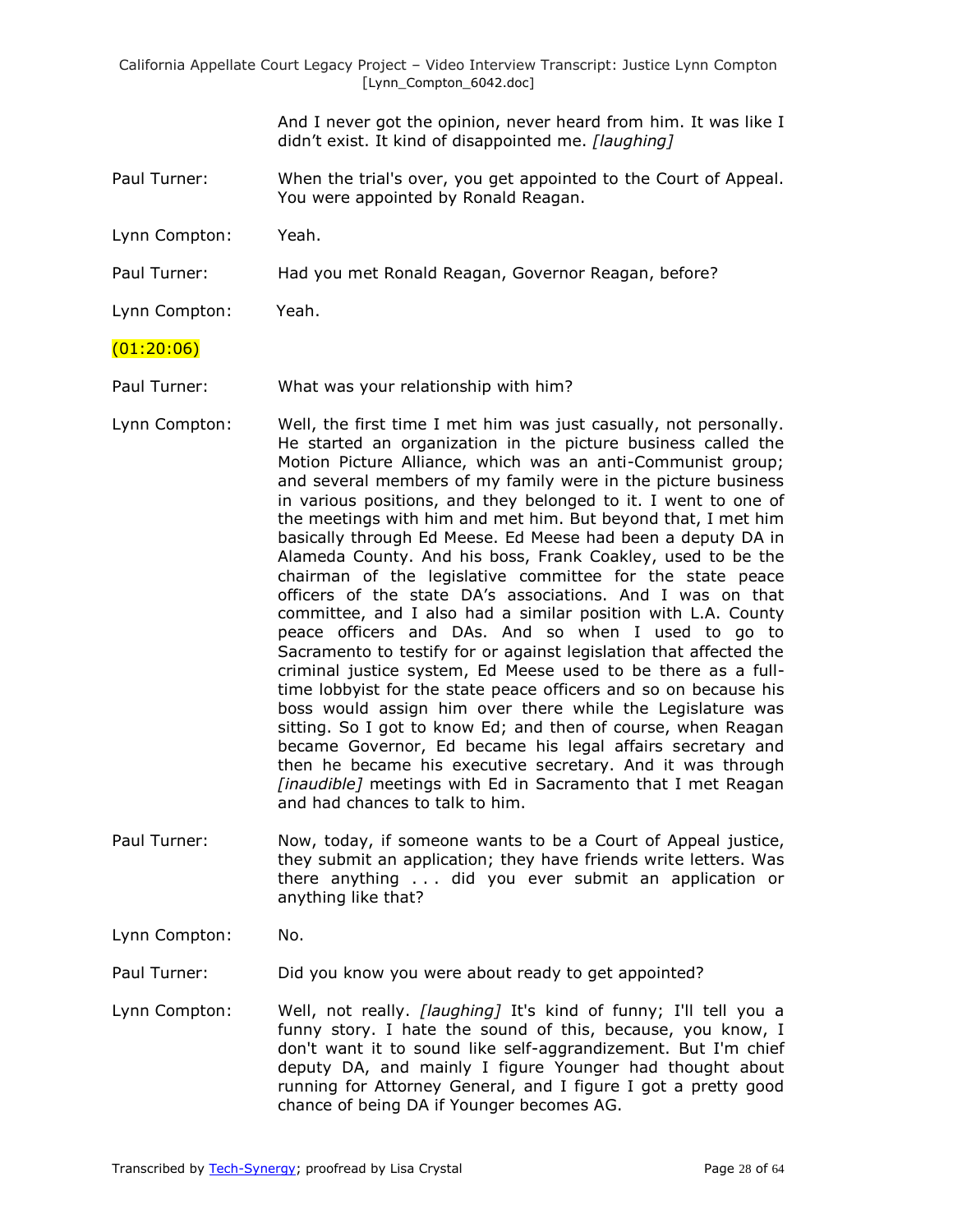So I'm sitting at my desk one day, and then Hutchinson calls me—he was appointment secretary for Reagan—and he says, "Hey, Buck, the Governor wants to appoint you to the superior court." And I said, "Oh, gee, that's great."

So I run in to Younger and I say, "Hey, Dave Hutchinson just got off the phone, and he wants to appoint me to the superior court." And Younger says, "You don't want that." He says, "Those jobs are a dime a dozen.‖ He said *[laughing]*, "Stay here and be DA." And I said, "Okay." *[laughing]*

So I go back and I said, "Ed, I guess not, I guess not." He said, ―Oh, god, we just assumed you were available.‖ *[laughing]* And I said, "Well, I talked to Evelle," you know, and so on and so forth. Anyways, that goes by the board.

So then one day I'm sitting there, and the phone rings and it's—Herb Ellingwood was Reagan's . . .

- Paul Turner: Legal affairs advisor.
- Lynn Compton: ... legal affairs at that time. He says, "Hey, Buck, we're looking for a Chief Justice." I forget what happened, either he died or the Chief Justice . . . I forgot what it was, but anyway—
- Paul Turner: It would have been Traynor?
- Lynn Compton: I guess it was.
- Paul Turner: Traynor had retired to teach at . . . am I right about that? I think he went to teach at Hastings. Does that sound right?
- Lynn Compton: Yes, probably.

Well, anyway, he said, "I've got three names I'd like to run by you to see what you think about them." And he gives me three names, one of whom is a deputy DA that had worked for our office and was a superior court judge and one's a lawyer in private practice. And I said, "Jesus, what are the specs for the job?" [laughing] And he says, "Well, you got to be under 50, and you got to be a strict constructionist of the Constitution." And I said, "Well, god, where do you put in an application?" *[laughing]* You know, I was just kidding. And he said, "Are you interested?" And I said, you know, "Does a bear go in the woods?" [laughing] And he said, "Well, let me see what we can do.‖

So, anyway, he kept calling, and finally he said one day, "Well, you know, we can't pull this off." He says "You don't have any judicial experience or with an organized bar." You know, he went on with all this. *[laughing]* And I said, "Well, I can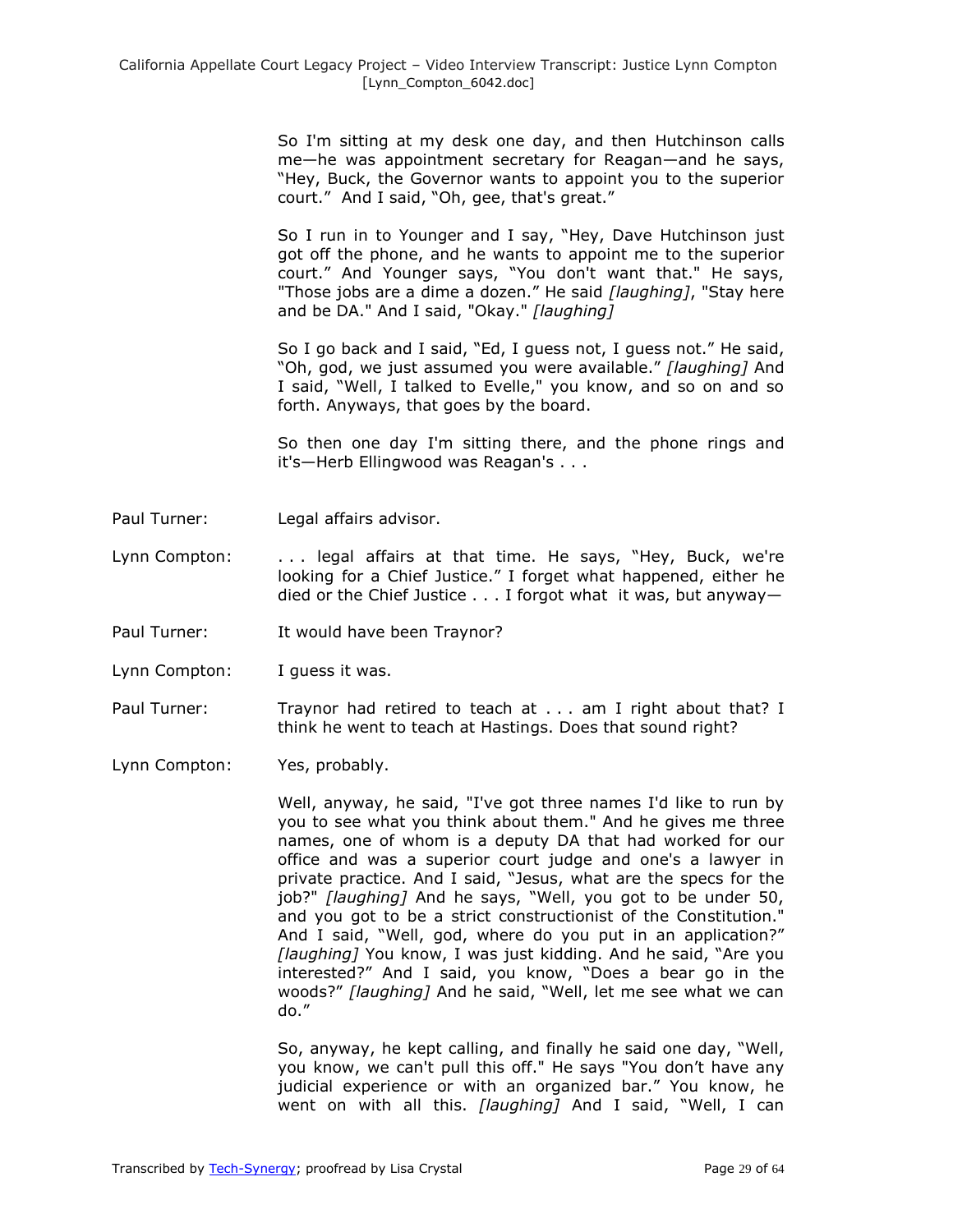understand that." He said, "But would you be interested in the Court of Appeal?" And I said, "Well, yeah, I think so; let me go talk to Evelle." [laughing]

Then I go talk to Evelle, and Evelle said, "Well, yeah." I said, "That's worth something." *[laughing]* So anyway, that's how that came about. *[laughing]*

# $(01:26:05)$

- Paul Turner: And now, today if a justice is nominated by the Governor, there's a hearing in front of the Commission on Judicial Appointments. They bring in your friends *[laughing]* . . .
- Lynn Compton: Yeah.
- Paul Turner: ... and your friends get up there and swear you'll be great. And then they vote, and then there's a big, expensive reception held afterwards where everybody gets to eat free food.

Tell us how your proceeding with the Commission on Judicial Appointments went. Did it meet in public when you were a—

- Lynn Compton: They didn't have . . . all they had was the three, the Attorney General, the Chief Justice, and the senior presiding justice.
- Paul Turner: And did they meet in private?
- Lynn Compton: I guess so, because Don Wright was on it at the time, and I guess he was the Chief Justice at the time. And he called and said, "We just approved your nomination" or something like that. I said, "Thanks." *[laughing]* And that's all there was to it.
- Paul Turner: Let me ask you about Chief Justice Wright. When he became the Chief Justice, it is clear that his opinions were different, one, from his opinions in the Court of Appeal; and they were different from what he said when he had his press conference when he was appointed.
- Lynn Compton: And different from what he told William Frank Smith and all of Reagan's advisors, you know, when they interviewed him.
- Paul Turner: What do you make of that?
- Lynn Compton: I don't know. It's like so many things; people surprise you. I don't know. It's not for me to judge. I guess it was . . . some of the things I heard that he said later bothered me more than anything else, I was told that, you know, he had agreed with the Reagan Administration. He didn't sit there, you know, *[inaudible]* on age; I mean, he was older than they had wanted. And so he supposedly agreed that he would retire before Reagan left office so Reagan would have a chance to appoint his successor, and that when the time came to call that marker, he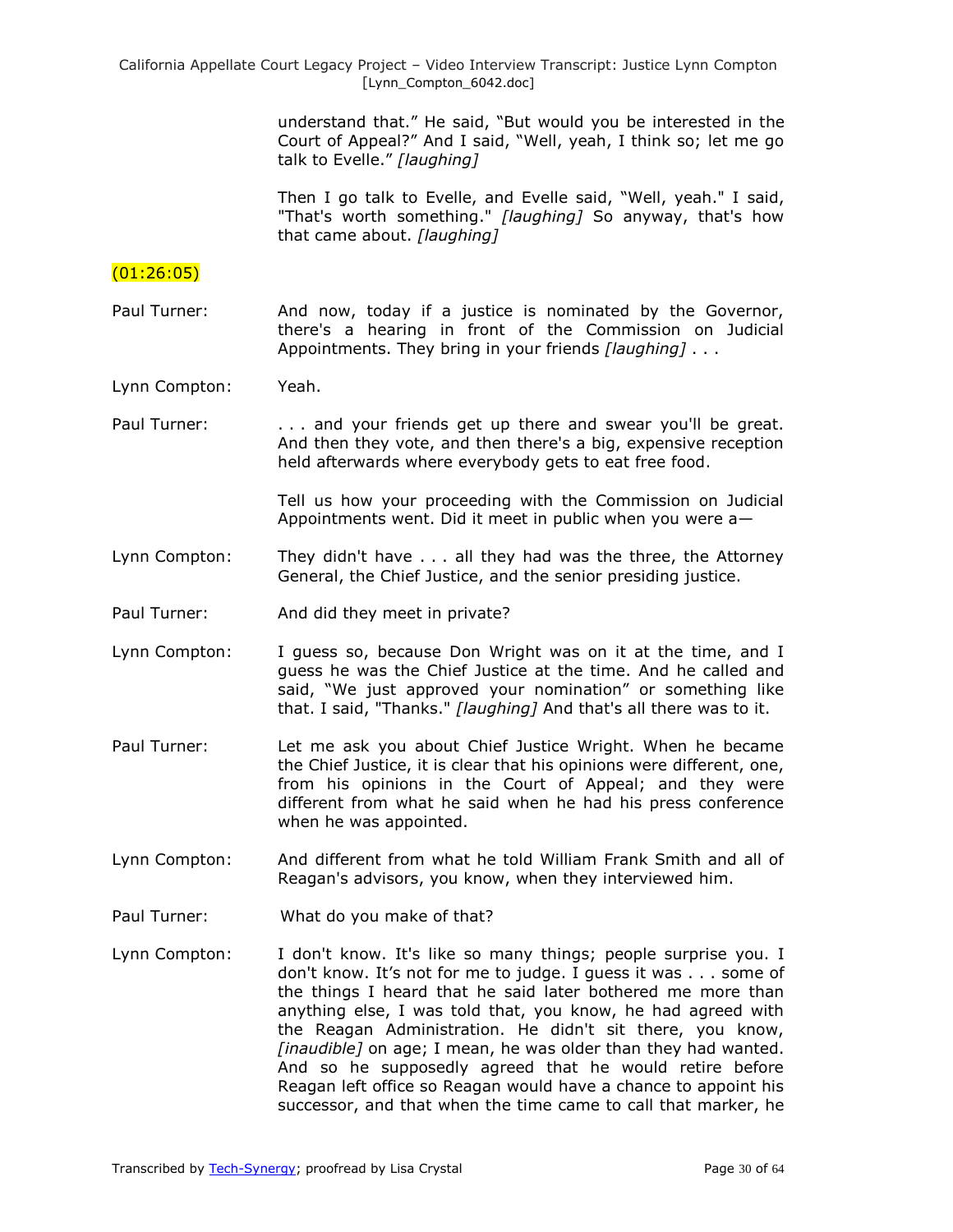> refused to do it. And his excuse—and this is what I was told by some people that know what went on—he told Ed Hutchinson that he was not going to let Reagan ruin the California court system by appointing people like Buck Compton and Bill Clark. You know who Bill Clark was. So he used Clark and I as the reasons for his not, you know, following through on his promise to—

- Paul Turner: Both Ellingwood and Meese told me that he had promised to leave.
- Lynn Compton: Yeah.
- Paul Turner: What do you think about a justice who accepts a position with the understanding that he or she will leave before the Governor leaves office? Do you think that's the right thing to do, a bad thing to do? How do you come down on that?
- Lynn Compton: Oh, I didn't really give it that much thought; I just assumed it was done probably more often than anybody knew. *[laughing]* And I don't know whether . . . you mean, is it ethical or not? I don't know, I don't think it's such a bad thing. I mean, I don't think it's unreasonable for appointing officials that want to, you know, appoint people that are going to be there a long time. They had that in mind with everybody else when they set that age-50 mark; but they just couldn't find anybody that would fit the bill, I guess, that was that young at the time. But, you know, it's not for me to judge the propriety of that sort of thing.
- Paul Turner: Let me ask you about a couple of Court of Appeal justices, people who became Court of Appeal justices who worked as research attorneys at the Court of Appeal when you were there. Ken Yegan?
- Lynn Compton: Yeah.

Paul Turner: What did Ken do with the Court of Appeal?

- Lynn Compton: Well, he's the one who eventually went on the Court of Appeal himself up in Ventura, right?
- Paul Turner: Right.
- Lynn Compton: Yeah. Well, he was what they called a staffer. We had what they called a central staff, as I recall, who used to screen and prepare memos on writs and workers' comp stuff that we would get that was sort of considered to be more—I don't know what the word for it was—administrative rather than judicial in nature, I guess, if you want to call it that. I guess at one time, yeah, they were also . . . that's right, they used to screen out what they viewed as frivolous appeals, and they'd write these short memorandums, as I recall. I'm kind of vague about how that worked. But anyway, they had a lot of responsibility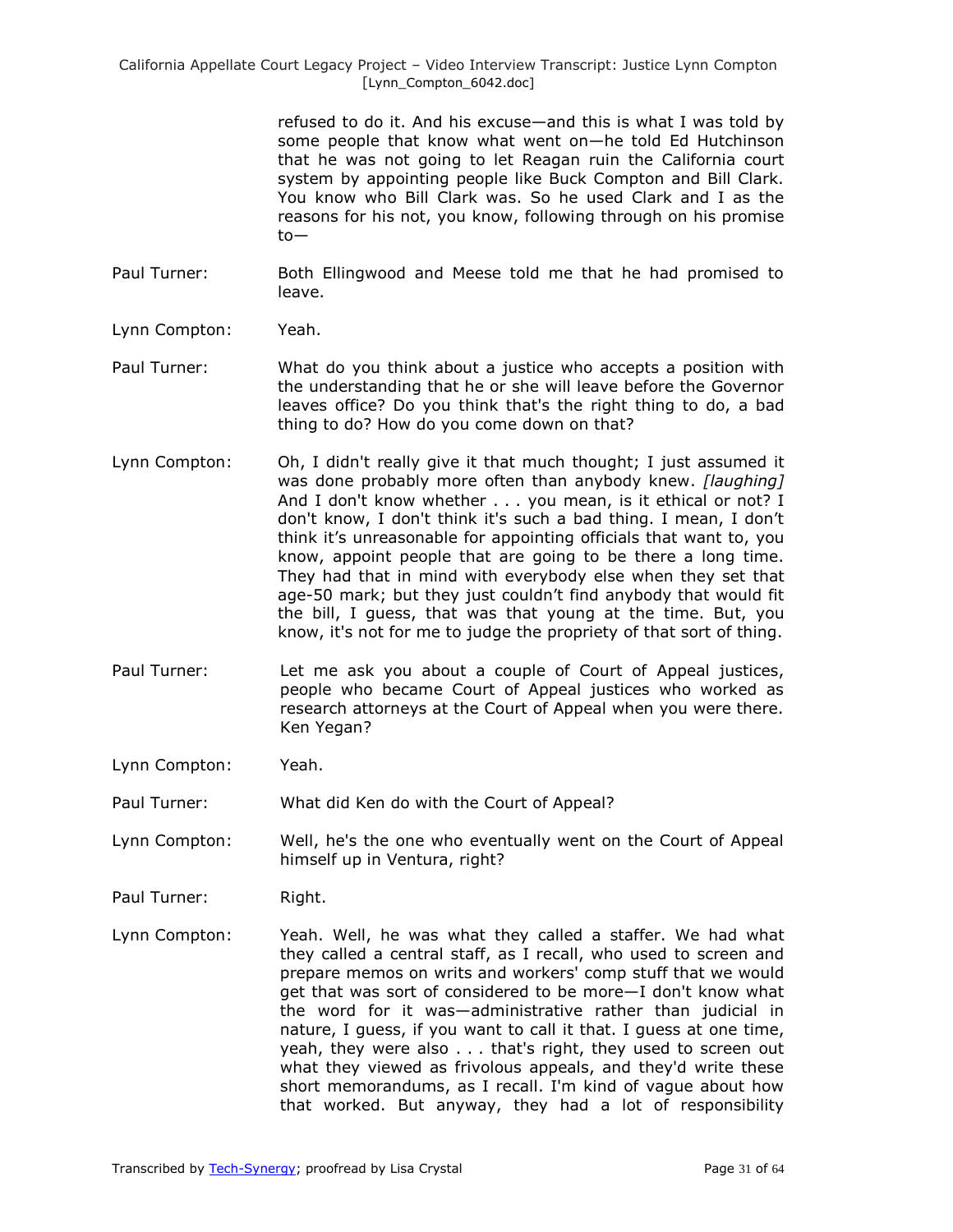> screening out a lot of the appellate work that was, you know, cluttering up the calendar and the processes. But they were . . . we relied very heavily on them and on their judgment.

Paul Turner: Don Gates; tell us about Don Gates.

(01:32:22)

- Lynn Compton: Well, he was in the same thing. Don Gates, of course, Don Gates had worked personally for, oh, one of the justices that was on the court that was on the division I was in. It was-
- Paul Turner: Bob Lester?

Lynn Compton: No, was Ross, Fleming in this—

- Paul Turner: Herndon.
- Lynn Compton: Roy Herndon. Roy Herndon, he'd worked for Roy Herndon. And he was a great writer. Don Gates had a flair for writing and a turn of phrase, and he was a very bright guy. He always impressed me, you know, a lot.
- Paul Turner: Tell me how opinions were written. How would a typical opinion be written in Division Two when you were there?
- Lynn Compton: Well, the clerk would bring around on a random draw all of the . . . I might tell you, add, throw in, something here I think was interesting. When I first got there, they had a routine that every month, the first of the month, the clerk would come around and put five cases on your desks. Everybody got five cases. Why five, I don't know; it was like the Easter bunny coming around there. Sometimes those five cases you could dispose of in a week *[laughing]*, and sometimes, you know, one would take a long time.

But anyway, this practice of just limiting it to five cases started creating a hell of a backlog. At one point, there was a great backlog in the Court of Appeal, and you had the option of going to the clerk; if you'd finished your five and you didn't have anything to do, you could go and say, "Hey, give me an extra case" or something. He wrote down a case and he'd give it to you, you know. But it was a strictly random thing. Nobody got any particular case; they just by lot went around.

And so my process was to . . . I would read the briefs of the cases, get a rough idea, and I would sort of split it up with my research attorney. I'd set out to try to write some of them myself and let him write some, and then we'd trade back and forth. I eventually got to the point where I let my research attorney write a proposed opinion before I undertook to do any writing myself. Is this what you wanted to know?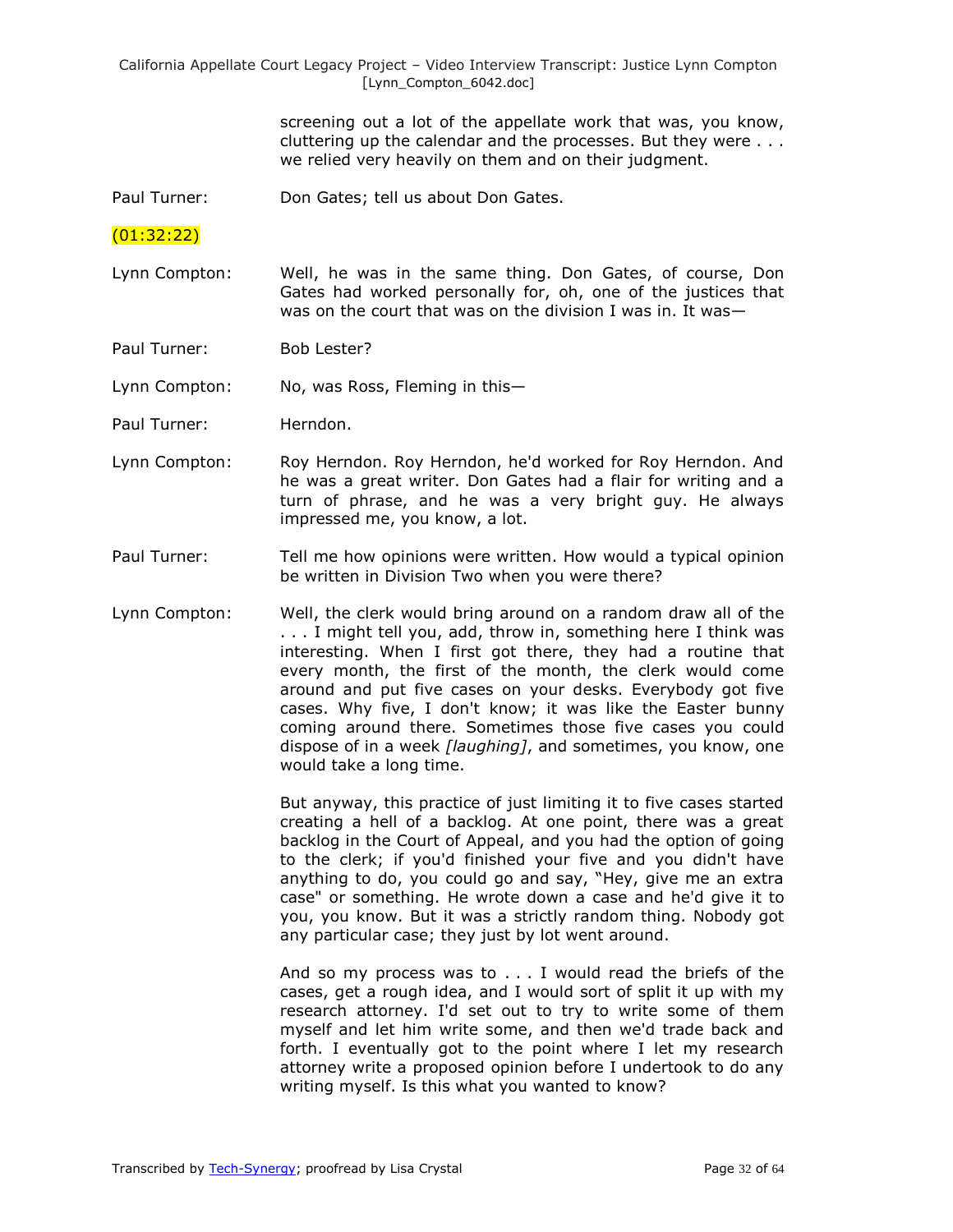Paul Turner: Right, right.

Lynn Compton: But I'll tell you this for Division Two. One day we sat down, and I suggested to him, I said, "You know, I kind of think it's dumb that we have this backlog sitting back there and they just sort of take five cases at a time and peel them off." I said, "Why don't we take all the cases that are ready for appeal, ready to be dealt with, and assign them to somebody in the court and start working on them? You know, just take the whole backlog and start working on them and see how many we can clear up. You know, maybe we can eliminate the backlog."

> Well, we sit down to do it; and you know, it was sort of like the old picture of the python with the whole pig going through the system. We had this lump that went through, and we eventually got where we were absolutely current. And the delay from the time that it was ready for appeal until opinion was, you know, I think we got down to about 30 days or something like that; I forget what the day was, but that was a conscious effort on our part at Division Two to eliminate the backlog. But that's the way they operated before.

## $(01:37:11)$

- Paul Turner: Roger Grace, who was the co-publisher of the *Metropolitan News*, who named you as either the second or third Person of the Year of the *Metropolitan News*. You got an award with a banquet and everything, right?
- Lynn Compton: Right.
- Paul Turner: Well, I was one of three persons who were Persons of the Year . . .

Lynn Compton: Really?

Paul Turner: ... this last January, and I tell people that I'm one-third of the Person of the Year that you were.

Lynn Compton: *[Laughing]*

- Paul Turner: Here's what Roger Grace said. He said, "Division Two was the best appellate court in California, clearly superior to the California Supreme Court." What do you think of that?
- Lynn Compton: That's quite a compliment. I'll tell you one thing about it that I felt was quite flattering. I hadn't heard Roger go that far; but there was a guy that did a profile of our division for the *Daily Journal*, and he interviewed one of the public defenders; I forgot which one it was at the time. The public defender said that Division Two was Death Valley for a defendant, a criminal defendant, on procedural matters, but it was the best division on sufficiency of the evidence. That is, on the issue of guilt or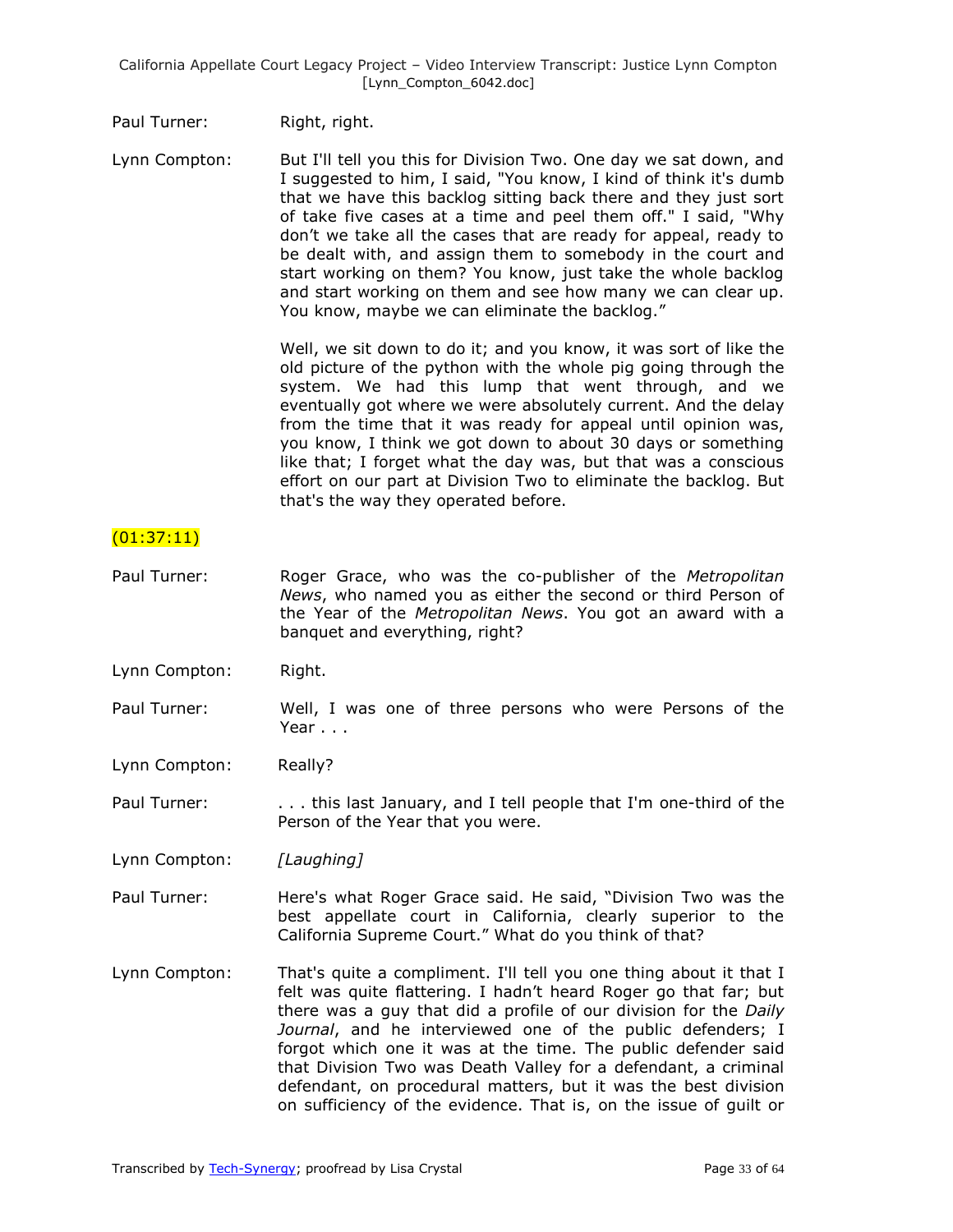> innocence, he said we were the best court in the state; but we were bad for the defendants on procedural things, such as search and seizure and that sort of thing.

Paul Turner: When did you retire? Do you remember the date?

Lynn Compton: Well, it was 1990; I forget exactly what day it was; whenever the 30 years, 20 years was up or whatever.

Paul Turner: Where have you lived since you retired?

Lynn Compton: Well, as I say, when I finally retired, I was living in Lopez Island in the San Juans. And then when my wife died rather suddenly back in 1994, why, I moved onto the mainland, where my two daughters had followed us up there and they were both living on the mainland; and so I now live with one of my daughters.

Paul Turner: What's her name?

Lynn Compton: Her name's Tracy.

Paul Turner: And what's the other daughter's name?

Lynn Compton: Cindy.

- Paul Turner: Let me ask you about what you've been doing since you've been retired. Let me ask you about Initiative 933. Tell me about that.
- Lynn Compton: *[Laughing]* Well, Washington State adopted, in this frenzy and this fanaticism of the environmental movement, they adopted a growth-management act. They didn't want anybody to move to Washington, and they didn't want anybody, any growth, up here. They don't want the villains of the world and what they refer to as the big developers, whatever that means. But anyway, the point is that they have created this mechanism whereby through the use of down-zoning, and environmental and use regulation of private property, they've taken something like—I think the University of Washington studied that they have taken something like—\$8 billion of property value from property owners here in Washington without compensation. And the Constitution clearly provides that when you take property for public use or purpose, it must pay reasonable compensation for the property.

But the environmental movement has been able to do an end run around the eminent domain clause and take private property; they say, "Well, we're not really taking it; we're just telling you you can't use it," you know, which to me is the same thing. Because when you buy private property, that's all you get is use; you can't pick it up and move it, you know. *[laughing]* So you get a certain use out of it is what you pay for it, and the government then comes along and says, "Well, we've changed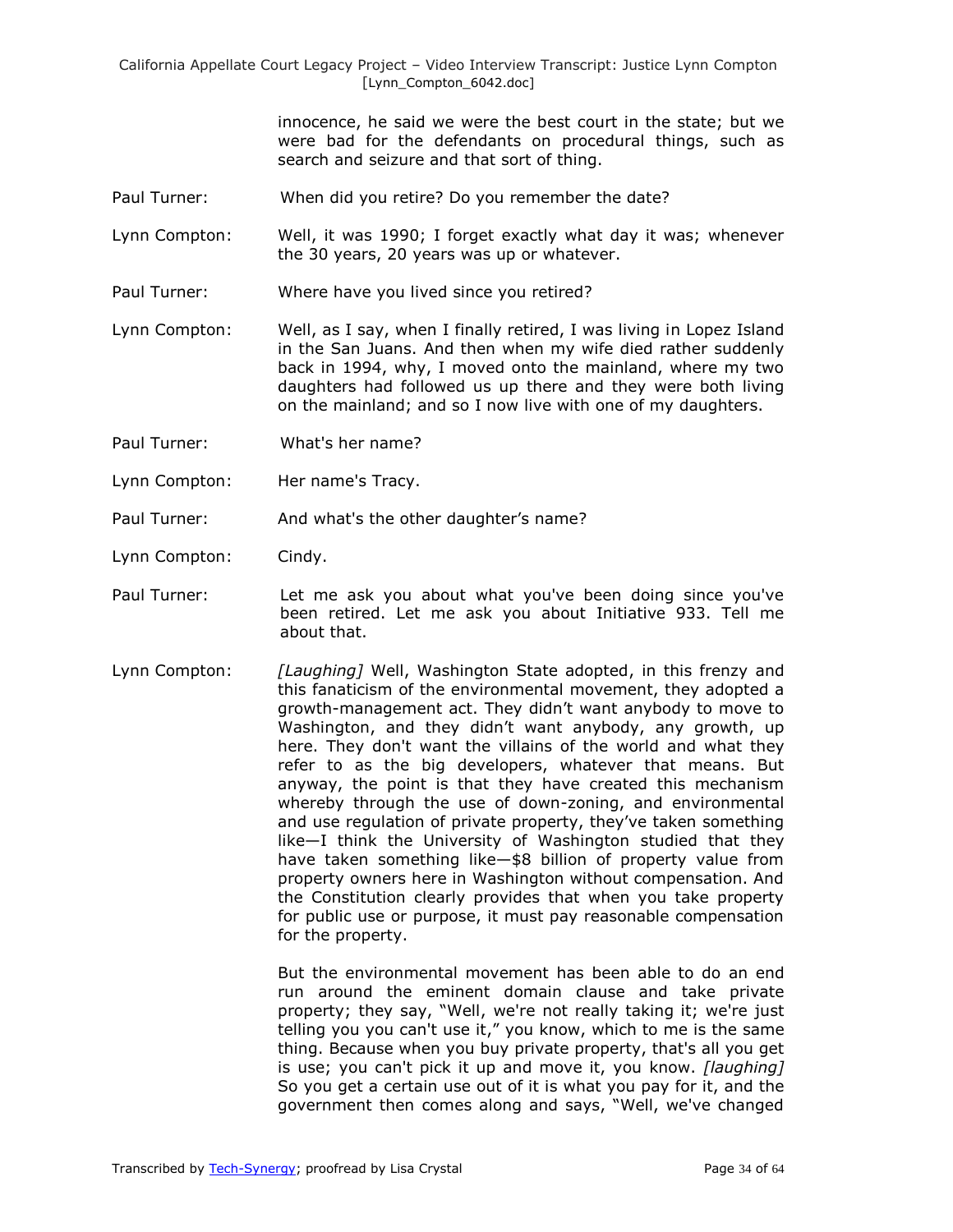that use, and your property is now worth one-fourth of what you paid for it."

Well, to me that's wrong. And they put a proposition on the ballot here to correct that and give these regulatory bodies the option of either paying for the property or rolling back the taking. They didn't have to pay the money; they had a choice, which is what I think government should do—they should make a cost-benefit analysis of their regulations and decide.

But anyway, that got shot down. I don't mean to get maudlin about it, but we've paid a pretty high price in blood and life for private property. I mean, that's what we're fighting for when we fight wars. Our way of life is based on private property and freedom, and we've paid a high price for that; and to see it eroded the way it's being eroded under the guise of protecting the environment, they're breaking faith with the guys who gave life at will.

## $(01:43:04)$

- Paul Turner: Now, you did commercials against—or for—Prop. 933, Initiative 933.
- Lynn Compton: A couple of little radio things, yeah.
- Paul Turner: A couple of little radio things?
- Lynn Compton: Yeah. The Farm Bureau, who sponsored it, didn't have any money. The environmentalists hit them with multimillion-dollar slick television ads, making it sound like if that passed, the whole state of Washington was going to be a strip mall or something. And we couldn't come up with any money, so I did a couple of radio things; but, you know, nothing.
- Paul Turner: The death tax, you and Don Malarkey have done commercials to repeal the inheritance tax, am I right?

Lynn Compton: Yeah.

Paul Turner: And we'll talk about Don in a little while, I love his last name; Malarkey was one of the great names. There's two great names out of World War II: Malarkey and Tojo. Now, Tojo, you know, is an infamous name, particularly in Japan, as well as in our country; but I like the name, it's got a ring to it. Malarkey and Tojo are just great names.

Lynn Compton: Yeah.

Paul Turner: Tell us about . . . both you and Don did some commercials, am I right about that? And who'd you do them for? Do you remember the group?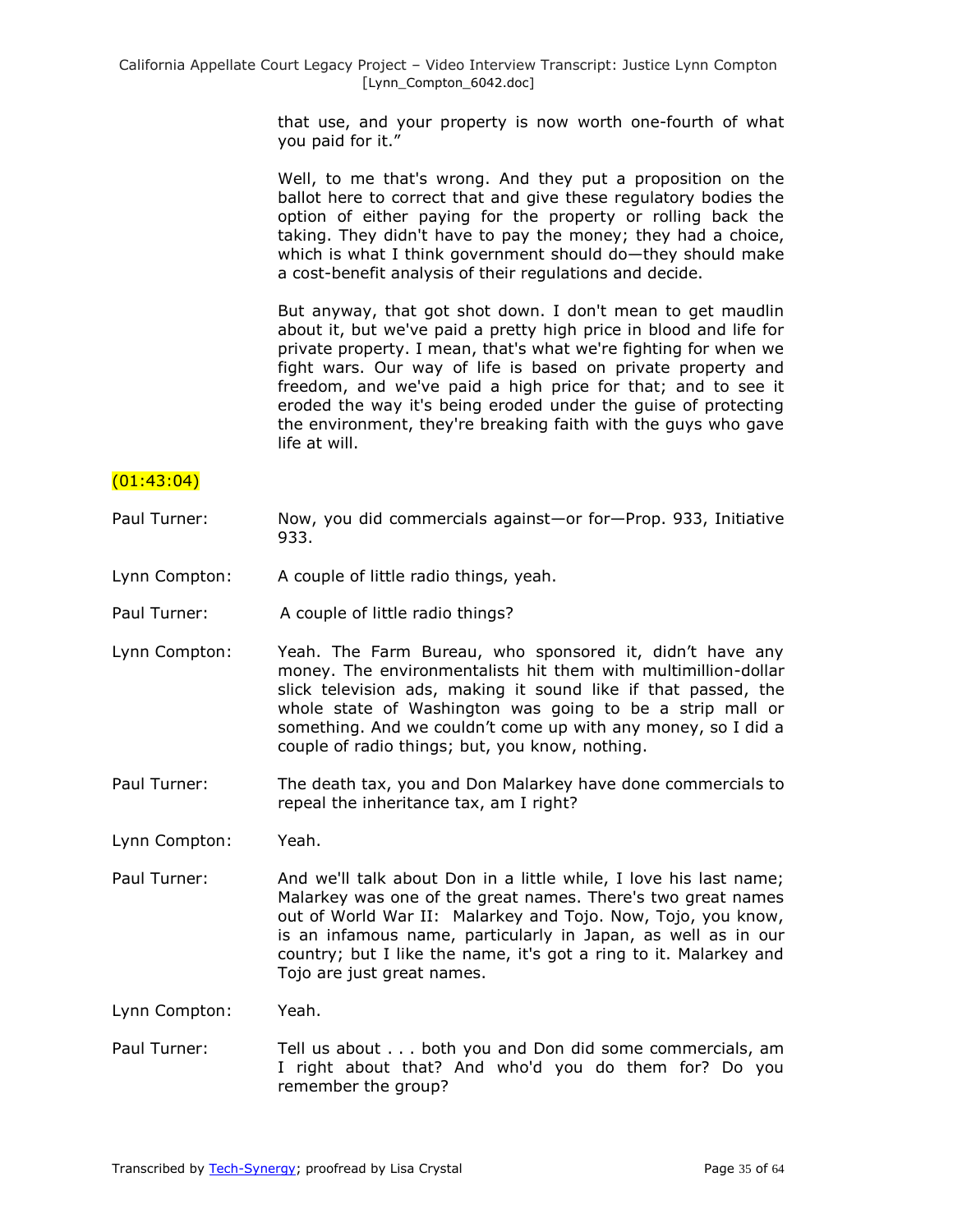Lynn Compton: Well, I don't know if it was a group; it was a guy by the name of Dick Patton, who was a friend of a friend of ours who . . . He initially had been the one years ago who by an initiative amendment was able to repeal the death tax here in Washington, and they of course reinstituted it recently; but he took up the fight to try to repeal it at the national level as well, and asked us if we'd contribute to do a commercial, and I said hell, yeah, you know. Malarkey I think did it primarily because of friendship; I don't know that Malarkey has as strong personal feelings about it as I do; but anyway, we were willing to help out.

> My attitude about the death tax is, I think that any tax which taxes the same money twice is simply immoral and un-American. *[laughing]* I mean, it's one thing to pay your income tax; but then it's another thing after you've paid your income tax to then not be able to give it to your kids without having to pay another tax on that. *[laughing]* To me, that's again the kind of thing that we fought for in the various wars that we've fought: a freedom, an individual freedom, and in opposition to what I refer to as collectivism. I think this redistribution of wealth and this collectivism mentality is taking hold of this country, and that's what we've been fighting against since the Revolution.

## (01:46:27)

- Paul Turner: There's two commentators at Radio Station KLKI. You and Charles Osgood are the two commentators. Look on the website, there's two commentators: there's Charles Osgood and you. Tell me about how many did you do—two a day, or is it one that's played twice a day?
- Lynn Compton: Well, I didn't realize I was going to . . . Osgood, he's nationally syndicated. Nobody hears me except farmers here.

But anyway, no, I do these taped commentaries, and they play them twice a day, two days in a row; so they're played four times, each one I do.

Paul Turner: Now, today, I listened to it this morning. You didn't have anything nice to say about the Speaker of the House of Representatives.

Lynn Compton: Oh, is that right? *[laughing]*

- Paul Turner: Yeah, you had a commentary about her, and you remember what you said?
- Lynn Compton: Yeah, I remember.
- Paul Turner: What'd you say?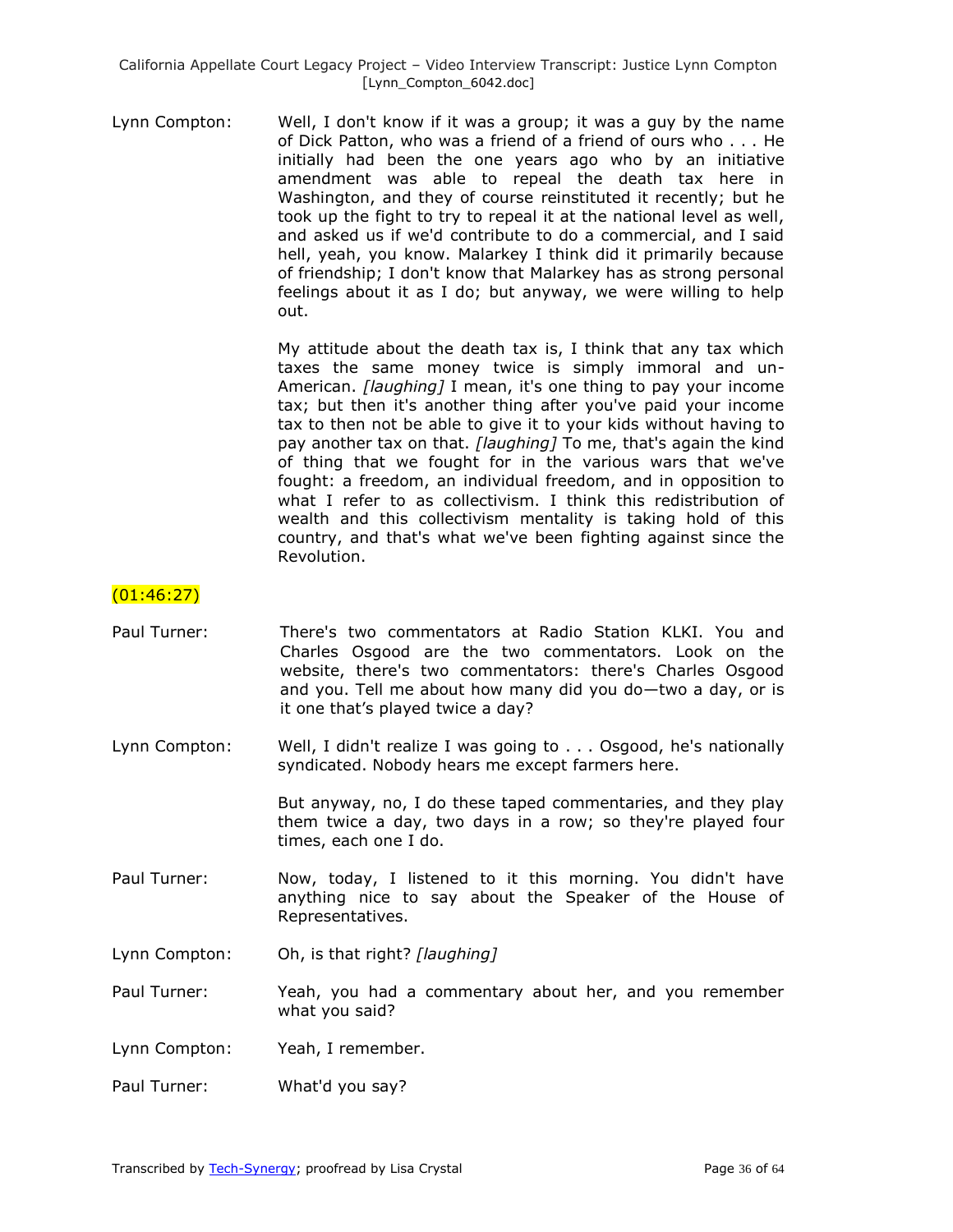- Lynn Compton: Well, I said I think she's overplaying her hand; I think she ought to be content to be Speaker of the House and not try to be Commander in Chief of the Armed Forces and also Secretary of State at the same time.
- Paul Turner: As I recall, there was something in a *Washington Post* editorial to the same effect.
- Lynn Compton: Yeah, that's what surprised me. The *Washington Post* said she was an embarrassment, with which I agree. *[laughing]* But beyond that, I'll be even stronger: I didn't say it before, but I . . . one of the many great benefits that I have experienced as a result of this *Band of Brothers* thing is that I have an opportunity, as a result of the popularity of it, I've been given an opportunity to go around and talk to a lot of people about a lot of things. People are interested in my book and everything, and so they ask me, you know. I've gotten to go on a USO tour to talk to troops out in the Pacific and in Korea and Japan. I've been over in Europe talking to the troops that have been in and out of Iraq. I've been to Walter Reed Hospital. I've talked to the wounded guys from Iraq, and I try to use that to try to counter a veil, if that's the right expression, of what I consider to be absolutely traitorous, treasonous conduct on the part of some political figures in this country that are absolutely aiding and abetting our enemy every time they open their mouths.
- Paul Turner: Later this month you're going on a tour, aren't you?
- Lynn Compton: Not a tour; we're just going to Germany to visit with the 1st Armored Division, which is preparing to go back to Iraq. We've talked to them once before when they'd just come back from Iraq, and now that they're getting ready to go back, the commander asked us to come back; for some reason they like to hear from us.

## (01:50:03)

- Paul Turner: We talked earlier. You said that these kids want you to autograph *Band of Brothers*, right?
- Lynn Compton: Yeah. They have books and the DVDs, and they stand in lines two blocks long for us to autograph them, which is flattering as hell to me that those kids would care to hear from old buzzards like us; but we try to tell them that Nancy Pelosi and John Kerry don't speak for the heartland of the country.
- Paul Turner: Okay, let me ask you a couple of questions. We're more than three-quarters done.
- Lynn Compton: Okay.
- Paul Turner: Where were you born?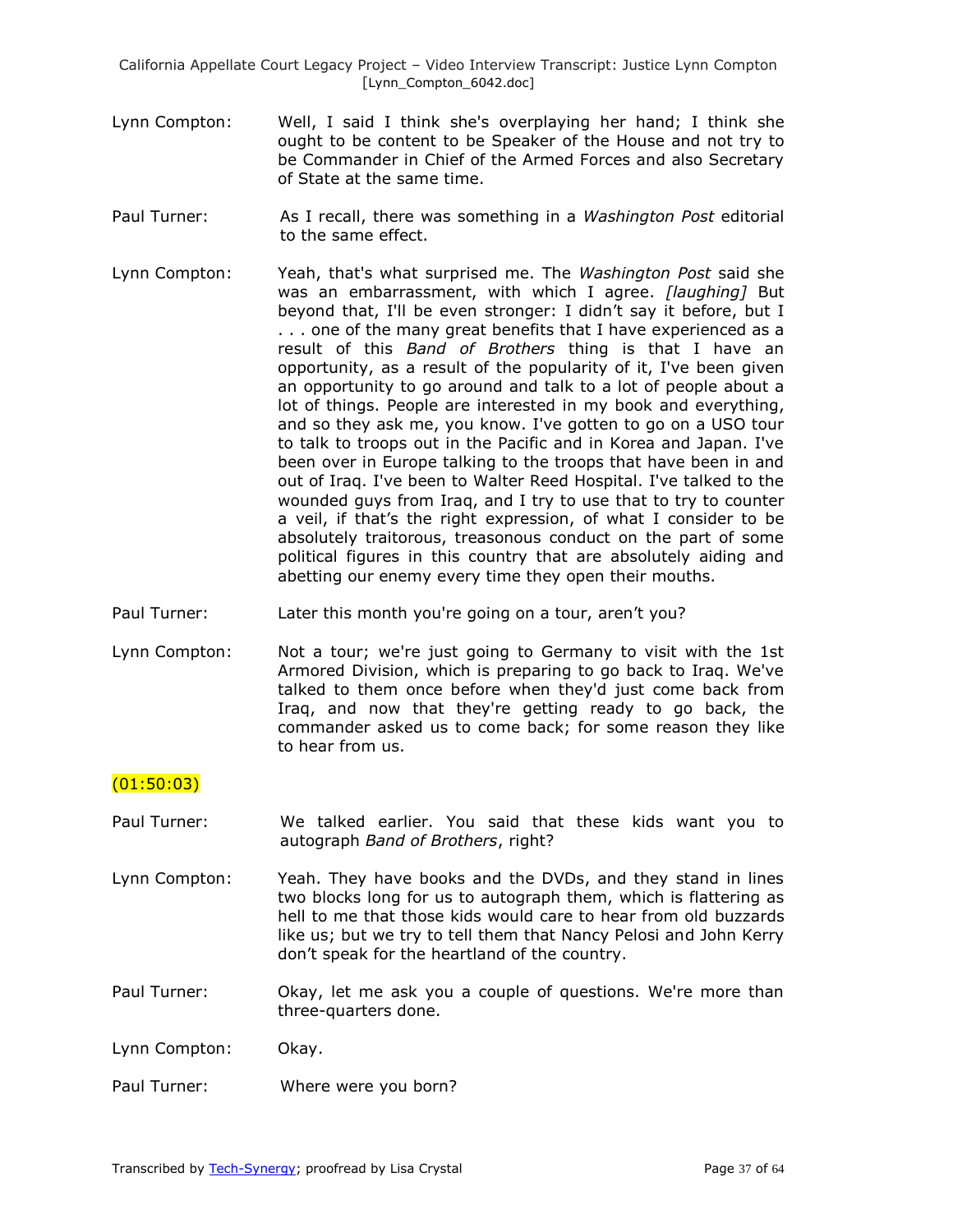- Lynn Compton: Los Angeles. Paul Turner: Tell me who your parents were. Lynn Compton: Well, my dad's first name was Roby, R-O-B-Y, and my mother's name was Ethel; her maiden name was Cleveland.
- Paul Turner: Were they also native Californians?
- Lynn Compton: My mother was; my dad was born in Kosciusko, Mississippi.
- Paul Turner: And how did he end up in California?
- Lynn Compton: His mother and dad brought him out here as a young man, and my mother and dad met in high school, Manual Arts High School. As I mentioned early on, they went to Manual together.
- Paul Turner: And what'd your father do for a living?
- Lynn Compton: Well, at one time I think he worked for the railroad; when I was knowing him, he was an escrow clerk for the Security Title Insurance Company.
- Paul Turner: Did your mother work outside the home?
- Lynn Compton: Only after my dad died; not before.
- Paul Turner: How old were you when your father passed away?
- Lynn Compton: I don't know.
- Paul Turner: Teenager?
- Lynn Compton: Yeah, I just graduated from high school; so I guess I was 17.
- Paul Turner: Did you go to L.A. High?
- Lynn Compton: Yeah.
- Paul Turner: You went from L.A. High and went to UCLA.
- Lynn Compton: Right.
- Paul Turner: Why did you pick UCLA?
- Lynn Compton: Well, a couple of reasons. I was kind of a timid kid, and I was kind of reluctant to go away from home. *[laughing]* I mean, you know, we had a chance to go up to Berkeley, Washington, and Stanford and a couple of other places; but I couldn't visualize myself living away from home. *[laughing]*

And the other thing was—and this is the funny part—I had a good—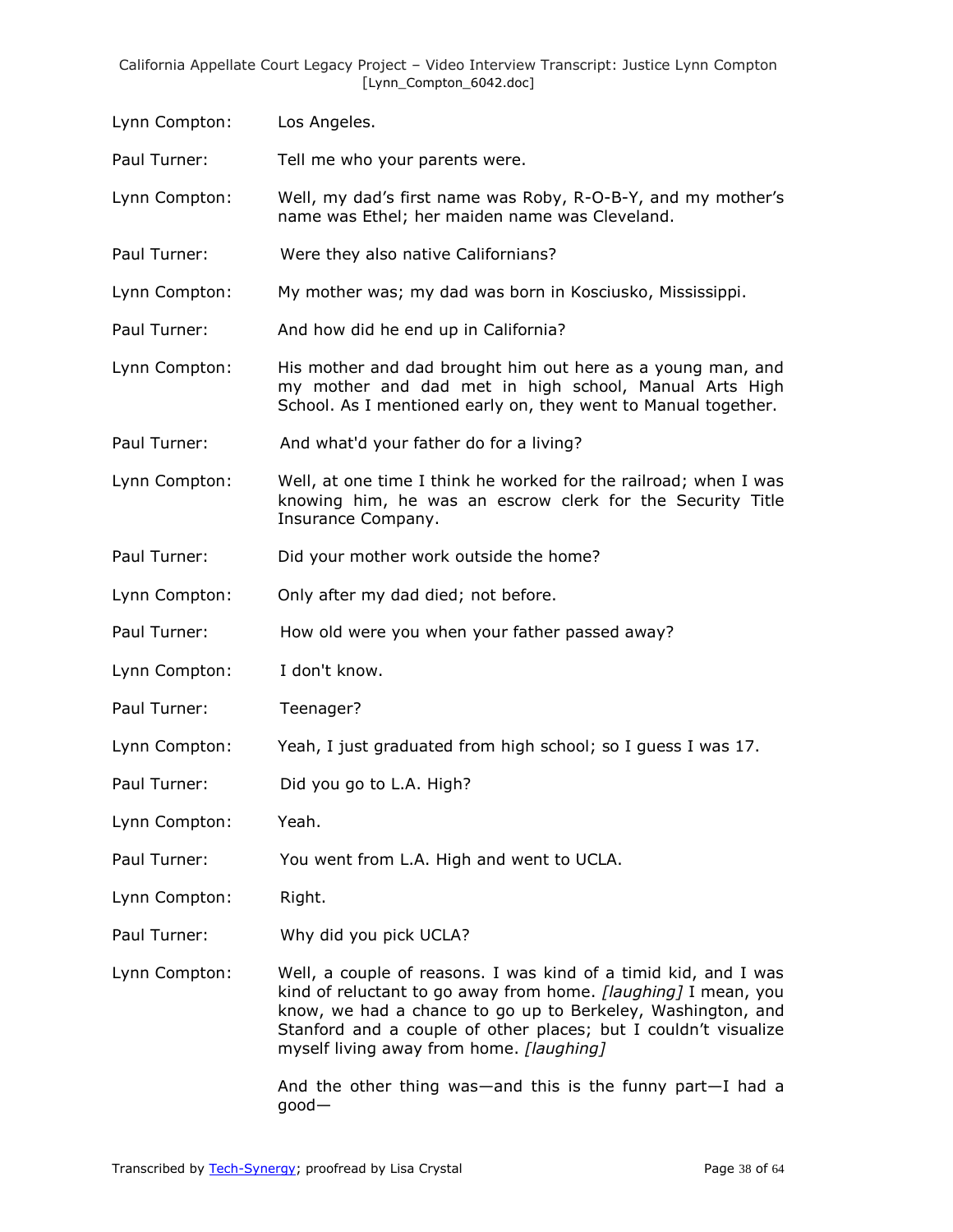## Paul Turner: Well, I'm still laughing about you being timid. *[laughing]*

Lynn Compton: Oh, yeah, I was. I had a good buddy by the name of Herb Wiener, who we were teammates in high school, played highschool football together and then later on in college, and we wanted to play and go together, you know. And he was a hell of a good football player, but he wasn't as big as I was. And my dad had always wanted me to go to USC—although my dad didn't go to USC, but he took me to SC games and he was a big SC rooter. And I had a chance to go to SC; but for some reason, they didn't want Herb. I was bigger; I weighed about 220 and Herb only about 175 or something, and they wanted big guys and so they didn't want Herb. So I didn't want to go without Herb. And so Herb says, "Well, hell, let's go to UCLA."

> Well, there were two advantages to that. It was smaller—our chances of playing were better, you know, than they were at some of the bigger schools—and they were close to home. And so that's how I ended up at UCLA.

- Paul Turner: Buck, it was divine intervention. Where were you December 7, 1941; Sunday, December 7?
- Lynn Compton: '41?
- Paul Turner: Right.
- Lynn Compton: Well, I was living with my mother in a little apartment out near Beverly and La Brea.
- Paul Turner: How did you find out about the attack?
- Lynn Compton: Well, this apartment we had was a single story. It was kind of staggered back on the lot, and where my bedroom window was, right outside a couple of neighbors were standing out on the walkway out there, and I woke up and I could hear them talking about the Japs bombing Pearl Harbor; that's how I heard about. We just finished a game with SC the day before and got beat, you know. But I remember hearing about it from these neighbors talking.
- Paul Turner: And what was your major at UCLA?
- Lynn Compton: Physical ed.
- Paul Turner: Really?
- Lynn Compton: Yeah.
- Paul Turner: Are you sure you didn't get tied by SC? Sure it wasn't a 7-7 tie?
- Lynn Compton: Well, it could have been. I don't remember.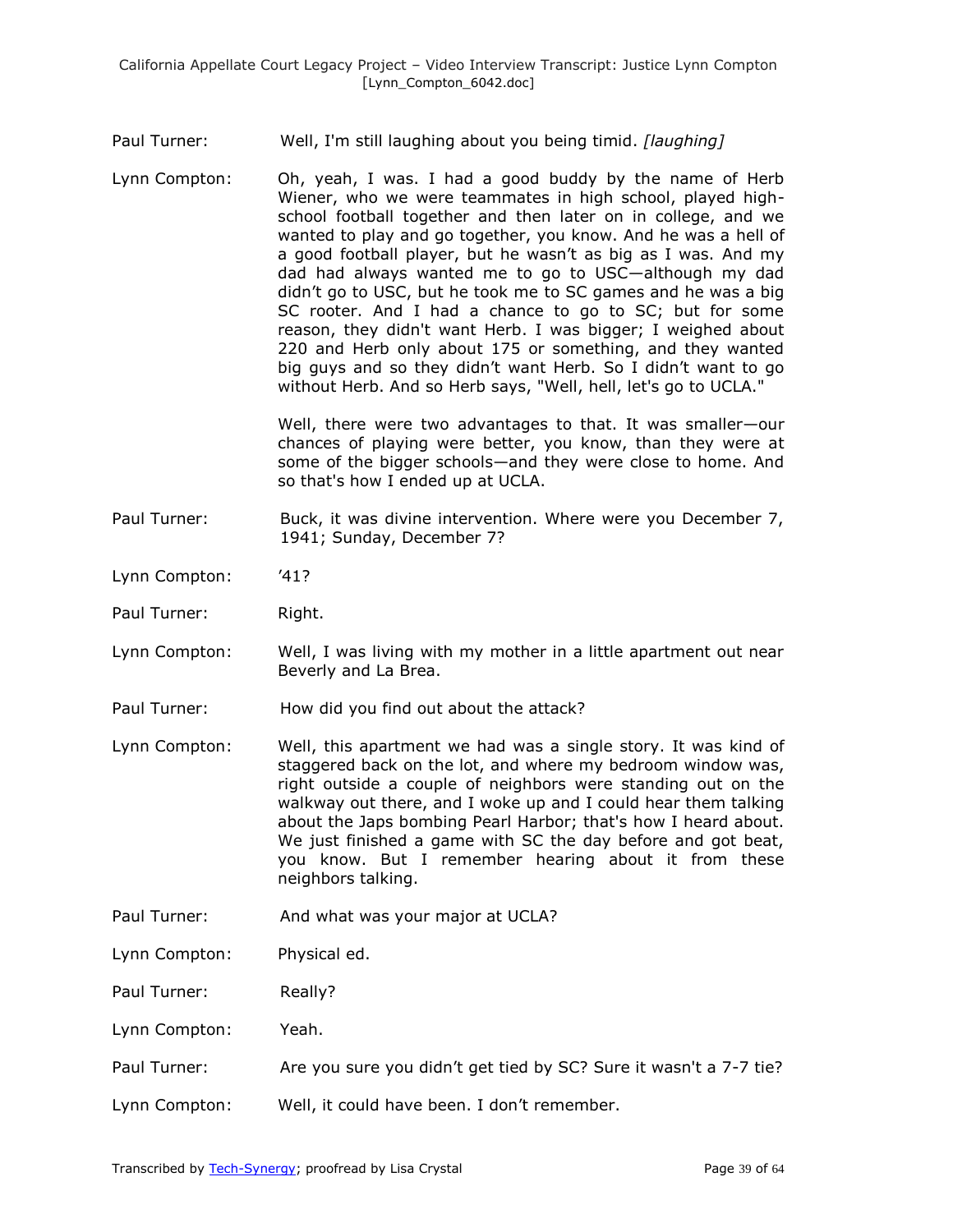- Paul Turner: That's right, it was. I will tell you, I'm looking at the official UCLA statistics, which cannot be wrong, and it shows on 12/6/41, 7-7.
- Lynn Compton: Yeah, okay.
- Paul Turner: And then you went out a couple of weeks later, beat Florida 30- 27.
- Lynn Compton: Yeah.
- Paul Turner: You went out to Tallahassee to play.
- Lynn Compton: Yeah, right, right. Okay.
- Paul Turner: Okay. And so it was a tie.
- Lynn Compton: Yeah.
- Paul Turner: So you didn't lose to SC.
- Lynn Compton: Right. I didn't remember that.
- Paul Turner: Well, neither did I. So that's the reason I keep the stats.

Did you know your life was going to be changed that moment, or is it something as the weeks went on you realized this: "I'm not going to enjoy four years of college."

- Lynn Compton: Yeah. Well, I don't know that I thought in that, those kind of . . . We knew, I think we all pretty well knew—maybe not that instant I heard about it, but within a matter of days—I think every one of us knew we were going to be in a war and we were going to have to go in the service.
- Paul Turner: Did you listen to President Roosevelt's speech on the 8th?
- Lynn Compton: Yeah, I heard that, yeah.
- Paul Turner: Tell me what was . . . the people you were with, you were with your mom or maybe you were at school; that would have been on Monday.
- Lynn Compton: I think I was out at UCLA, and I think I was in Kerckhoff Hall when I heard it.
- Paul Turner: And what was the reaction of the kids?
- Lynn Compton: I don't remember the kids; I remember just that I was . . . I don't know, it just confirmed that we were in a war and, you know, that we were all going to be in the service. I mean, it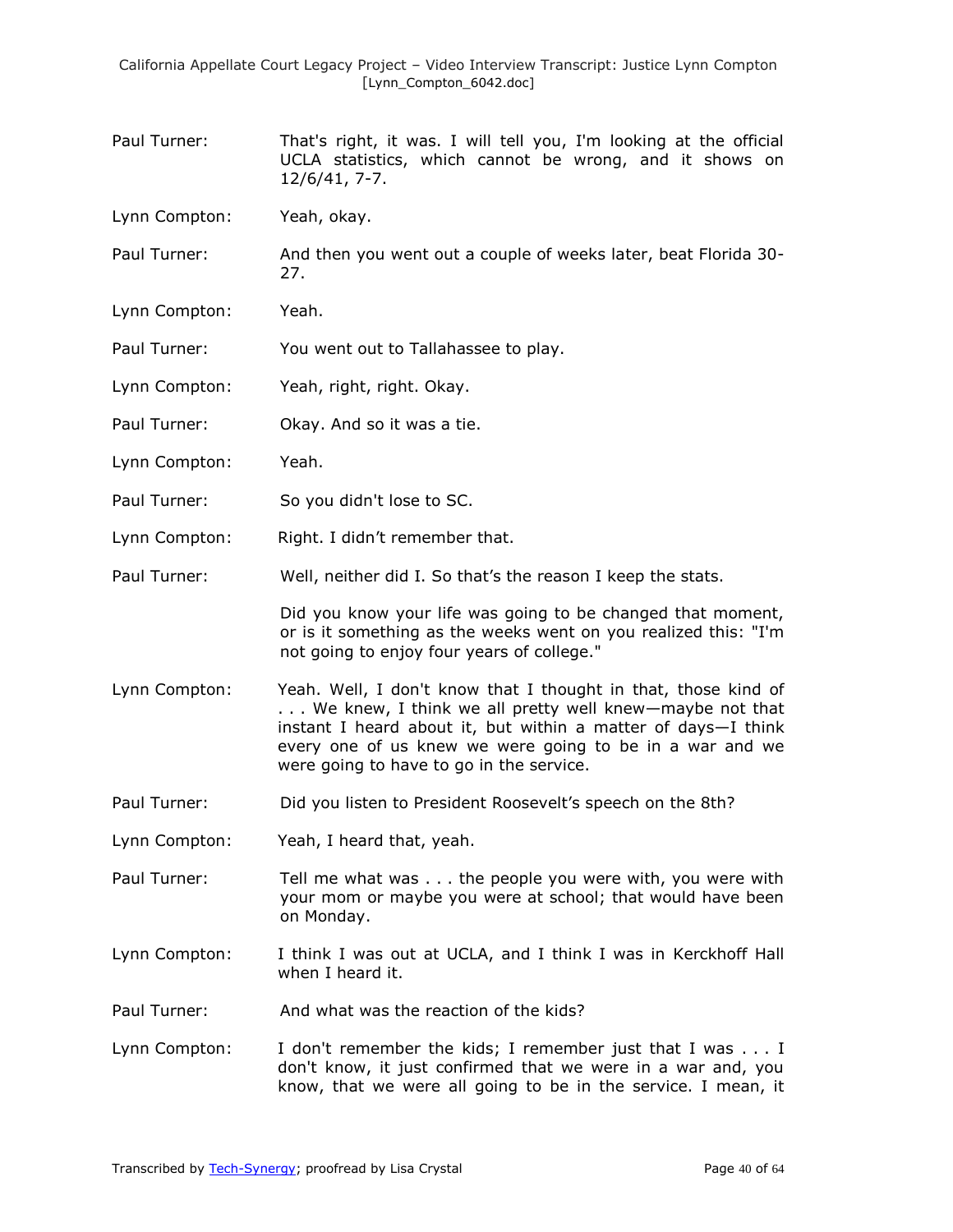was just a given. That's something I tell people nowadays, too, that surprises them, I guess.

When I first went to UCLA, it was mandatory that every male student take two years of ROTC. That was just part of the overhead, and nobody gave it a second thought. *[laughing]* And all of my contemporaries knew that they were going to go in the service. I never heard anybody say, "Well, I'm not going to go." It was just a question of what branch: are you going to go in the Navy, are you going to go in the Marines, you know, whatever.

## (01:57:38)

- Paul Turner: Now, let me ask you about a couple of people you knew at UCLA. We talked about this last night. Superior Court Judge Hank Shatford was a columnist for the *Daily Bruin*. He knew Jackie Robinson. He said he only knew him as Jack; you knew him as Jackie Robinson, not just Jack Robinson?
- Lynn Compton: Well, we called him Jack, you know, when I knew him.
- Paul Turner: And also Kenny Washington.
- Lynn Compton: Yeah.
- Paul Turner: Now, did you all have discussions about who was going to break the color line in baseball?
- Lynn Compton: No.
- Paul Turner: No discussions at all like that?

Who was the better ballplayer when you were at UCLA? And realizing this is 1941 and Jackie Robinson didn't start playing till, what was it, '48 is when he started playing for the Dodgers? Who was the better ballplayer, Robinson or Washington?

- Lynn Compton: Oh, Kenny Washington. Kenny Washington could hit for power while he was at UCLA. Jackie couldn't hit for power. He didn't . . . I mean, I don't say that he couldn't, but he didn't. He mostly got by by being fast on his feet and, you know, agile; he could get the ball, he could outrun someone.
- Paul Turner: When you were playing with Robinson, did you ever see him steal home?
- Lynn Compton: No.
- Paul Turner: Shatford said Jackie Robinson could sure steal home. That was what Shatford said, but Judge Shatford made . . . Robinson was there before you, wasn't he?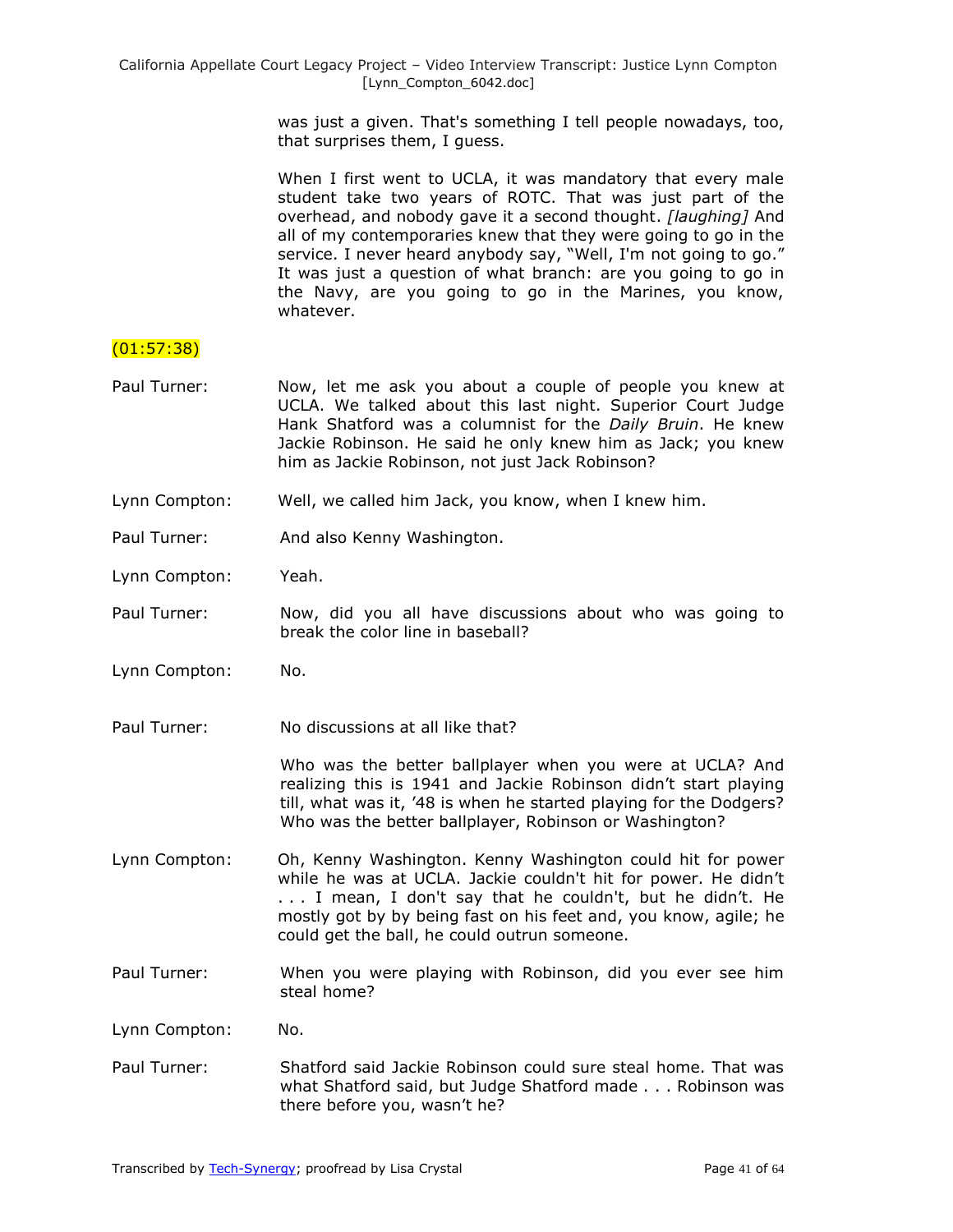- Lynn Compton: No, no, no. I think, in fact, Robinson was a junior-college transfer. I entered UCLA in '39. I think Robinson transferred in probably in '40 or '41 as a junior-college transfer.
- Paul Turner: Now, you were catcher.
- Lynn Compton: Yeah.
- Paul Turner: You were an All-American catcher?
- Lynn Compton: No.
- Paul Turner: So when people say you were All-American, that just wasn't the case.
- Lynn Compton: Every college athlete that had either played baseball or football five years out of college is a former All-American, you know. *[laughing]*

No, I was the best. I was, in baseball, I was All-Conference catcher one year, but not All-American. They didn't even have an All-American baseball team in those days.

### $(02:00:07)$

- Paul Turner: 1942. You're playing football for UCLA, and you got beat by U.S. Navy Pre-Flight School 18-7 on October 3, '42. How did you lose to the Pre-Flight School?
- Lynn Compton: Well, they had Frankie Albert for a quarterback for one thing. *[laughing]* And they had a whole bunch of . . . they had a great football team. They had Joel Rich from Notre Dame was All-American guard; they had Bill Radovich that had played at USC. They had a hell of a lineup. I'll never forget Albert.
- David Knight: All right. Just a second there.
- Paul Turner: All right. While we were changing tape, apparently at some time you were playing Navy Pre-Flight, Frankie Albert comes out of the huddle. What did he say?
- Lynn Compton: Well, he just walks up to the ... you know, Neil's out on defense over by the ball in the middle, and I remember he walks up and looks down at me and the guy next to me, I guess, and says, "If we can't make five yards through these punks, we'd better give up." You know, he was just a cocky guy, you know, and I guess he had something to be cocky about. *[laughing]*

Paul Turner: Did he make the five yards?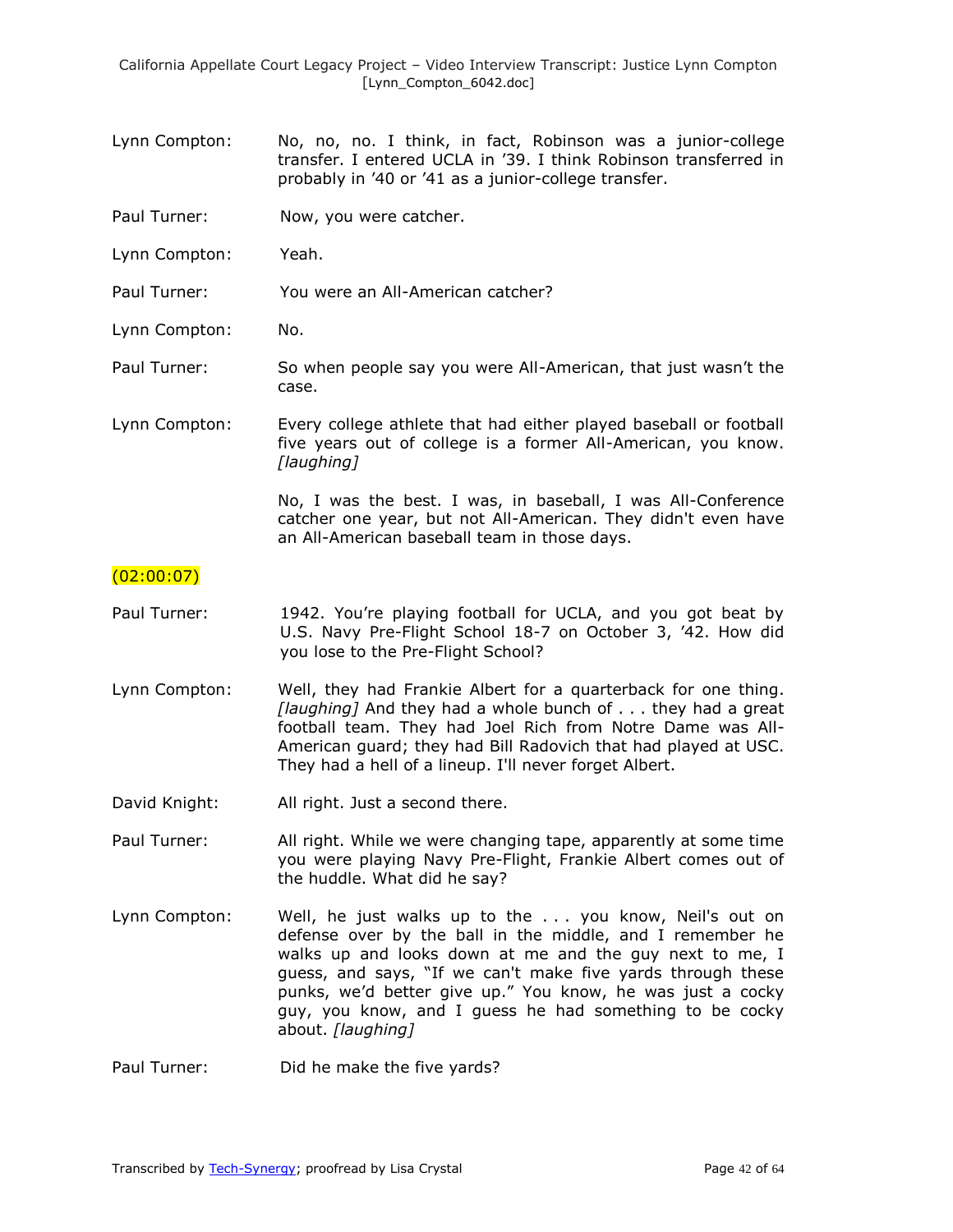- Lynn Compton: Oh, yeah. Well, yeah, they beat us. I don't really know. *[laughing]*
- Paul Turner: Let me ask you about a couple of players on the team. Burr Baldwin.
- Lynn Compton: Yeah.
- Paul Turner: Was he an All-American?
- Lynn Compton: Not in my year. He played there afterwards, too. He was a little bit . . . maybe a year, you know.
- Paul Turner: Now, he was in the Army Reserve, too.
- Lynn Compton: Yeah.
- Paul Turner: Don, what's his name? No, Jack Lescoulie.
- Lynn Compton: Well, Jack was a guy from Venice High School. He and I played freshman ball together at UCLA. He and I played … there were three of us that played the guard position there. There was a guy by the name of Sparlis, Lescoulie, and myself primarily. I played both guard positions, left and right, and Sparlis played one only and Lescoulie one only, and we rotated.

But Lescoulie long suit was defense. He was great, a pretty good defensive lineman. My long suit I guess was block and line-block and offense. Sparlis, his long suit was he was the only guy on the team that could, I think, place-kick. *[laughing]* In those days it was hard to find somebody that could kick an extra point.

- Paul Turner: But didn't Jack Lescoulie go on to make it in show business?
- Lynn Compton: Oh, no, that's not the same guy.
- Paul Turner: Not the same guy?
- Lynn Compton: Oh, no, no, no, no, no. Yeah, I know who . . . you're talking about Lescoulie . . . No, Jack Lesoculie married a girl, and he was in the garment business and married a gal, a really attractive gal, from UCLA; but, no.
- Paul Turner: Okay, what about Bob Waterfield?
- Lynn Compton: Well, of course Waterfield was one of the all-time great quarterbacks in football and a great all-around athlete; there was nothing he couldn't do well.
- Paul Turner: Did he ever marry anybody famous?
- Lynn Compton: Well, he married Jane Russell, the actress.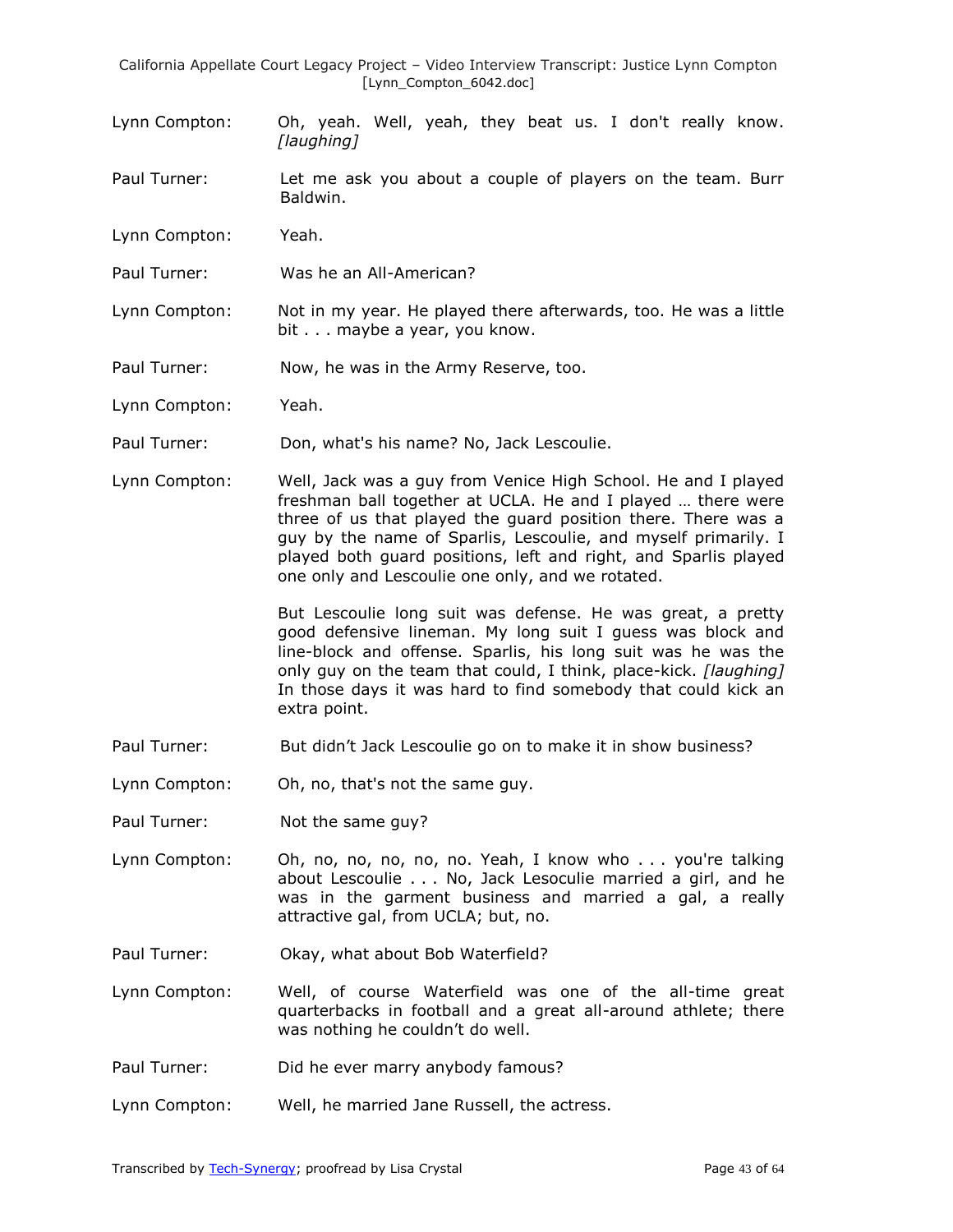| Paul Turner:  | Oh, okay.                                                                                                                                                                                                                                                                                               |
|---------------|---------------------------------------------------------------------------------------------------------------------------------------------------------------------------------------------------------------------------------------------------------------------------------------------------------|
| Lynn Compton: | In fact, they went to Van Nuys High School together.                                                                                                                                                                                                                                                    |
| Paul Turner:  | Oh, really?                                                                                                                                                                                                                                                                                             |
| Lynn Compton: | And another guy I haven't mentioned here because you didn't<br>ask-maybe you don't even know who he is-but a guy who's<br>still a very close friend of Jane's today and was close friends<br>with Bob and Jane, a guy by the name of Jack Singlaub. Do you<br>know does that name mean anything to you? |
| Paul Turner:  | Well, are you talking about the former general?                                                                                                                                                                                                                                                         |
| Lynn Compton: | Yeah.                                                                                                                                                                                                                                                                                                   |
| Paul Turner:  | General John Singlaub. Well, I've met him.                                                                                                                                                                                                                                                              |
| Lynn Compton: | Oh, have you?                                                                                                                                                                                                                                                                                           |
| Paul Turner:  | I met him, yes.                                                                                                                                                                                                                                                                                         |
| Lynn Compton: | One of the founders of the CIA.                                                                                                                                                                                                                                                                         |
| Paul Turner:  | Singlaub was if I'm thinking of the same guy, he eventually<br>was a four-star general, am I right?                                                                                                                                                                                                     |
| Lynn Compton: | Two-star.                                                                                                                                                                                                                                                                                               |
| Paul Turner:  | Okay, you know, was it his son was the one who was fired by<br>Carter?                                                                                                                                                                                                                                  |
| Lynn Compton: | No, it was him.                                                                                                                                                                                                                                                                                         |
| Paul Turner:  | It was him who was fired by President Carter, because he said<br>that the withdrawal of American troops from the sub-peninsula<br>in Korea would lead to war.                                                                                                                                           |
| Lynn Compton: | Yeah.                                                                                                                                                                                                                                                                                                   |
| Paul Turner:  | President Carter had wanted and was unsuccessful with his<br>initiative                                                                                                                                                                                                                                 |
| Lynn Compton: | Right.                                                                                                                                                                                                                                                                                                  |
| Paul Turner:  | and wanted to withdraw the troops.                                                                                                                                                                                                                                                                      |
| Lynn Compton: | That's right.                                                                                                                                                                                                                                                                                           |
| Paul Turner:  | I met that man. See I realize this is your oral history.                                                                                                                                                                                                                                                |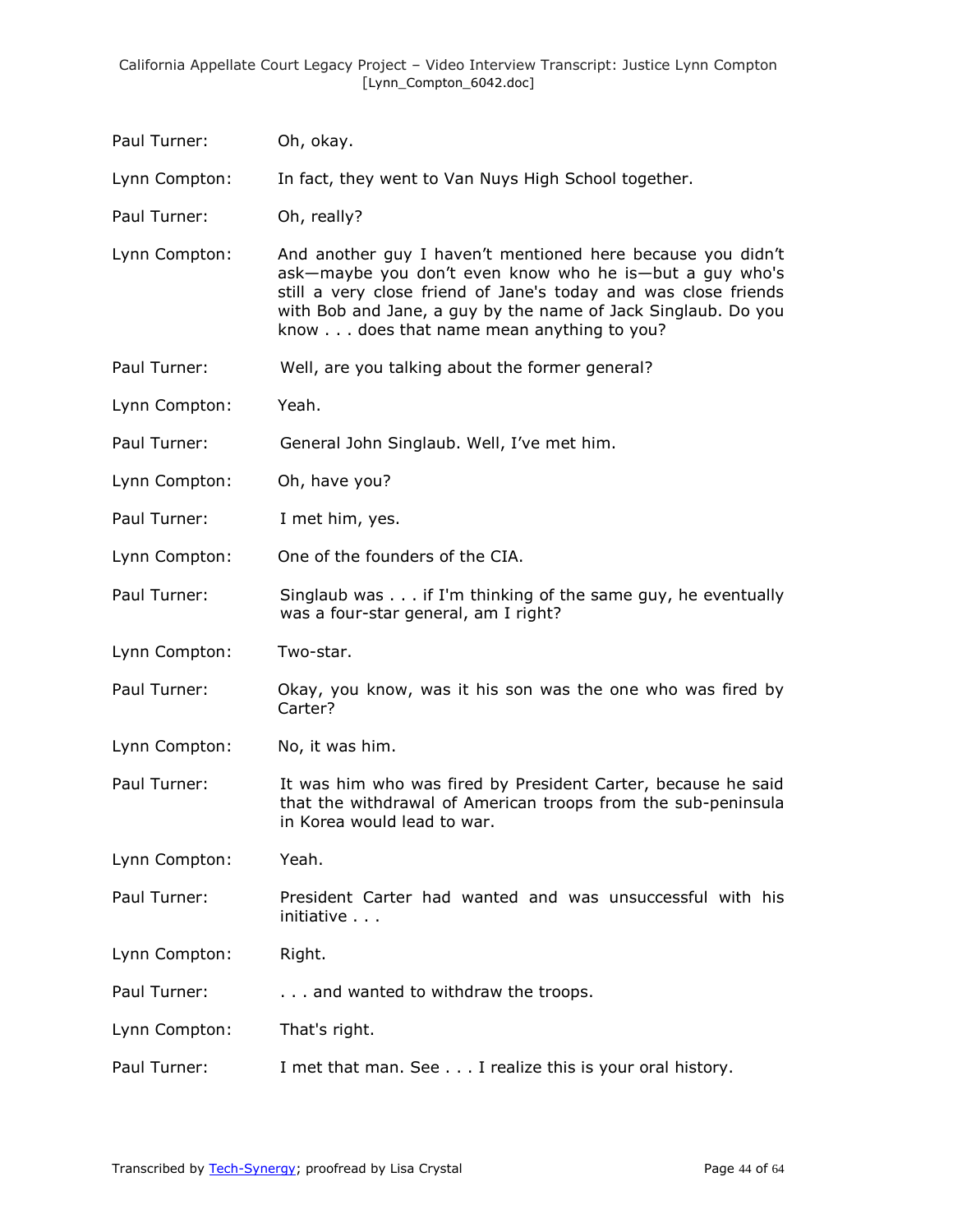> Singlaub also ran the Special Operations Group, SOG—not Special Operations; Studies and Observations Group, I'm sorry, I got it wrong—in Vietnam and was one of the . . . resulted in the rescue of prisoners of war. Singlaub is a . . . and, you know, I think as general it's not his role to contradict the Commander in Chief; I think he was wrong in that regard. But as a general, as a leader who got infantrymen to behave bravely and serve their country, he is one of the great unsung heroes of American military history. And the reason is, is because a lot of the stuff he did was special operations; he's just not going to talk about it. That's what I think about Singlaub. So Singlaub knew—

## $(02:05:54)$

- Lynn Compton: Well, Singlaub was a . . . he was in our ROTC class. He was our number-one cadet graduate. And we went down to Fort Benning together; then he and I ended up in the same unit for a while, the 515th Parachute Infantry. And while we were at Camp Mackall, I had went on detached service to Edgewood Arsenal, and when I came back he was gone. And I said, "What happened to Singlaub?" And they said, "Well, the OSS came through and recruited him, and he joined the OSS."
- Paul Turner: Right, right.
- Lynn Compton: So I hadn't seen Singlaub since that day until last November. I went back to Washington to a veteran's big do that they had back there where they had Jimmy Doolittle's crew. And they had a lot of things for veterans there, and Singlaub was there and had a program of his own, you know, a panel of his own where he talked about his experiences.
- Paul Turner: Did he talk about the Son Tay raid?
- Lynn Compton: I can't remember all the details; but I got to see him again, and he and his wife and I went out to dinner and we rehashed UCLA days. *[laughing]* He told me he's still in contact with Jane Russell and sees her quite often, and they were very good friends.
- Paul Turner: Let me take you to December 12, 1942, in the Coliseum, playing SC. UCLA has never beaten SC.
- Lynn Compton: Yeah, yeah.

Paul Turner: You beat them.

- Lynn Compton: Right.
- Paul Turner: Was there an enormous sense of elation and achievement? Tell me what it was like once you realized, "We got 'em." Or did you see it that way?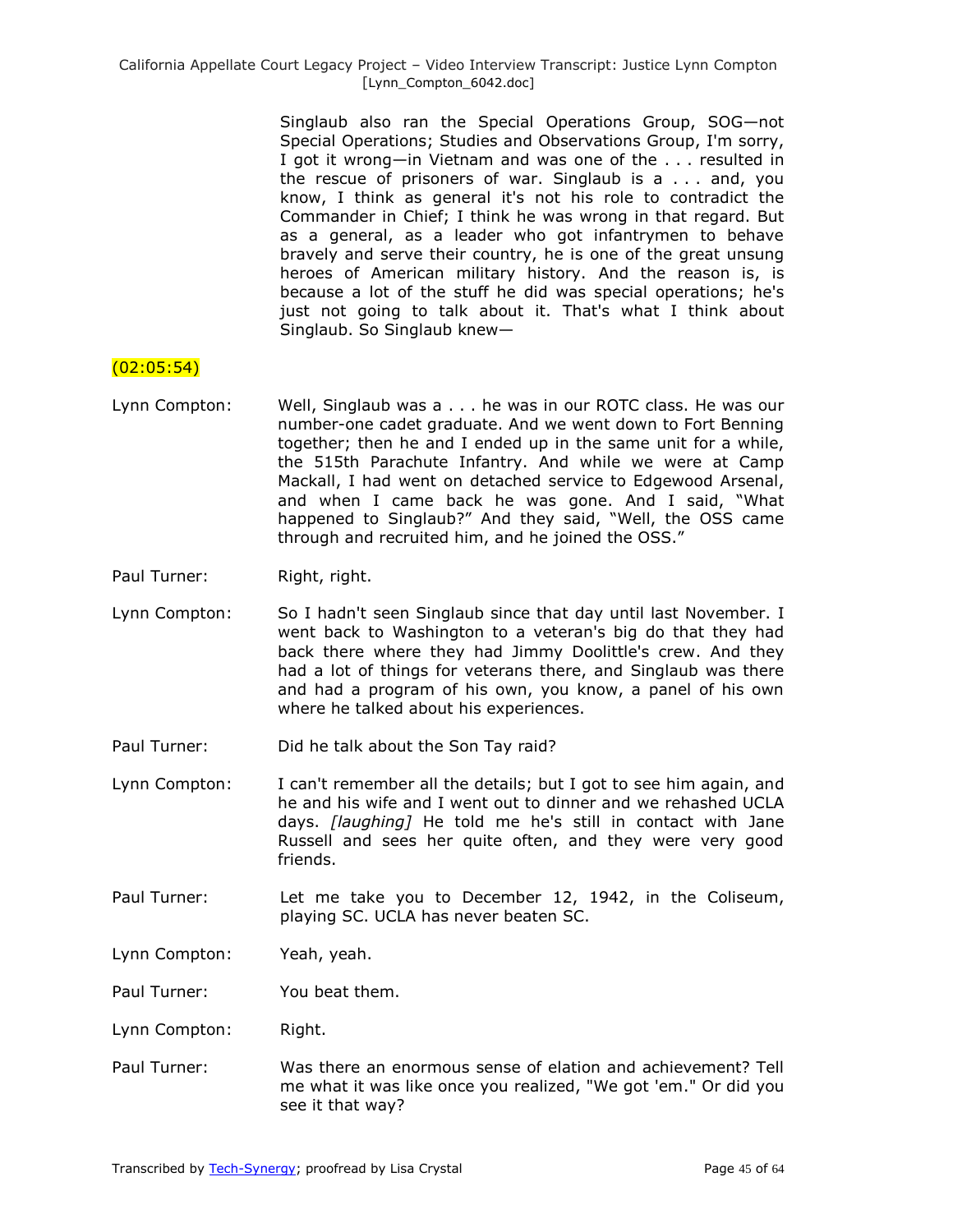- Lynn Compton: Oh, yeah. Yeah, we felt great about it, you know, being the first team to ever pull it off. And of course it meant not only the win, that; but it meant we were going to the Rose Bowl. So it was a big deal for us, yeah.
- Paul Turner: Was there the sense of crosstown rivalry that exists now?
- Lynn Compton: Oh, yeah, there was. There was considerable rivalry, yeah. Actually, although I tell people sometimes that from my own standpoint, while it's a rivalry and you loved to win and beat them because they were so damn good for years and had such a great history, I never had the animosity or personal dislike of the SC players that I did of the guys from Berkeley.

Well, I'll tell you about that. SC had class, you know. I mean, and when you beat them, you beat a damn good team and, you know, when you got beat, you knew you were beaten by a good team. And they had a certain amount of class.

We'd go up to Berkeley, and they'd do chicken things, like somebody would go in the locker room and take all your street clothes and tie them in knots and throw them on the floor, or they'd turn off the hot water in the showers. And, you know, their rooting section was low-class chicken stuff. I'd rather beat Cal than SC, you know. *[laughing]*

- Paul Turner: *[Laughing]* On January 1, 1943, your last college football game, did you have any inkling that you'd ever be a lawyer or a judge?
- Lynn Compton: No.

#### $(02:10:02)$

- Paul Turner: Now, in your last football game, you guys got beat by Georgia. What went wrong?
- Lynn Compton: Well, to start with, they had a darn good football team. They had two All-American ball carriers, Sinkwich and Trippi. Although Sinkwich was kind of banged up with a broken jaw; he had a big mask on. But they were a well-coached team and a good team; and Waterfield, just like so many of those guys, he just had an off day. Every pass he threw was maybe just a foot too far, you know, that kind of thing. We just couldn't get on track. And the biggest thing that I came away with was the fact that it was the first time in our history that any of us had run against a team that did anything on defense that was tricky or unusual. I mean, we were used to set linemen on defense, either five or six. They all came straight ahead; they were all spaced the same, and all our blocking assignments were based on that spacing and so on.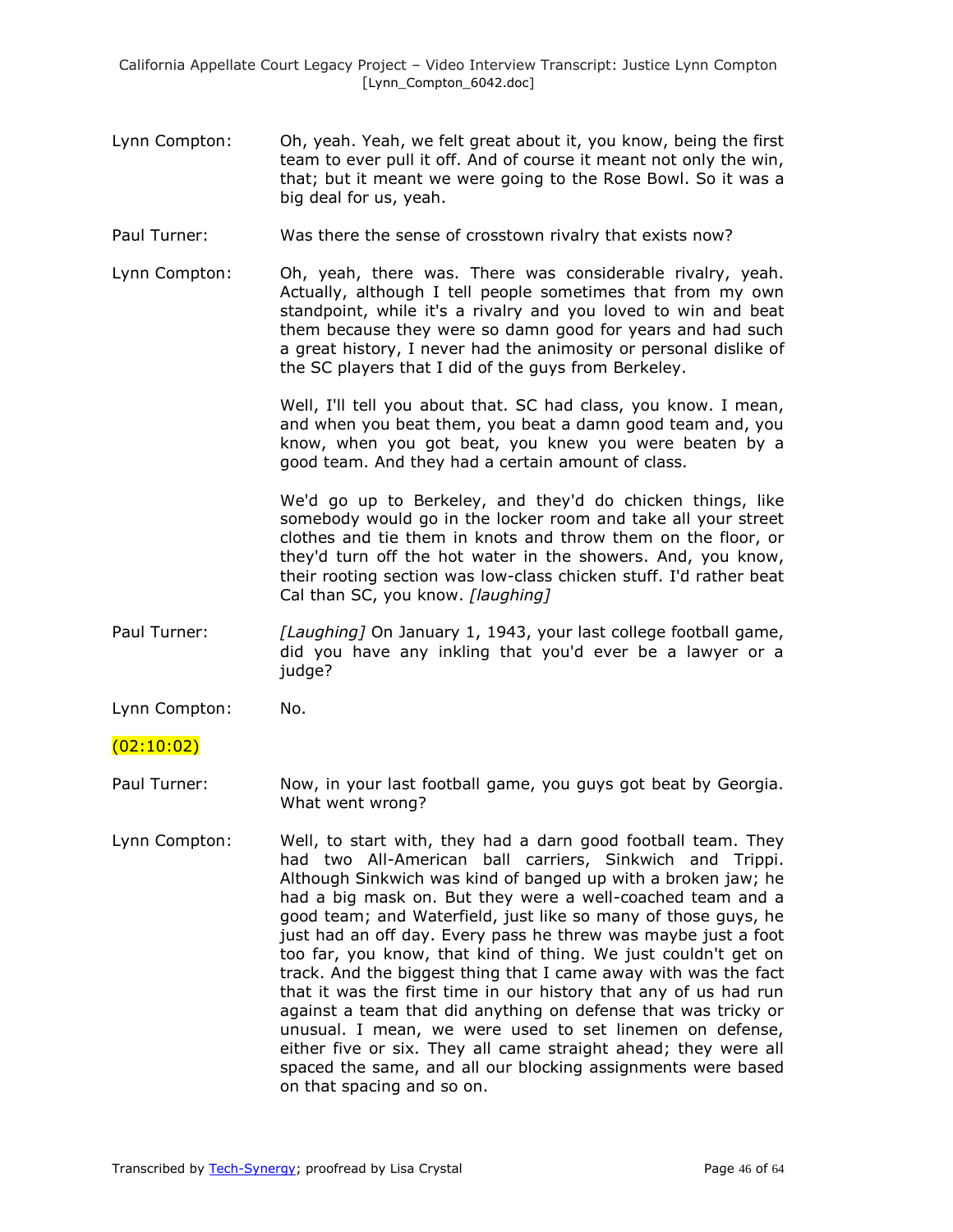> We had a man in motion; we had an unbalanced line right and left with a man in motion going to the weak side, and whenever we'd do that, they'd slant their defense, and the lineman instead of coming straight ahead would go sideways like this, and they were screwing up our blocking assignment. So nothing worked for us that day. That's just one of those things.

- Paul Turner: When did you go in the Army? You were in the Army Reserve.
- Lynn Compton: Yeah.
- Paul Turner: Tell me about your training.
- Lynn Compton: Well, I took the two years ROTC that was required, and then I opted for the two upper-division years, and so I did four years in the ROTC at UCLA. I might mention . . . I don't know if this rings a bell for you or not. Do you remember a judge by the name of Tom Cunningham, superior court judge?
- Paul Turner: I don't. I don't.
- Lynn Compton: He left the bench and became chief counsel for the Regents at the University of California after, when he left the superior court. He was one of the PMS&Ts at UCLA at the time. *[laughing]*
- Paul Turner: What is a PMS&T?
- Lynn Compton: Professor of Military Science and Tactics. He was a major at the time, Major Cunningham.
- Paul Turner: Okay.
- Lynn Compton: He was one of my instructors. But anyway, I took the four years; but one of the requirements of getting the commission was that you had to go to a three-month summer camp program, which usually was, you know, like maybe in your junior year, you'd go do this three months at a regular Army base.

Well, of course when Pearl Harbor hit in '41, all of the bases suddenly were on a wartime footing, and they weren't, didn't have the time to screw around with a bunch of college kids, you know. *[laughing]* They were getting ready to fight a war. So they canceled this summer camp program, so that when we got to the end of the four years, we still didn't have this requirement; so they sent us to the regular OCS, three months OCS at Fort Benning, Georgia.

Paul Turner: Now, what would be a typical day in OCS? What time would you get up?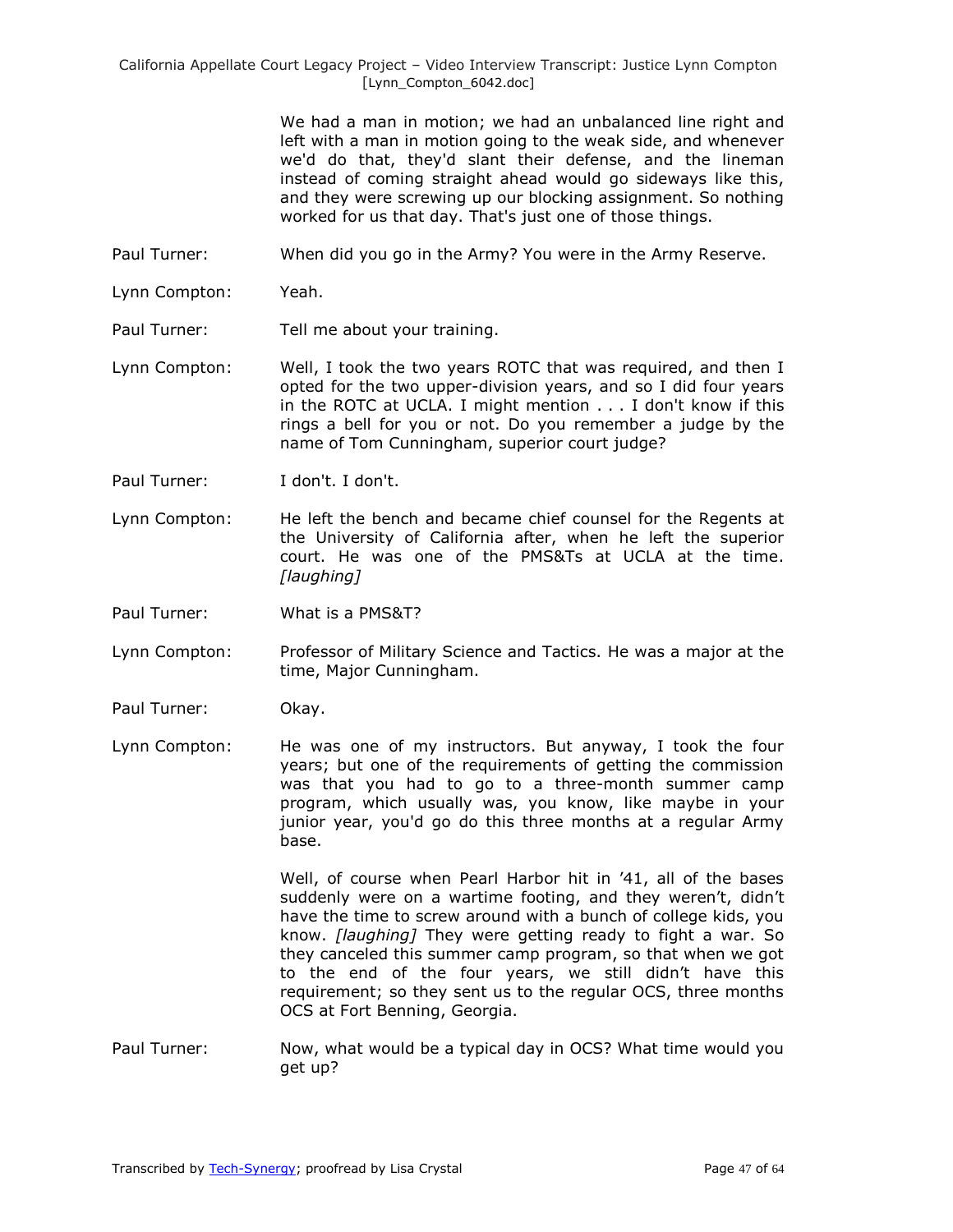- Lynn Compton: Obviously early, like 6:00, you know, that kind of thing. You had to fall out, do all your things, get your uniform on, get the bed made and everything, and then fall out for breakfast; and it was a really typical military regime.
- Paul Turner: Did they have tactical officers?
- Lynn Compton: Did they have what?

Paul Turner: Tactical officers, people yelling at you?

- Lynn Compton: Yeah, well, they didn't do a lot of yelling; but we had a lieutenant that was in charge of our group, Lieutenant Barbanell. I'll never forget him. *[laughing]*
- Paul Turner: And did you know you were going infantry when you were at OCS?
- Lynn Compton: Oh, yes. We knew that.

Paul Turner: Was everybody going infantry? Was that the deal?

- Lynn Compton: Well, yeah. OCS, Benning, is *the* infantry school, you know.
- Paul Turner: Right.
- Lynn Compton: That's what they call it, yeah.
- Paul Turner: And you graduated from OCS.
- Lynn Compton: Yeah, right.
- Paul Turner: Then what'd you do?

#### (02:15:02)

Lynn Compton: Here again, baseball comes into play. Apparently, somebody found out that I had played baseball. Most of the guys that got out of that class were assigned to these replacement depots all around the country like Camp Robertson, you know, and were shipping out with units. I got assigned right back at Benning to the 176th Infantry, which was a Virginia National Guard outfit, and they were the demonstration troops for the infantry school; that is, if OCS is showing a platoon an attack, they'd have the platoon out there, you know, demonstrating.

> But me, I get assigned to them; but I don't have any duties except to play baseball. They got a league going there in a field, and they play night ball and weekend ball on the main post there at Benning. And so that's my only job. I get up in the morning and have breakfast and go to the officers club and hang around, and get ready to play ball that night or something, you know.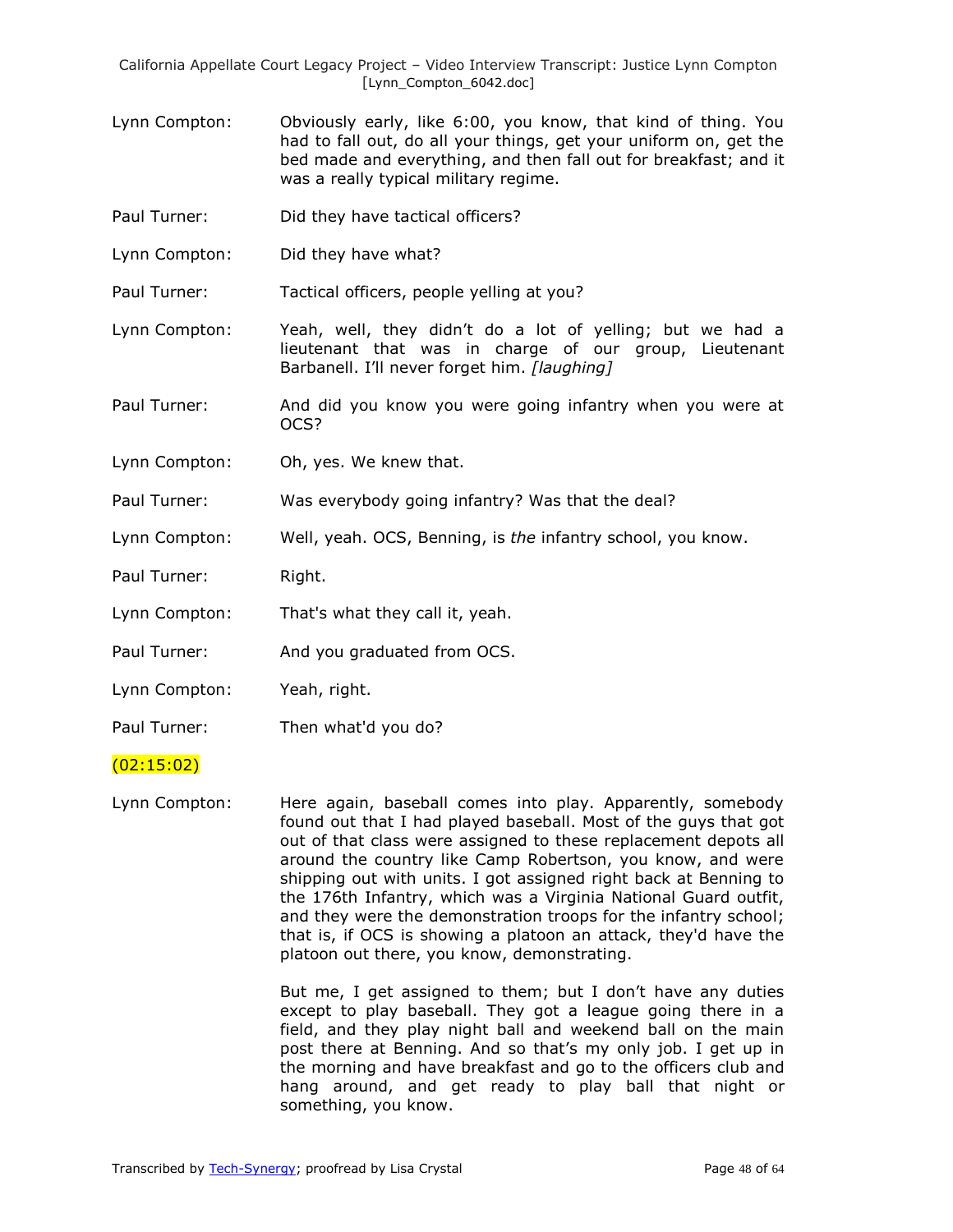Paul Turner: Did General George C. Marshall know this was going on?

Lynn Compton: Well, I don't know if he did or not. *[laughing]* But I used to write my mother and I'd say, "Don't tell anybody what I'm doing; there's a war going on." [laughing]

> So that's how I got in the paratroop league. Because this colonel, if you put in for a transfer and said, "Yeah, I want to be transferred to an outfit going overseas," if you were a jock, he wouldn't let you do it. He would negate the endorsement, you know, a negative endorsement. So I found out the only way you could get out of this deal was to either go to flight training or paratroop. Well, flight training was a year long at that time, and I thought the war was going to be over in a year and I was afraid I was going to miss it; and here I was sitting there playing ball. So the paratroops seemed like the ideal thing for me; so I put in for the paratroops and got transferred.

- Paul Turner: How long was jump school?
- Lynn Compton: A month.
- Paul Turner: And what would be a typical day in jump school? Get up and fall out at what time?
- Lynn Compton: Well, it's the same; no matter where you go in the Army, it's the same early fallout, shave and all that, you know. And the jump school had four stages to it. The first stage was nothing but a full day of physical exercise, from running to calisthenics to hand-to-hand, you know, the whole thing for a week. Did I say a month? A week.
- Paul Turner: A week, one week. No, you said one week.
- Lynn Compton: Second stage was what they call a mock tower. You jump out of a tower about 30 feet high in a harness on a cable, and you ride down this flat cable.
- Paul Turner: I'm not afraid to say . . . I was not Airborne; but I did go back to the jump school. I'm not afraid to say that when I got in the door to do that, I had tears coming out of my eyes. I'm not afraid to admit that that's what happened.
- Lynn Compton: Was that the jump, the mock tower?
- Paul Turner: Yeah, it's 32 feet now.
- Lynn Compton: Yeah, yeah.
- Paul Turner: There were actual tears in my eyes, and it was one of the greatest rides I ever had. Once you get out of the door, it felt great.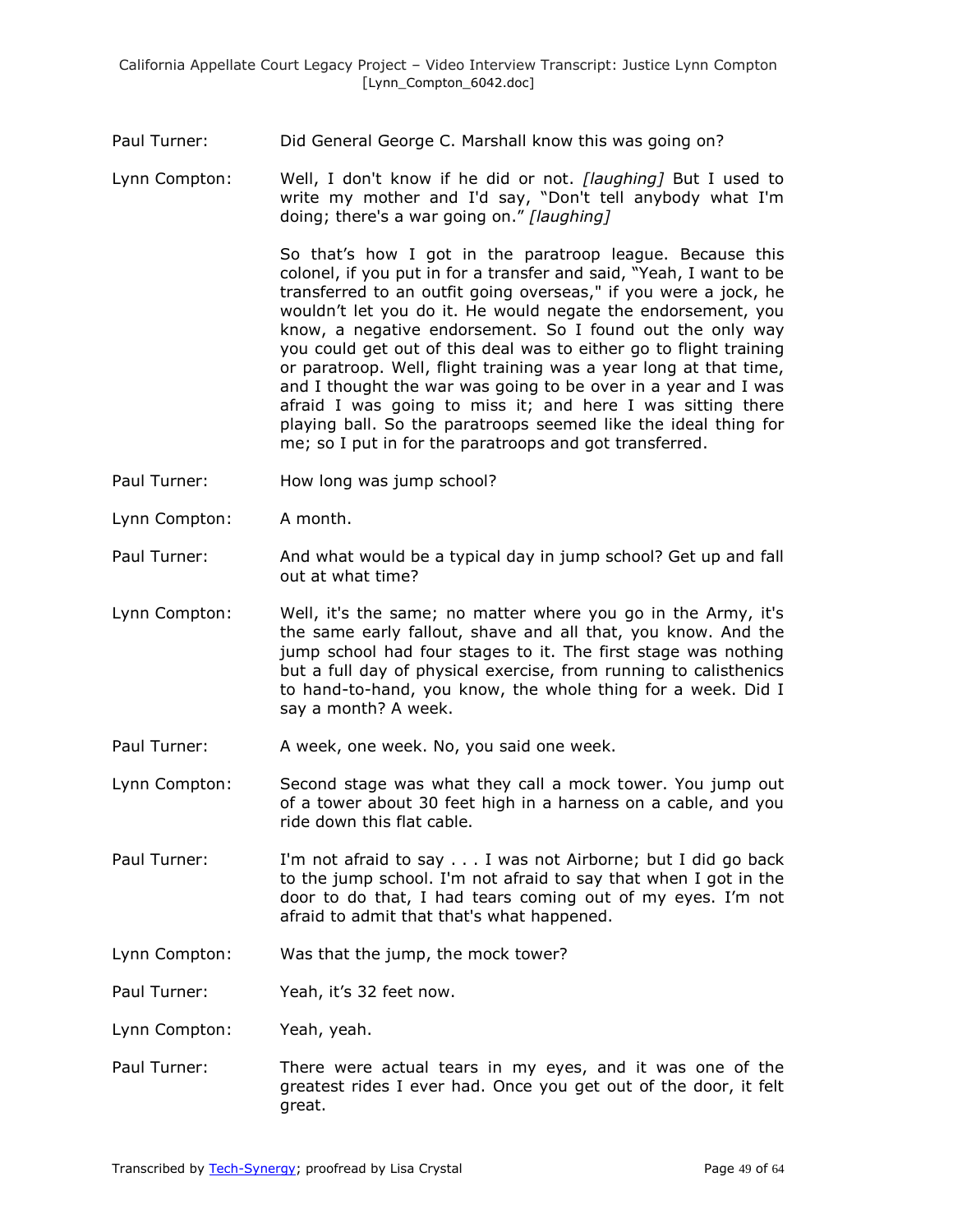| Lynn Compton: | Yeah.                                                                                                                                                                                                                                                                                                                                                                                                   |
|---------------|---------------------------------------------------------------------------------------------------------------------------------------------------------------------------------------------------------------------------------------------------------------------------------------------------------------------------------------------------------------------------------------------------------|
| Paul Turner:  | But anyway, like I said, I didn't go to Airborne; but I did go<br>back to Benning and did that.                                                                                                                                                                                                                                                                                                         |
| Lynn Compton: | Okay.                                                                                                                                                                                                                                                                                                                                                                                                   |
| Paul Turner:  | Tears, actual tears coming down my face. Anyway, so then<br>after you do the 32-foot tower or 30-foot tower, then what do<br>you do?                                                                                                                                                                                                                                                                    |
| Lynn Compton: | The big towers, where they take you up with the chute fully<br>opened, and it's like going to the county fair or something and<br>you ride down in these chutes. And then the fourth stage is live<br>jumps out of the airplane.                                                                                                                                                                        |
| Paul Turner:  | And what kind of airplanes did you jump out of?                                                                                                                                                                                                                                                                                                                                                         |
| Lynn Compton: | $C-47s.$                                                                                                                                                                                                                                                                                                                                                                                                |
| Paul Turner:  | Now, your jumps, did you jump with weapons, or did you have<br>what they today call a fun jump and just have a chute on a<br>reserve?                                                                                                                                                                                                                                                                   |
| Lynn Compton: | Yeah, as far as I recall in school, it was just a reserve chute,<br>yeah.                                                                                                                                                                                                                                                                                                                               |
| Paul Turner:  | And so now you're Airborne, you've got the wings.                                                                                                                                                                                                                                                                                                                                                       |
| Lynn Compton: | Yeah.                                                                                                                                                                                                                                                                                                                                                                                                   |
| Paul Turner:  | You've got the hat that's got the parachute on it.                                                                                                                                                                                                                                                                                                                                                      |
| Lynn Compton: | Yeah.                                                                                                                                                                                                                                                                                                                                                                                                   |
| Paul Turner:  | What happened then?                                                                                                                                                                                                                                                                                                                                                                                     |
| Lynn Compton: | Well, that's when I was assigned to the 515 in what they call<br>the frying-pan area at Fort Benning, and that's where Singlaub<br>was also assigned. And then while I was with them, we got<br>transferred to Camp Mackall. They eventually became part of<br>the 17th Airborne, which was up at Bastogne alongside of us.<br>And the men made a jump later into Germany behind the<br>Siegfried Line. |
| Paul Turner:  | And that's the jump that's portrayed in the film Band of<br>Brothers that then-Captain Nixon went on? Is that the-                                                                                                                                                                                                                                                                                      |

Lynn Compton: No; oh, yeah, yeah, that would be the one.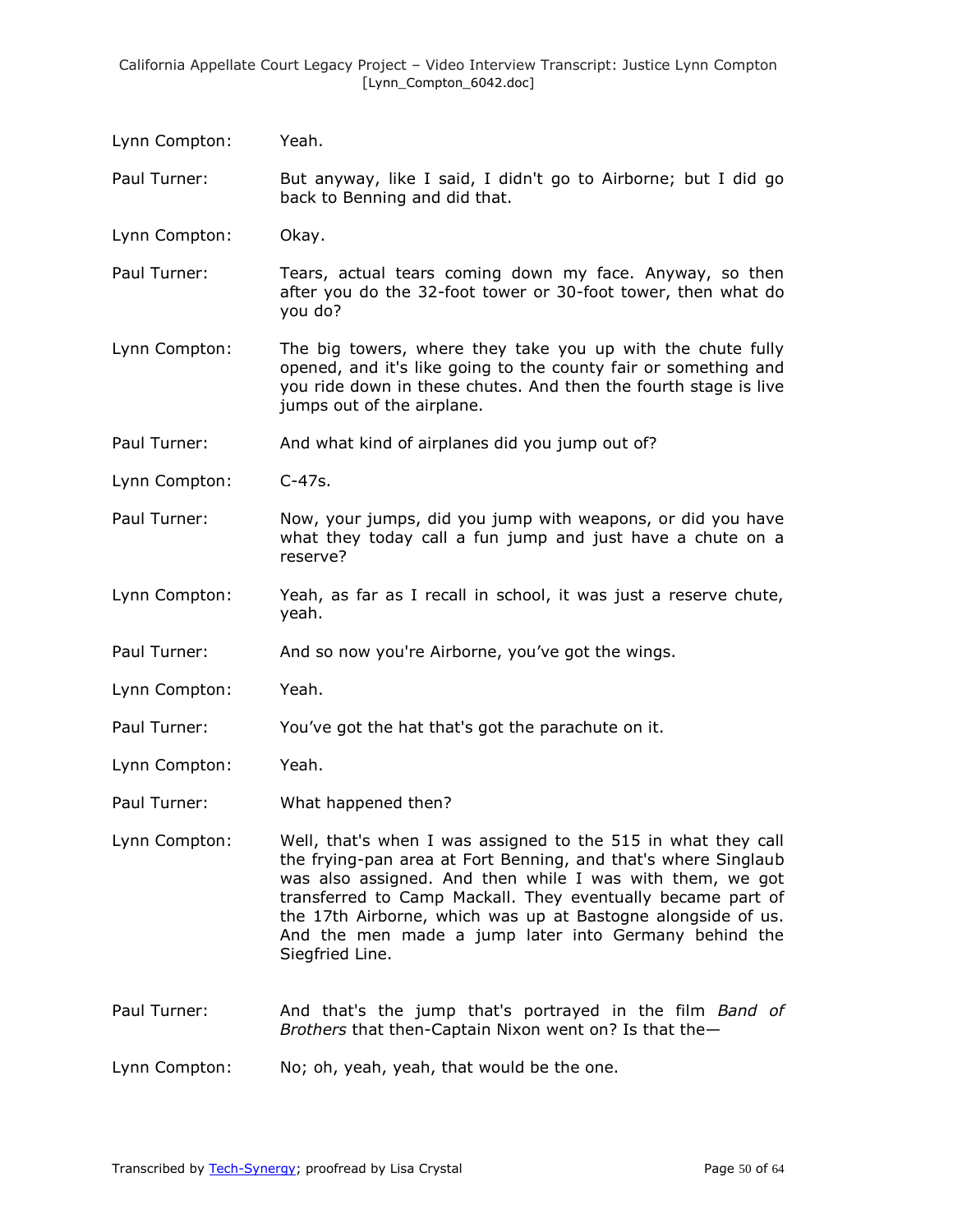- Paul Turner: And Captain Nixon had three, what, three combat jumps? He had three combat jumps.
- Lynn Compton: Well, I guess. Nixon was not one of my favorite people. *[laughing]*

Paul Turner: Well, he seemed to have a drinking problem.

Lynn Compton: Well, more than that, he was just a . . . if you wanna know. *[laughing]*

## (02:20:48)

- Paul Turner: Do you think he was accurately portrayed in the film, or did they—
- Lynn Compton: Pretty much, yeah. He was sullen, you know, just not a likable guy at all. He took a particular dislike of me for some reason.
- Paul Turner: Well, you know, if you listen to General MacArthur's speech, "Duty, honor, country," and what it means to an be an officer and a gentleman . . . and the phrase "gentleman" there is not gender, he may made that gender-specific, but it's not. Today, we'd view it as a gentleman being a woman also who has the characteristics of an Army officer. Nixon never had that. The guy was a drunk. And he stayed in staff jobs, because really, you didn't need him leading men in war. That's my view.
- Lynn Compton: Well, I'll tell you what he did. Am I taking too much time here?
- Paul Turner: No. No, no.
- Lynn Compton: After Normandy, we're back in Aldbourne, we're sitting around; and somehow, I don't know how, because he's on the battalion staff . . .

Paul Turner: Right.

Lynn Compton: ... and, you know, that's a mile away from a platoon leader normally in a rifle company, you know, because battalion staff is up the line.

> So anyway, I'm sitting there outdoors in this little town and he's there and we're talking, and I can't tell you how it came about. And just gratuitously, out of the clear blue, he said, "You know, I got no damn use for you jocks." And I said, "Okay," you know. *[laughing]* And he said, "You know, you're a bunch of jerks." He said, "When I was in college, I had a girlfriend and we used to party a lot, and you're out sweating and practicing." And I said, "Well, you know, everybody's doing his own thing, you know." And so then he said, "You know what I'm going to do with you?" And he really had no direct control; he was a staff man at the battalion headquarters.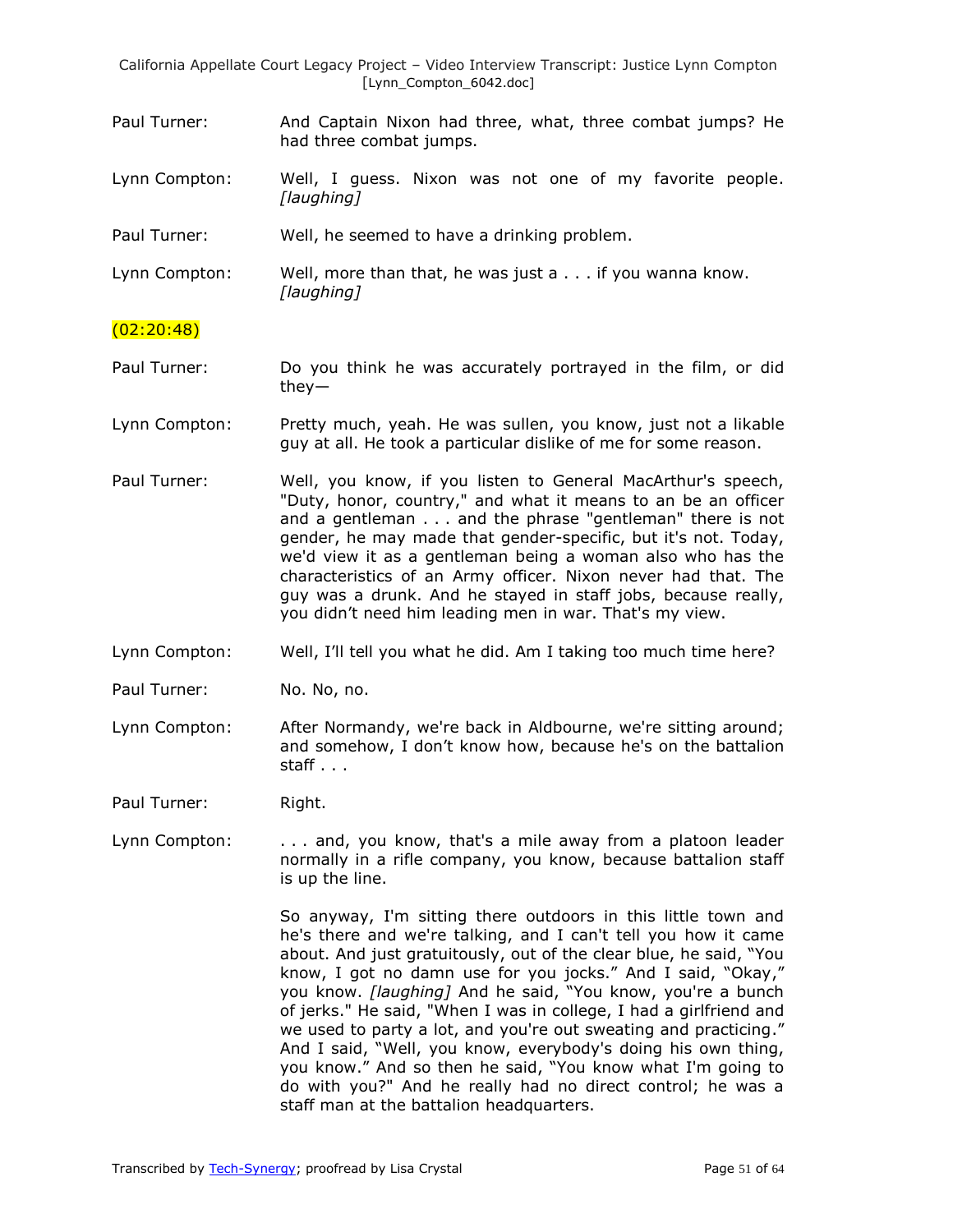Paul Turner: I believe he worked . . . he was the Assistant S2 or was the S2.

- Lynn Compton: Yes, he was S2 at the time. But anyway, he says, "I'm going to make you the battalion physical-fitness officer." And I said, "Okay." He says, "Every morning I want you to have this whole battalion out on the road; I want you on an hour's run." And I said, "Fine." So out comes the order-over the battalion commander's signature *[laughing]*—that Compton was appointed so on and so forth. Down at the bottom it said, "Uniform of the day: Enlisted men, T-shirts, jump pants and boots; officers"—and there's just one—"ODs and a necktie." So I'm out there with a wool shirt and a necktie on, sweating with these guys in all their T-shirts on. *[laughing]* I mean, now that's Nixon. It's just, you know, chicken stuff like that, and that's why I say I just never liked the guy.
- Paul Turner: When'd you get to the first of the 506?
- Lynn Compton: When?
- Paul Turner: When?
- Lynn Compton: It was early December of '43. I don't remember the exact date.
- Paul Turner: Was that in England or—
- Lynn Compton: England, yeah. They were already in England.
- Paul Turner: At the beginning of the book *Band of Brothers*, I'd like you to just give me a read on this:

"The men of Easy Company, 506 Parachute Infantry Regiment, 101st Airborne Division, U.S. Army, came from different backgrounds, different parts of the country. There were farmers and coal miners, mountain men and sons of the Deep South. Some were desperately poor, others from the middle class. One came from Harvard, one from Yale, a couple from UCLA. Only one was from the old Army, only a few came from the National Guard or the Reserves. They were citizen soldiers."

# $(02:25:14)$

That describe accurately what was going on, in your view?

- Lynn Compton: Yeah, I'd say that's pretty good; yeah, that's . . . I mean, each thing is true, yeah. They ran the gamut and so forth.
- Paul Turner: After the war, most of them went back to being citizens, right?
- Lynn Compton: Yeah, you know, once—
- Paul Turner: They got out of the Army.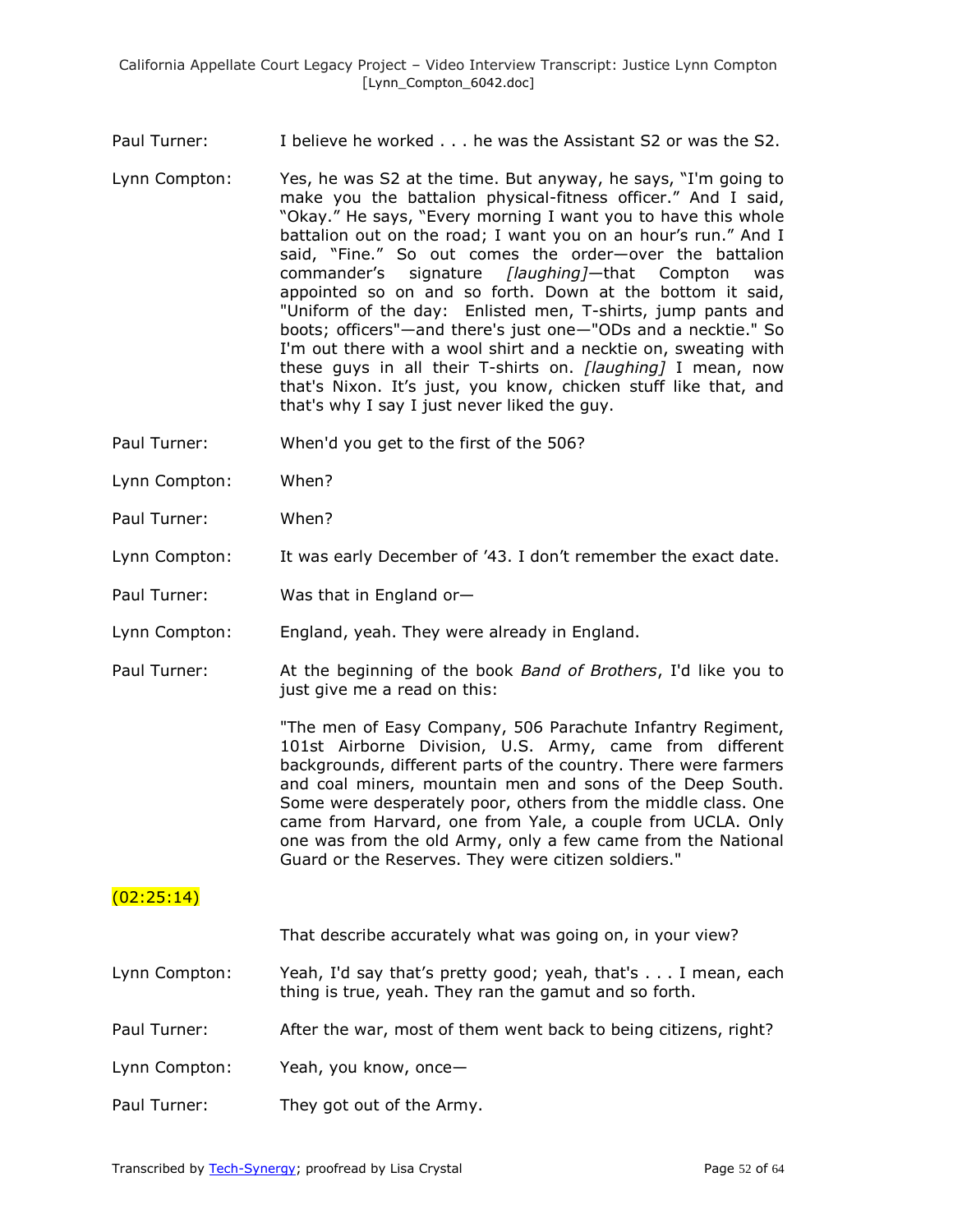- Lynn Compton: Oh, yeah; yeah, most of them. There were some other guys that were reservists, like Bob Brewer was an ROTC guy like myself, and he stayed in and went in the CIA. He was from California; in fact, he was from Los Angeles. He went to a military school out in the Valley run by an Episcopal church. I don't remember what the name of it is.
- Paul Turner: I think it was Lieutenant Matheson who was from UCLA. Did you --
- Lynn Compton: Oh, yeah, it was Salve Matheson. Whitey Matheson, who was Sal's brother, was a center on the football team. That's how I knew Whitey Matheson. But Sal Matheson was an ROTC graduate, and he had gone, left the campus and had gone out to and was in the paratroopers and then came back on campus while I was still at UCLA. And I was impressed with the boots and the whole thing, you know. *[laughing]* He eventually ended up on the regimental staff of 506. I think he might have been an S1 to Colonel Sink. He later claimed that he said he saw my name on some kind of a list, and that's how I got transferred into the 506, was because he had picked me off some . . . I don't know how that would work, because then I got my orders from Camp Mackall.

But anyway, that's a long answer to your question. Yes, Sal Matheson was a lieutenant at the time, but he retired a major general.

Paul Turner: In the book, Steve Ambrose quotes David Webster, and Webster writes this; and we talked about this last night. Webster was in the Headquarters Company; and when he was in the Headquarters Company he got to see the different companies. And he thought that, he said he found that, in Easy Company—today we call it Echo Company—he said that he found men who liked to talk about going to college after the war. And here's what he said about you; this is what Webster says. And this is not in quotes, so this is Ambrose's summary of what Webster says:

> "He thought Lieutenant Compton, leader of the Second Platoon, a friendly and genial man who was everyone's favorite." This is what Webster says about you. "He had convinced the collegebound group that UCLA was the only place to go for an education." Is that true, or is that apocryphal or—

Lynn Compton: Well, I don't know where he got that, you know. I don't remember that I was in the business of proselytizing for UCLA at the time. *[laughing]* I probably talked favorably about my experiences at the school, you know. And I know a lot of the guys were interested in the fact that I had this Rose Bowl wristwatch, which they all wanted to look at. Like when the guys were waiting on tables in the officers' mess, one of them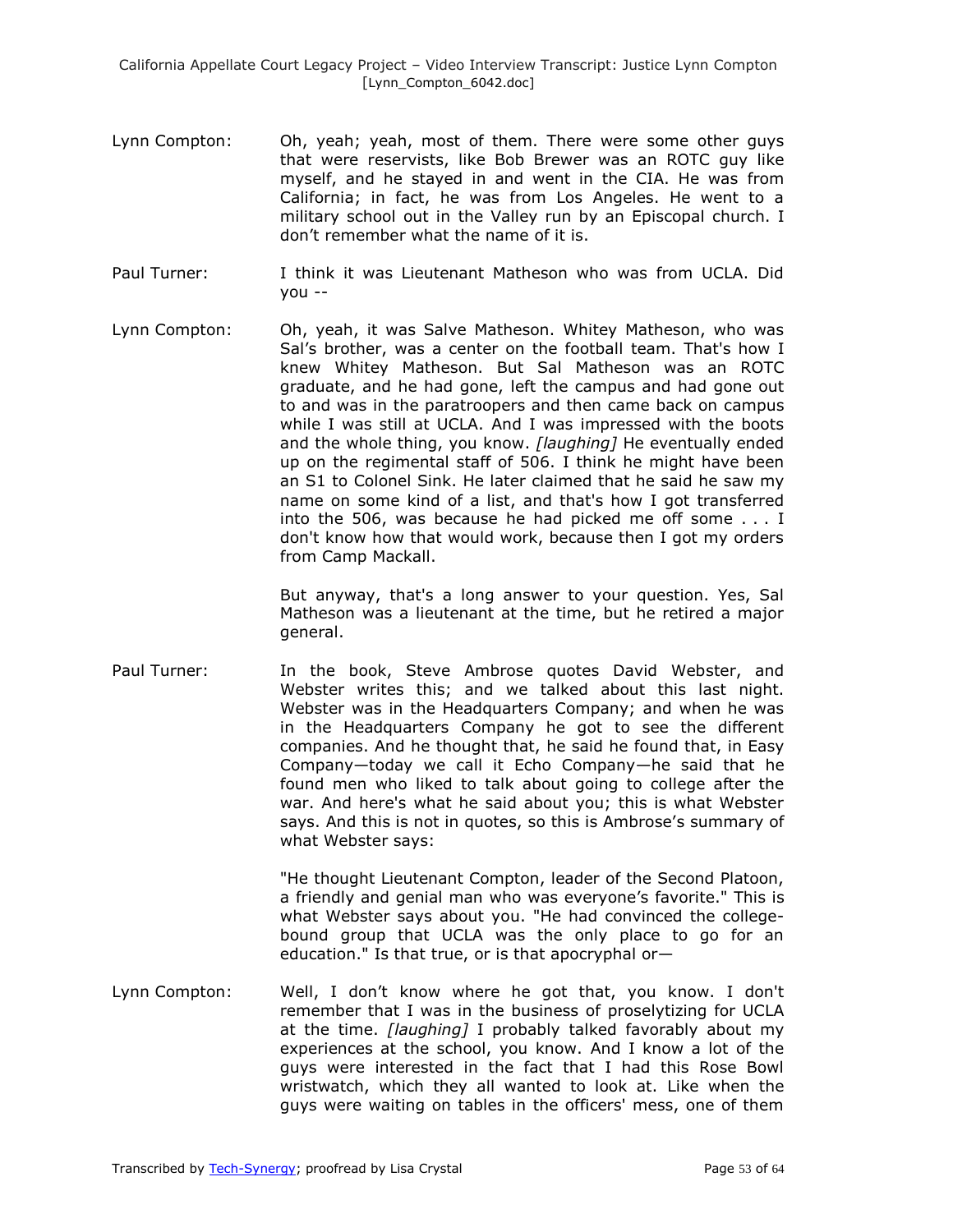> would want to take it back to the kitchen and show it to one of the cooks and, you know, something like that. *[laughing]*

- Paul Turner: Did you wear that Rose Bowl watch through—
- Lynn Compton: Yeah.
- Paul Turner: You wore it all the way through Bastogne?
- Lynn Compton: Yeah.
- Paul Turner: Do you still have it?

Lynn Compton: I probably do; it's probably in a box someplace in the home. I don't know; I haven't seen it for a long time.

Paul Turner: Now, you've hired someone to write a book—or, I'm sorry, you entered into an agreement with someone to write a book, right?

- Lynn Compton: Yeah.
- Paul Turner: Make sure you show that to that person.
- Lynn Compton: The watch?
- Paul Turner: Show him the watch.

Lynn Compton: Okay. *[laughing]*

Paul Turner: I mean, they'll put that watch on the cover of the book. It's got, like, roses on it or something?

#### $(02:30:09)$

- Lynn Compton: No, it was a very, very modest watch that had some very rough engraving on the back. They got them in a hurry, because they hadn't contemplated us going to the Rose Bowl, I don't think. *[laughing]* And they weren't the most impressive-looking thing. On the back they just had, "Pacific Coast Champions," you know, and so on engraved; but it was not a real fancy-looking watch.
- Paul Turner: All right, D-Day, your first day you stand down, because the 5th is the day you're going to go; you stand down because of the weather. What's it like? First of all, what time did you get out to the airfield to get on the aircraft?
- Lynn Compton: I don't remember. We were there more than one day. We were at that field for—I don't know, I can't remember clearly just how many days we were there. I know we were there long enough that there was a lot of horseplay going on around the camp there. And this Ray Schmidt, who was my assistant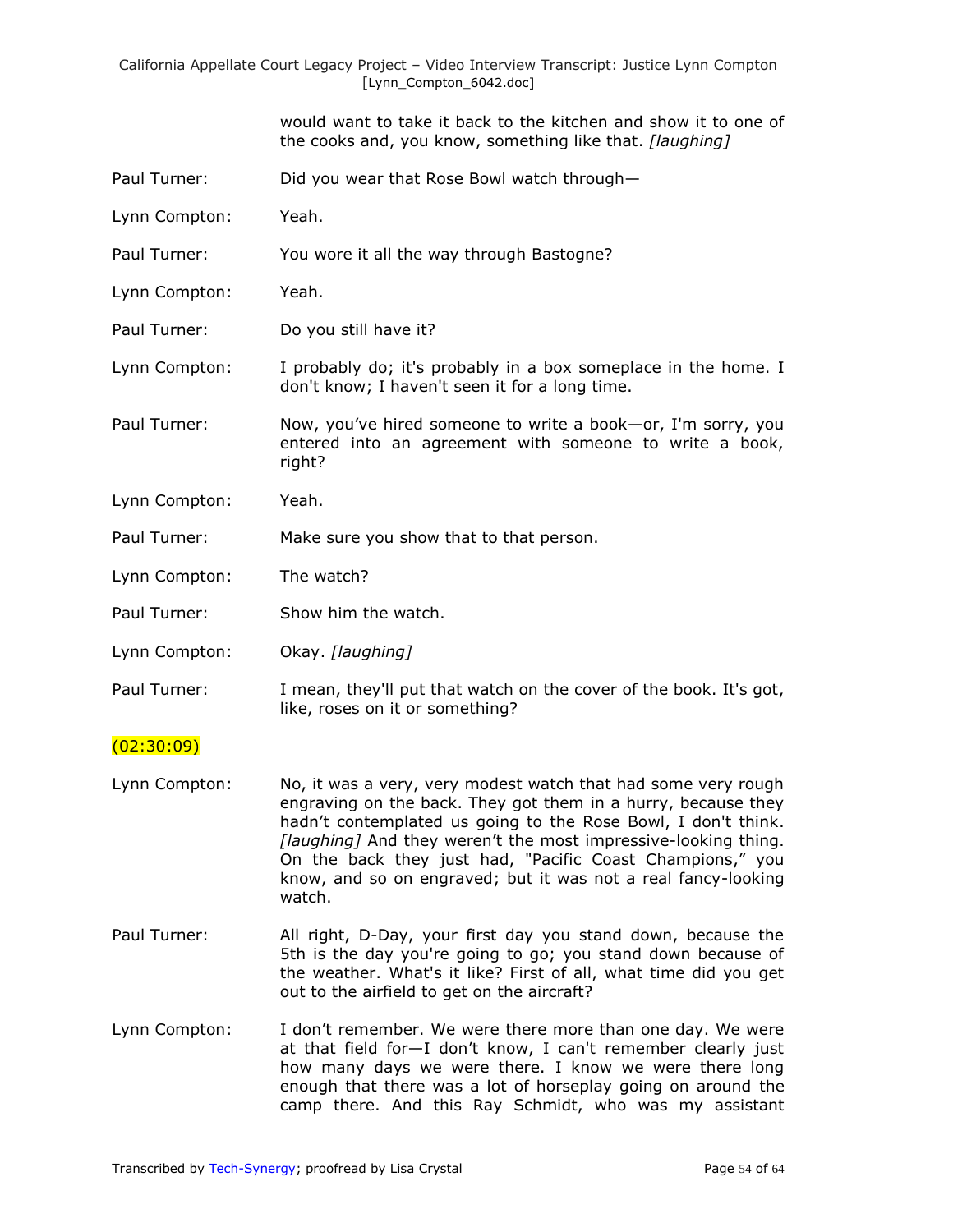> platoon leader, and Winters got to horseplay wrestling; and Schmidt fell back on his neck and injured himself and was unable to make the jump into Normandy because of the injury he got wrestling around in the marshalling area, you know. So we were there for a while.

- Paul Turner: Were you there when Eisenhower visited, President, then-General Eisenhower, Supreme Allied Commander? Were you in the part of the field where he went?
- Lynn Compton: I don't remember if I was or not. I know that famous picture, I was not in that picture; but we were close. *[laughing]*
- Paul Turner: So you . . . but let me ask you this. Before that jump, had you ever jumped at night?
- Lynn Compton: Yeah.
- Paul Turner: And when you'd do the night jumps, did they always have you land in open fields? I would assume so.
- Lynn Compton: Yeah. Oh, yeah.
- Paul Turner: Okay. And do you remember what time you physically got on the aircraft?
- Lynn Compton: You know, it seems to me that . . . you know, as I say, this is so long ago.
- Paul Turner: I know.
- Lynn Compton: But my memory, it seemed to me it was still daylight. Now, I don't know how long it takes to fly from where we were in England to where we actually jumped; but I know it was dead of night when we jumped. But I have an impression that we had taken off in the daylight. That could be wrong, but I don't know.
- Paul Turner: First of all, what weapon did you take? Did you take a Thompson, or did you take an M1?
- Lynn Compton: I had a small -- one of those light .30-caliber carbines. It had been modified by the guys in the armored *[inaudible]* in our company. *[inaudible]* the sear on it was fired full automatic, and it had some extra-long clips that went with it. It was a pretty neat little weapon.
- Paul Turner: You get up in the air. Do you know how long the flight was over till dropping?
- Lynn Compton: Again, I don't know.
- Paul Turner: Were you supposed to drop at 1:00 p.m.?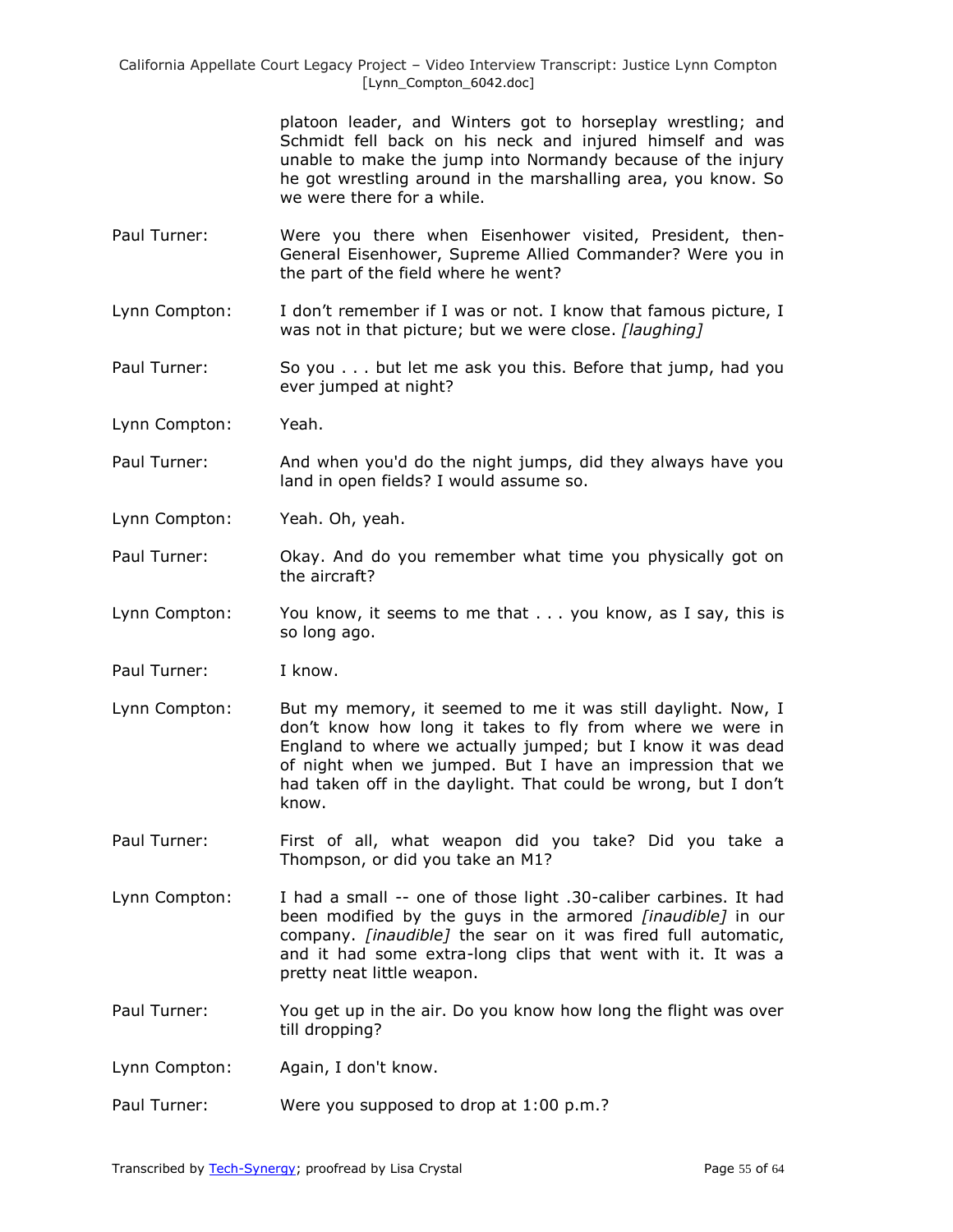- Lynn Compton: Well, we were supposed to land at 1:00 in the morning.
- Paul Turner: And you don't remember what time you actually got down on the ground. Okay, green light goes on; stand up, hook up, shuffle the door. Where were you in the stick?
- Lynn Compton: Where was I in the what?
- Paul Turner: Where were you in the people coming out of the aircraft? Were you first, last, middle?
- Lynn Compton: I was first.
- Paul Turner: Okay. The aircraft you were on, was it taking anti-aircraft fire?
- Lynn Compton: Not directly. I could see the stuff in the air, but it was not close to us. You know, I could see traces and everything, but nothing . . . I never felt threatened by it.
- Paul Turner: You go out the door. There was something called a . . . is it a bizette bag?
- Lynn Compton: Leg bag.
- Paul Turner: Leg bag. What happened to your leg bag?
- Lynn Compton: Well, it was . . . you know what it is, you know what it looks like? It's like a duffel bag on end with a pad on it, and you strap it to your leg with a couple of quick-release—they called them grommet quick-release things—and you have about 20 feet of hand line that runs from the top of the bag and then hooks to your saddle on your harness. The theory was that you'd put all your heavy stuff in this bag, and then you'd coil the rope up in your hand and you'd kick the bag out the door; and then when the chute opens, it releases and lets the bag down so that when you landed you didn't have all this heavy stuff on you. It's supposed to reduce injury, and apparently it worked pretty good for the English; but they were going out the bottom of the airplane, you know, over the tail end of the airplane.

What happened when we went out the side of the C-47, we're in the prop stream and we're getting this prop blast. When your chute comes open, you get this tremendous jolt—opening shock, they call it. Well, because these guys weren't, pilots weren't, slowing down like they were supposed to, when I went out that door I got one hell of an opening shock; it was so bad that I had one of those cups on my helmet liner, my jaw flew open and broke the strap that was holding the helmet liner on. *[laughing]* My helmet stayed on, but the inside liner thing. . . . And that bag went off my leg like it wasn't even strapped to it; it just went shhht, like that. And the rope was feeding out and burning my hand; I couldn't hold it any longer, and I just let go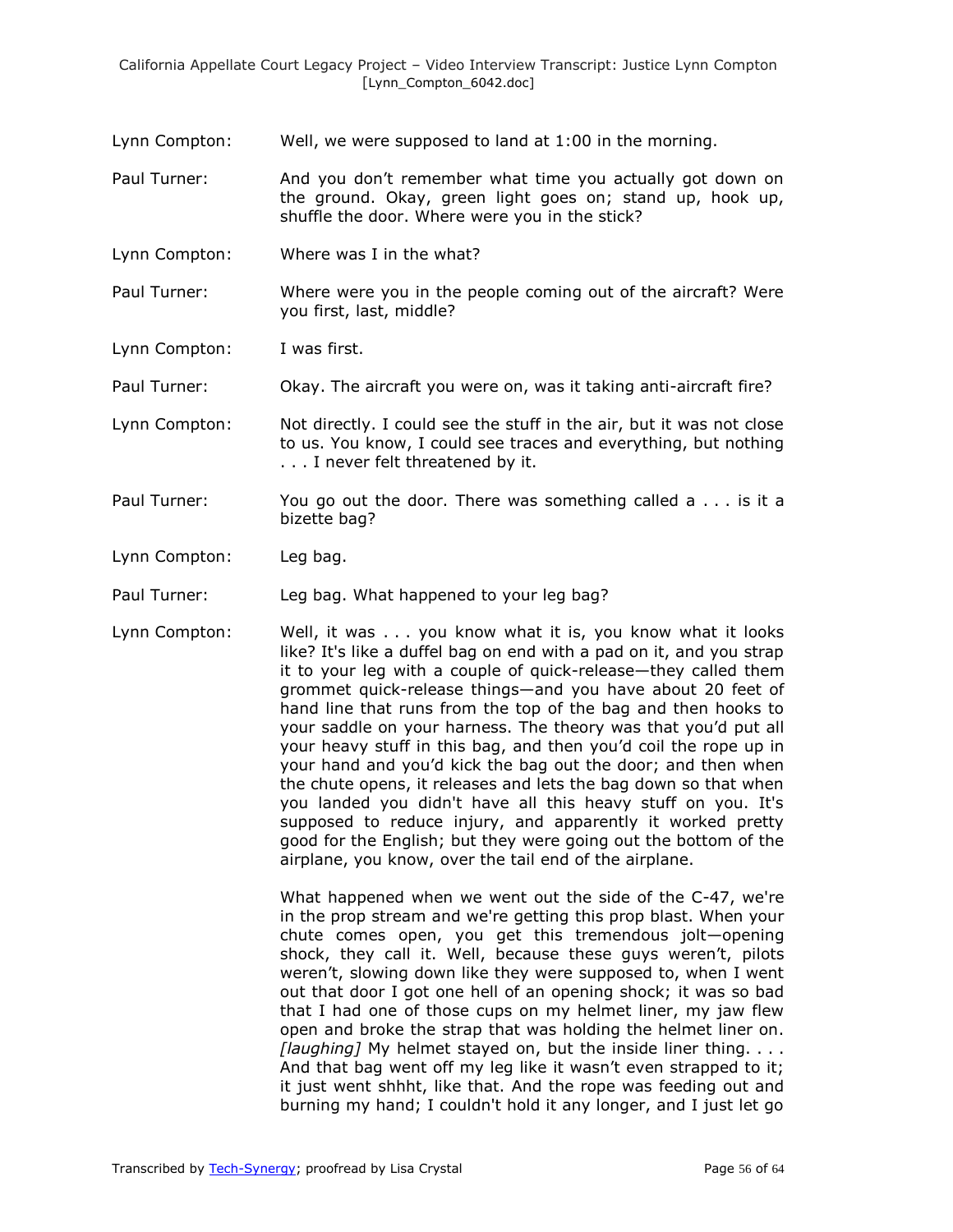> and it snapped, and I haven't seen it since, you know. *[laughing]*

## $(02:36:43)$

- Paul Turner: What was in it? Was it mainly ammunition that was in the bag?
- Lynn Compton: Everything: my weapon, my ammunition, my Musette bag with my rations, all my personal stuff, plus several rounds of 60 mortar ammunition. My mortar guy was on the same plane with me. He was jumping the base plate and somebody else had the tube, and then some of us took some of the ammo. So I had all that was in that bag.

When I hit the ground, I had a trench knife on my belt, a canteen, and some of those old D rations, those highly concentrated chocolate bars, in one of my pant legs. And that's what I was sent to fight the war with: chocolate bars and a knife. *[laughing]*

- Paul Turner: By the way, the film *The Longest Day*, was there anything in there that remotely appeared to be accurate?
- Lynn Compton: I can't tell you, because I can't remember it that well. It was such a long picture, you know.
- Paul Turner: It's the longest picture.
- Lynn Compton: Yes, I just don't remember.
- Paul Turner: Where did you land?
- Lynn Compton: Somewhere as best I can reconstruct it to the south of Sainte-Mere-Eglise, roughly.
- Paul Turner: And did you land . . . were you able to get your guys, your platoon, together, or were you just all stretched out?
- Lynn Compton: No, the first guy we ran into, the first guy who landed in Germany was from the 82nd Airborne. We got out on the road and picked up people as we went along; but it was days before we had any semblance of a unit.
- Paul Turner: The morning of the 6th or afternoon, can you walk us through what happened at Brécourt Manor?
- Lynn Compton: Well, I just recall coming down the road with a group; I think by that time, I think Guarnere was with me.
- Paul Turner: Did you have a weapon by then?
- Lynn Compton: Yeah, oh, yeah. Well, that's the thing. I had run across a lieutenant from D Company who had broken his leg on a jump;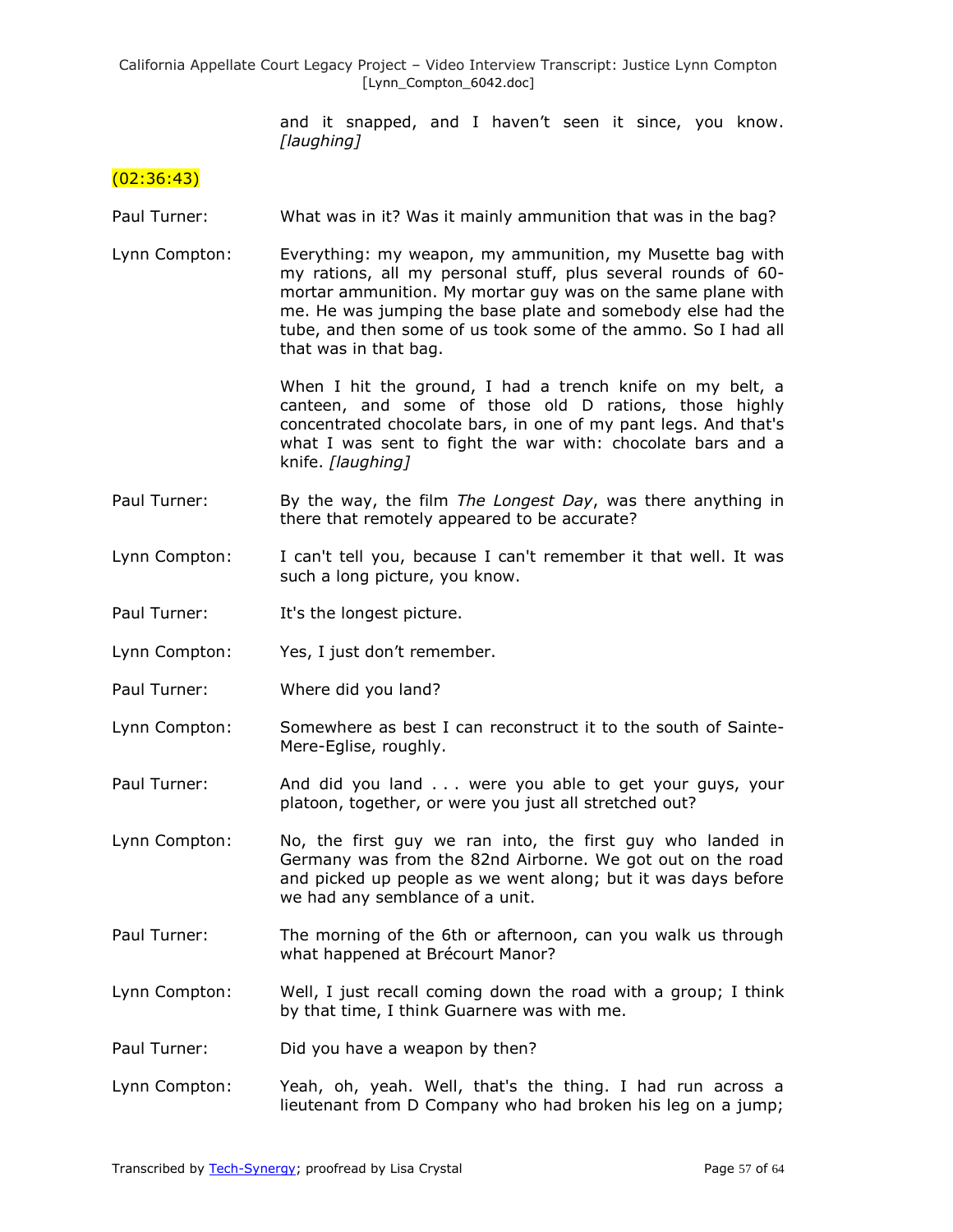he was laying in a kind of a ditch alongside the road, and he had one of these Thompson submachine guns. And I asked him if he could  $\ldots$  you know, I said, "I haven't got a weapon, and you don't really need one, you know, because if you get captured, they're not going to have an excuse to shoot you."

- Paul Turner: So you talked him out of his gun?
- Lynn Compton: Yes, so he gave me the gun. So I took it and carried it, and I change to Brécourt Manor when I come across Winters. And he's standing there with some guys by a barn and we could hear this artillery going off, and he said that some artillery pointed out in the general direction. He said, "I don't know what it is and where it's aiming; but why don't you go out there and take a look and see what you can see?"

So they set up a machine gun on the road there. And the guys were not supposed to spray over my back, and I crawled about, I don't know, 50 yards or something—Field Manual 710, you know. *[laughing]* But anyway, I get out there and I get to this hedgerow, and I peek through this hedge and I look on the other side. There's this trench there and then a trench runs down and takes a curve and it goes out to a gunner place, and there's two Germans out there stoking this cannon.

So I thought, "Well, you know, this doesn't look like too big a deal." So I thought, I'll jump through this, into this trench and I'll give it the Jimmy Cagney with the Tommy gun. *[laughing]* And so I did, and when I pulled the trigger, it goes "plunk," you know. And so I rack it back and a live round flies out, and I thought, "Well, you know, it's got a broken firing pin or something." These two Germans, they looked at me, and they don't know what the hell I'm doing. *[laughing]* And by that time Guarnere jumps in with me and he starts shooting at them, and they take off running. And I let fly with a hand grenade or two, and we got them both.

But anyway, that's Brécourt Manor as far as I'm concerned. But the rest of the day was spent creeping around in those trenches and trying to avoid a lot of small-arms fire we were taking. I never actually saw the other guns; I just saw the one, the one gun there, the one that I knew about or at least that I can remember. I have a spotty memory. I can't even remember now how it ended at Brécourt Manor and how we got to Carentan. I just . . . it's a blank. I can remember being in this trench and working our way along this trench, and then the next thing I remember is we're on high ground looking down on the town of Carentan.

## $(02:42:44)$

Paul Turner: And that took several days.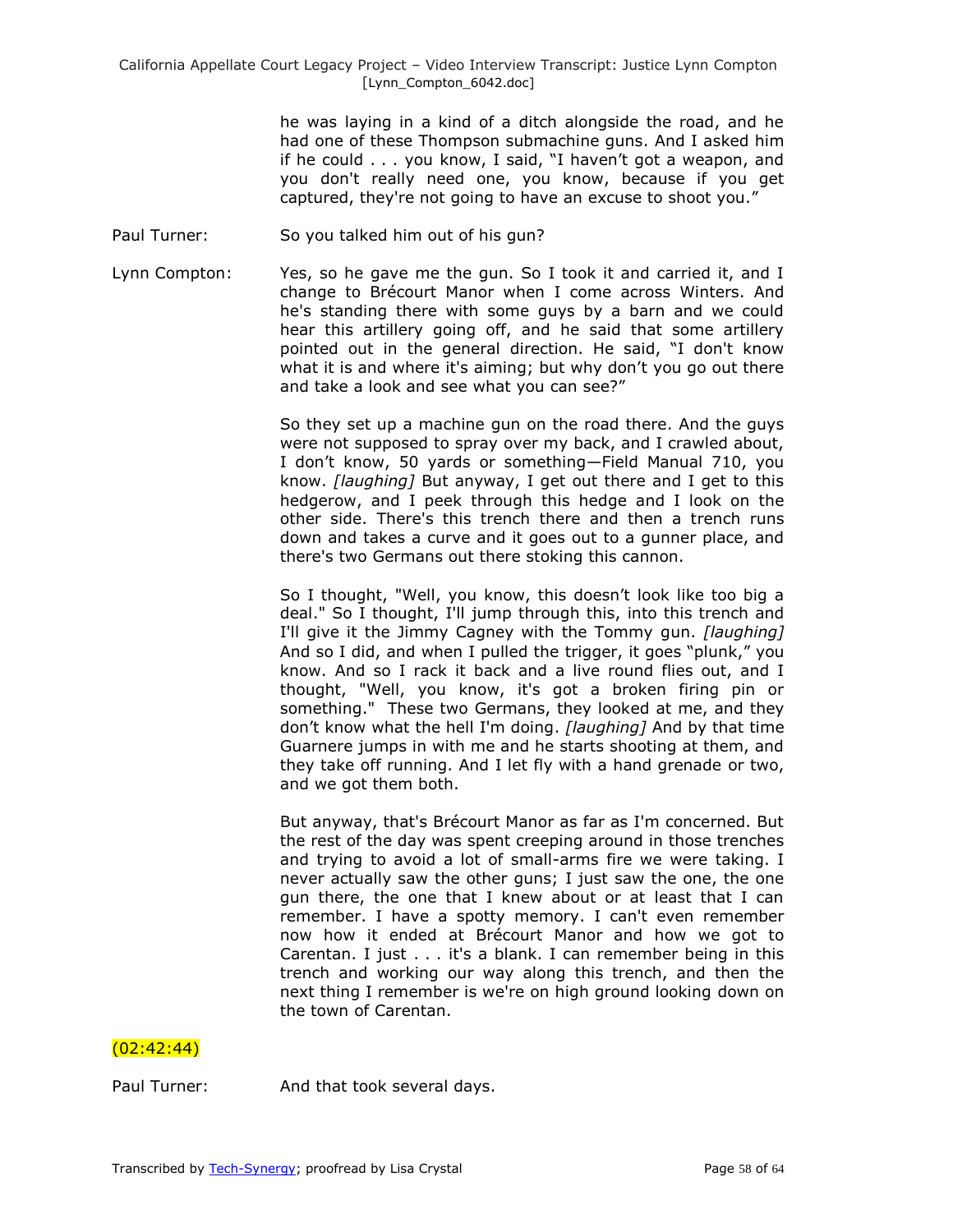- Lynn Compton: Yeah, yeah. So, you know, what happened in between, I don't know.
- Paul Turner: After a while, you go back to England. That's where you and Lieutenant Nixon have . . . he decides you're going to leave the regiment in Petit. Market Garden; finally you jump. Dick Winters in his book and also in a book written by a journalist from Hershey indicates that once you hit the ground, a lot of equipment's coming down. Do you remember it that way?
- Lynn Compton: No, I don't remember it. I'm not saying it didn't happen.
- Paul Turner: It may have been just where he was.
- Lynn Compton: Yeah, yeah.

Paul Turner: Eventually, you're wounded in Market Garden.

- Lynn Compton: Yeah.
- Paul Turner: And the people who are there said that you're wounded, and you told Roe and Malarkey and Heffron to take off, let the Germans take care of me. Did you really say that, or you just don't remember?
- Lynn Compton: I don't remember saying that. Malarkey attributed stuff to me, and I'm not sure it ever happened. *[laughing]*
- Paul Turner: You're saying that might be a lot of Malarkey.
- Lynn Compton: *[Laughing]* Well, I don't know. He's got an awfully vivid memory of a lot of stuff, I can tell you that.
- Paul Turner: Is it true—because people want to know, inquiring minds want to know—that Carlton Lipton looks at you, you've been shot in the buttocks, and it had gone into the right cheek, out on to the left cheek and out, and that Carlton Lipton says, "You're the only guy I ever saw in my life that got hit with one bullet and got four holes." And you're up on a tank. And Compton growls, "If I could get off this tank, I'd kill you." Do you remember that?
- Lynn Compton: Well, it's obvious that somebody's wrong, because there's only three holes, not four, or else they wouldn't have had to take me to the hospital to take the bullet out, you know. *[laughing]*
- Paul Turner: *[Laughing]* You know, it could be that they meant something else.

How long were you in the hospital?

Lynn Compton: I don't remember that at all. I remember I was in the hospital in Eindhoven for a short period of time, and then I was in a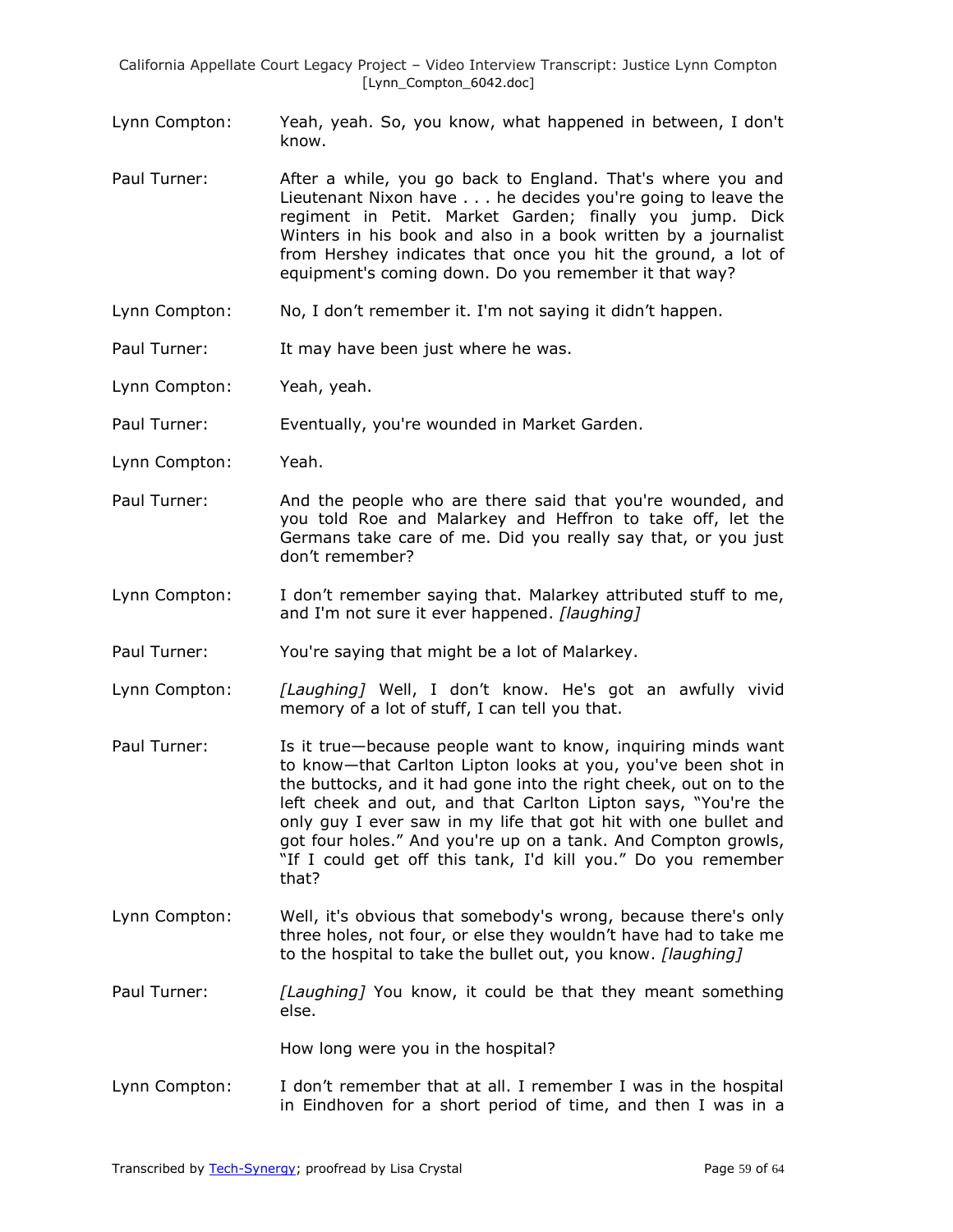> hospital up, I think, in Brussels. Eventually, I moved back in Oxford, England, an American-run hospital in Oxford, and it was from there that I went back to Aldbourne. And by that time they were . . . No, wait a minute; I didn't go back to Aldbourne from there, I went to Mourmelon-le-Grand; Didn't they go back to Mourmelon-le-Grand and Reims after Market Garden?

Paul Turner: I don't know.

Lynn Compton: Yeah. Well anyway, yeah. Anyway, by the time I joined them, they were back from Holland, and I think it was, we were at Mourmelon-le-Grand.

## $(02:45:58)$

- Paul Turner: On the 15th of December 1944, the day before the Battle of the Bulge starts, what was your unit preparing to do?
- Lynn Compton: We were preparing to have a football game at Rheims on Christmas Day, and I was coaching this team we had. I don't know where the hell we got the uniforms; but anyway, we had uniforms and shoes and the whole bit, and we were getting ready to play a game against another unit—I forget what unit it was now—in Rheims called the Champagne Bowl or something. And we were out practicing in a field there outside the base in the morning, I remember, and word came out that we were all to report to the headquarters, company headquarters, at noon or something like that.

Anyway, so practice broke up and we went back and got our gear together and went and reported to where we were supposed to report. They loaded us onto trucks, told us that there had been some kind of a breakthrough on the line someplace, and so that's all we knew; we just headed out.

- Paul Turner: Was the movie . . . and everybody says it was just really cold, and you all didn't have proper uniforms, is that correct?
- Lynn Compton: It was cold as hell. I'm not—
- Paul Turner: Did you have winter clothing?
- Lynn Compton: Not that I'm aware of. I don't recall; but I don't recall that that was the problem exactly, or maybe it was. I know everybody talks about that. They say we were short of ammunition and didn't have winter clothes, and I can only assume that that's right. It doesn't stick out in my mind. The things that stick out in my mind are how we got there and getting into the position; the things that happened, you know, the artillery we took and the harassing that we took from some of the, you know, listening posts. But you know, I can remember a lot of detail, like what went on in those woods; but the specific thing about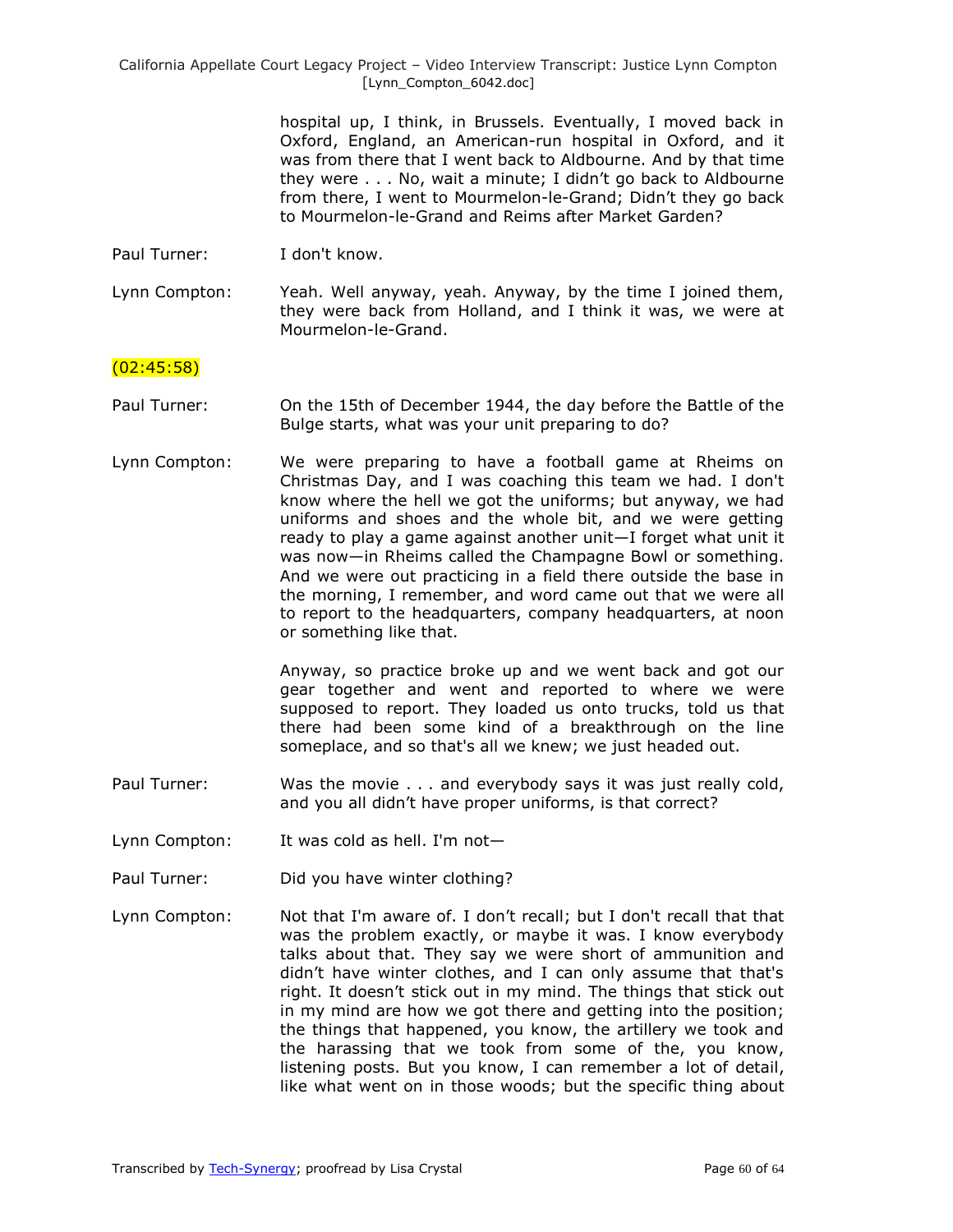the clothing and how we kept warm, I just don't have a clear memory of it.

I remember sharing a foxhole with Guarnere; and I remember at night we'd take turns staying awake two hours and sleep two hours, you know, and we had a sound-powered telephone there and a listening post out across the road. I remember Guarnere is the kind of guy who I'd wake up, and he'd say, "Oh, Lieutenant, go on back to sleep, I'll take care of it." You know, he's that kind of a guy and—

- Paul Turner: Tell me about, when did the reunions start?
- Lynn Compton: Well, I'm not exactly sure when they started. I wasn't in on the first one or anything; but most of … I think the first reunion that we attended was a Division reunion; it was the 101st Airborne, which is a big, big outfit, you know, like so many things, a lot of guys, you know, angling for jobs or to be elected this or that, you know. *[laughing]* You know, you end up spending most of the time with the guys that you were close to with anyway, and so it was Guarnere's idea to break away and just start doing our own company reunions. And I remember the first one I remember going to was in Hot Springs, Arkansas.
- Paul Turner: A number of people who have written about it said that there was the Toccoa men—the ones who were there when it started out—had Lieutenant Sobel running the show. There was a certain something there, that the people weren't the Toccoa men. Did you see it that way?

# (02:50:41)

- Lynn Compton: Well, of course, I'm not sure that I would have known it as between enlisted men.
- Paul Turner: Right, who was a Toccoa and who wasn't.
- Lynn Compton: Yeah, no, that there was any friction or feeling about it. There was obviously a certain esprit de corps or pride that the guys that were Toccoa took in having been there and done what they did; but I don't know that they ever actually made anybody who wasn't a Toccoa feel like they were, you know, somehow not a real soldier or anything like that. I had a feeling that there was . . . that as an officer, at least, I had a certain barrier to overcome that wouldn't have been there if I'd have been at Toccoa with them, you know. I mean, I felt like they did look at me a little different than they looked at the guys that were at Toccoa with them, because they knew them better and everything. So I might've gone out of my way, I guess, to try to overcome some of that.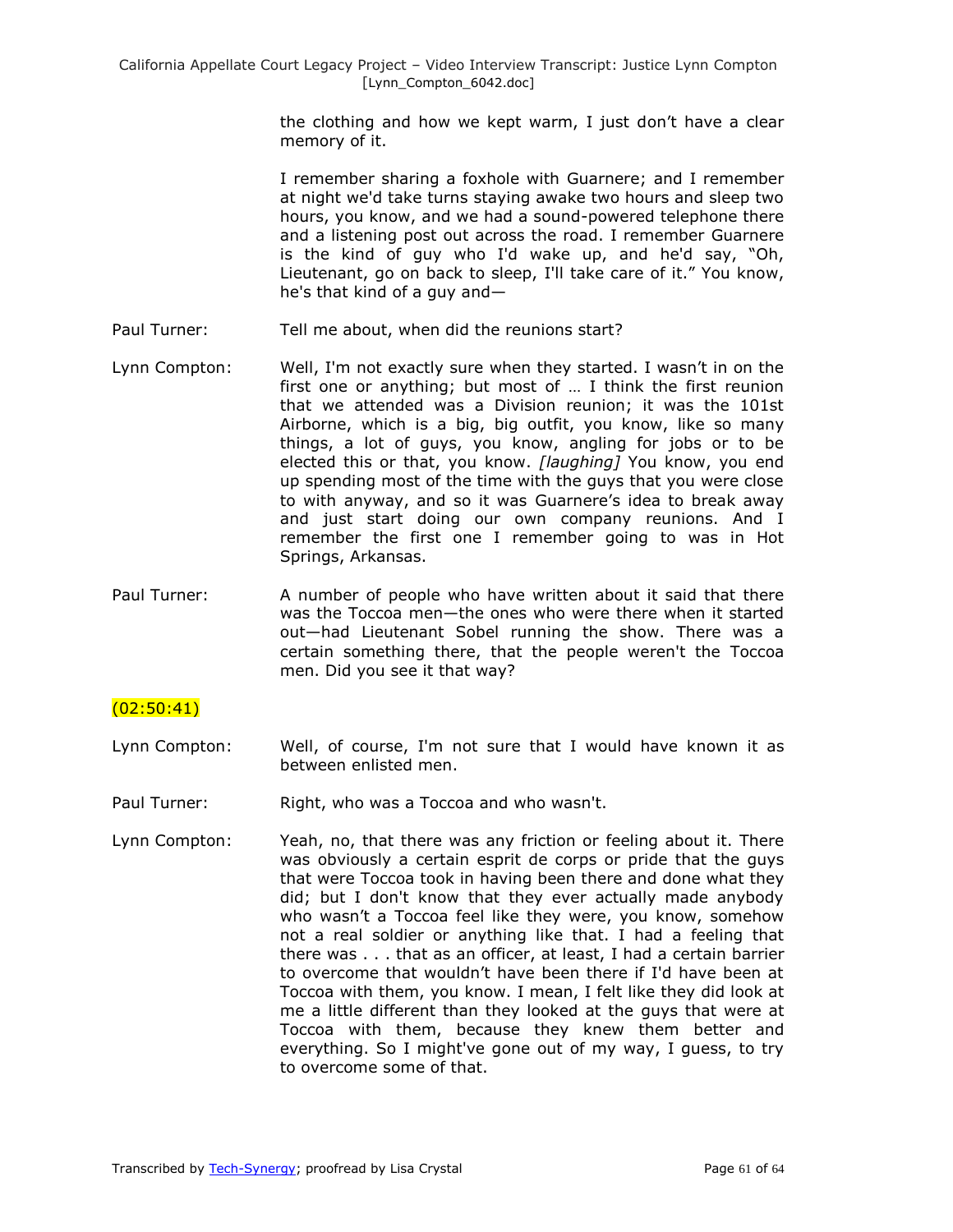- Paul Turner: Do you think your experience as an officer in the U.S. Army affected the way you acted as a police officer, as a deputy district attorney, as a justice in the Court of Appeal? Were there things, traits that you learned from that experience that you felt later served you well? That's the real question.
- Lynn Compton: Oh, I don't know. I have a hard time relating the military experience to my civilian experience other than the police department, it being a paramilitary organization in itself. Having served in a military organization, yeah, you develop an ability to get along with tough guys and, you know, to function in an organization like that. I mean, I suppose there's some of that; but, I mean, you talk about leadership skills, I don't think I ever had any leadership skills to begin with. *[laughing]* I just felt like I was a rifleman with bars on my shoulders and I had some damn good enlisted men; and all I had to do was pass what I got from the company to them and it got done, you know. *[laughing]*
- Paul Turner: Well, I would submit that that is the definition of an officer and a gentleman.

The thing that impresses me in all this is you beat SC. As I told you last night, my wife and I on December 2 at the SC game, we stayed for 20 minutes afterwards, after we beat those guys, and it . . . I have to tell you, if you went back to UCLA today and they introduced you and said, "He beat SC," people would stand and cheer. And based on what they've seen in *Band of Brothers*, I'm sure they'd cheer even louder.

Buck, thanks for taking the time to talk to us. We appreciate it so much.

Lynn Compton: Well, I hope I didn't talk too much. You know, you mentioned last night about my visit to the law school. You know that I was . . . as I said, I had been looking forward to that, and I was a—

…

- Paul Turner: Tell them what happened when you came to the law school; I was there.
- Lynn Compton: Well, I felt like I . . . when I was invited, it was a very nicesounding letter from the faculty or the dean of the law school saying that they want me to come there and discuss the function of the grand jury and the grand jury system. And I thought, "Well, gee, here I am," you know. I felt pretty proud of the fact that I was a chief deputy DA for all of L.A. County, and here's my alma mater; this is the first invitation I've ever had to go back to my alma mater. *[laughing]* And when I drive up out there at the law school, I see . . . first, I see a television crew or a truck, you know, and I see some guys out in front handing out leaflets. *[laughing]* And I start to walk up and I look at one of the leaflets and it says, "Come to the law school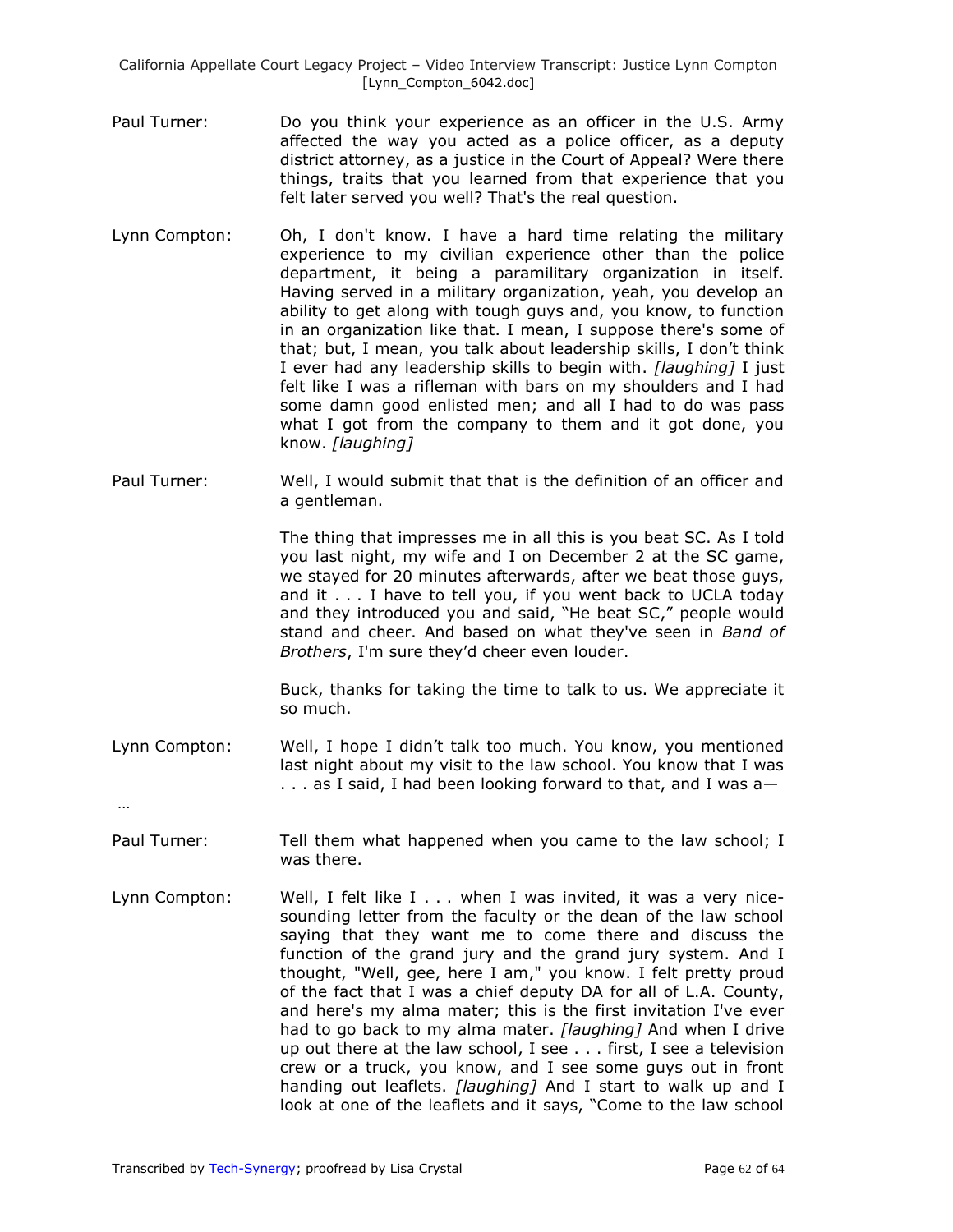> on such-and-such a day and off the pig," you know, and all this stuff. *[laughing]*

- Paul Turner: And you realized that the pig they were talking about was you.
- Lynn Compton: Yeah, and it was just a horrifying experience.
- Paul Turner: You know, I'll tell you what. I was in the audience, and people were accusing you of being a fascist. I don't know if you remember that. They were accusing you, you know, "You're a bunch of fascists."
- Lynn Compton: Oh, yeah.
- Paul Turner: And at that time I didn't know anything about World War II and your participation, and they didn't say anything. They didn't say anything about the fact that you were on the football team or anything. They didn't say anything about beating SC. And I remembered you were as calm as could be. You may not remember it; you looked at everybody, and you were taking it in. And it offended me to no end. I didn't see it as fair at all.

I thought it was, and to this day think that it affects UCLA's ability to be a better institution. There is that element there that treats people in an irresponsible and a discourteous way. But no, I remember it; that was an angry mob. I shouldn't say "mob"; that overstates it. It was an angry crowd.

Lynn Compton: Yeah. Well, one of the most vocal was a guy that was a professor there by the name of Tiger or something. You know, he used to write letters to the editor at that time. *[laughing]* So, you know, he was a real radical.

> Yeah. Well, you know, I thought when I first sensed the atmosphere, I thought, maybe I should just leave. And then I thought, no, hell, I'm not going to let them get the best of me. I'm not going to cave in; I'm just going to sit here, and I'll outsit them, you know. And so I made up my mind to do that and that no matter what they did, I was just going to keep my cool and stick to that.

- Paul Turner: The utter irony of it all is they called you fascist. You had killed fascists, and people who were not fascists who fought for a fascist regime. You had friends of yours who died in your presence fighting fascism. And the utter incongruity of it once you know something about your background and about what you did during World War II was amazing.
- Lynn Compton: *[Laughing]*
- Paul Turner: Let me turn to the producer. Can we leave now? Dave, thanks; I appreciate it.